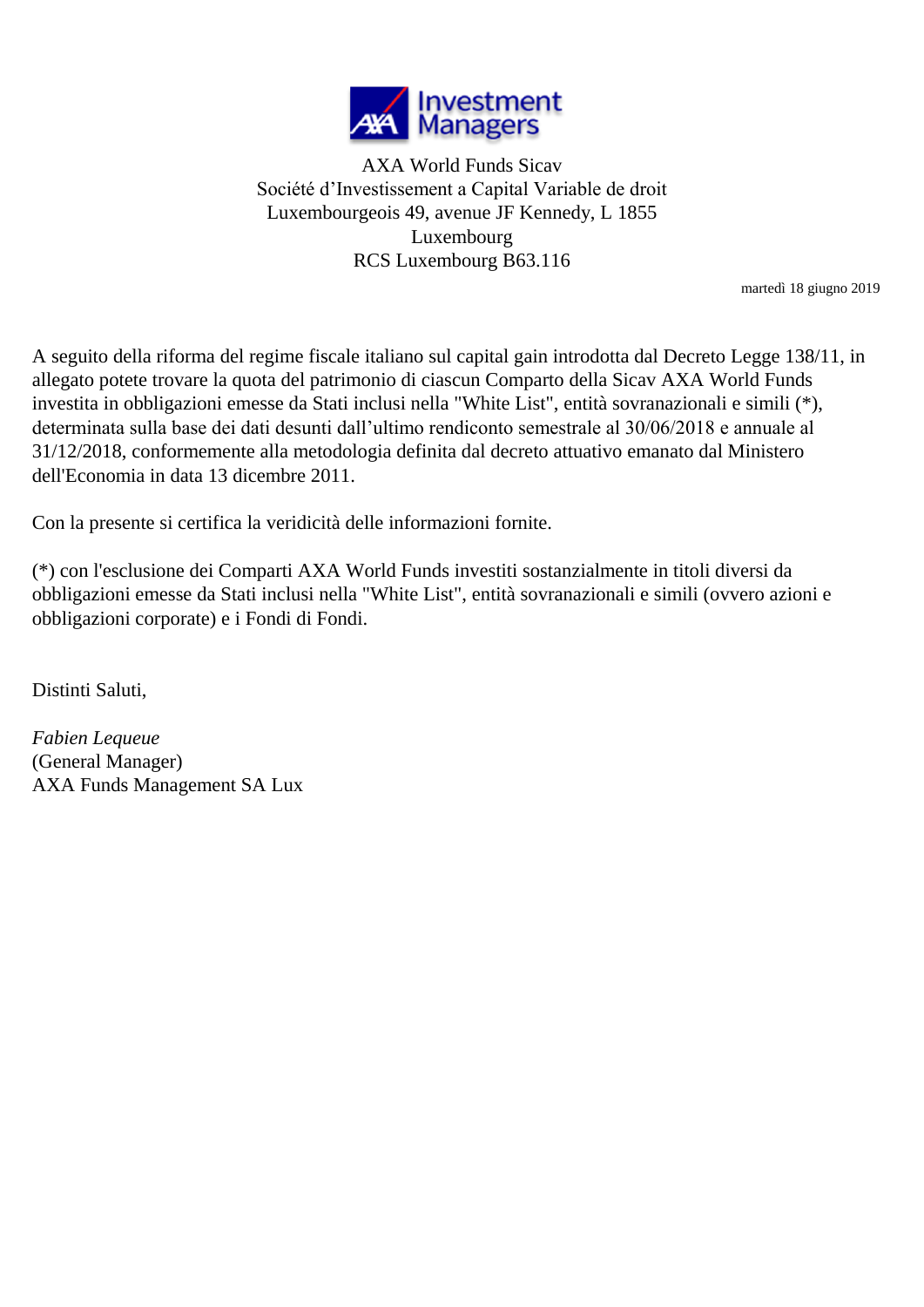| <b>ISIN</b>                  | <b>DIVISA</b>            | % WHITE                     | DATA DI                            | DATA DI VALENZA DATA DI FINE       |                                            | <b>MERCATO</b>           | <b>DESCRIZIONE FUND HOUSE/UCITS</b>                                      | <b>DESCRIZIONE ISIN</b>                                                                   |
|------------------------------|--------------------------|-----------------------------|------------------------------------|------------------------------------|--------------------------------------------|--------------------------|--------------------------------------------------------------------------|-------------------------------------------------------------------------------------------|
|                              |                          | LIST E<br><b>ASSIMILATI</b> | <b>RIFERIMENTO</b><br><b>DELLA</b> | <b>DELLA</b><br><b>PERCENTUALE</b> | <b>VALENZA DELLA</b><br><b>PERCENTUALE</b> |                          |                                                                          |                                                                                           |
|                              |                          |                             | <b>PERCENTUALE</b>                 |                                    |                                            |                          |                                                                          |                                                                                           |
| LU0545090903                 | <b>EUR</b>               | 3,28                        | 12/31/2018                         | 7/1/2019                           |                                            | 12/31/2019 Luxembourg    | AXA World Funds - Framlington Global Convertibles                        | AXA World Funds - Framlington Global<br>Convertibles F CAP EUR                            |
| LU1774150657                 | GBP                      | 3,28                        | 12/31/2018                         | 7/1/2019                           |                                            | 12/31/2019 Luxembourg    | AXA World Funds - Framlington Global Convertibles                        | AXA World Funds - Framlington Global<br>Convertibles I DIS GBP                            |
| LU0545110271                 | EUR                      | 3,28                        | 12/31/2018                         | 7/1/2019                           |                                            | 12/31/2019 Luxembourg    | AXA World Funds - Framlington Global Convertibles                        | AXA World Funds - Framlington Global<br>Convertibles A CAP EUR                            |
| LU0545090812                 | USD                      | 3,28                        | 12/31/2018                         | 7/1/2019                           |                                            | 12/31/2019 Luxembourg    | AXA World Funds - Framlington Global Convertibles                        | AXA World Funds - Framlington Global<br>Convertibles F CAP USD                            |
|                              |                          |                             |                                    |                                    |                                            |                          |                                                                          | AXA World Funds - Framlington Global<br>Convertibles A CAP USD                            |
| LU0545090499                 | USD                      | 3,28                        | 12/31/2018                         | 7/1/2019                           | 12/31/2019                                 | Luxembourg               | AXA World Funds - Framlington Global Convertibles                        | AXA World Funds - Framlington Global                                                      |
| LU0964944671                 | CHF                      | 3,28                        | 12/31/2018                         | 7/1/2019                           |                                            | 12/31/2019 Luxembourg    | AXA World Funds - Framlington Global Convertibles                        | Convertibles F Cap CHF<br>AXA World Funds - Framlington Global                            |
| LU1105449521                 | <b>EUR</b>               | 3,28                        | 12/31/2018                         | 7/1/2019                           |                                            | 12/31/2019 Luxembourg    | AXA World Funds - Framlington Global Convertibles                        | Convertibles I CAP EUR<br>AXA World Funds - Framlington Global                            |
| LU1257004892                 | CHF                      | 3,28                        | 12/31/2018                         | 7/1/2019                           |                                            | 12/31/2019 Luxembourg    | AXA World Funds - Framlington Global Convertibles                        | Convertibles I Cap CHF<br>AXA World Funds - Framlington Global                            |
| LU1198178896                 | GBP                      | 3,28                        | 12/31/2018                         | 7/1/2019                           |                                            | 12/31/2019 Luxembourg    | AXA World Funds - Framlington Global Convertibles                        | Convertibles F Cap GBP<br>AXA World Funds - Framlington Global                            |
| LU1257004546                 | EUR                      | 3,28                        | 12/31/2018                         | 7/1/2019                           |                                            | 12/31/2019 Luxembourg    | AXA World Funds - Framlington Global Convertibles                        | Convertibles I Dis Eur                                                                    |
| LU1321382902                 | USD                      | 3,28                        | 12/31/2018                         | 7/1/2019                           | 12/31/2019                                 | Luxembourg               | AXA World Funds - Framlington Global Convertibles                        | AXA World Funds - Framlington Global<br>Convertibles I CAP USD                            |
| LU1321383033                 | USD                      | 3,28                        | 12/31/2018                         | 7/1/2019                           | 12/31/2019                                 | Luxembourg               | AXA World Funds - Framlington Global Convertibles                        | AXA World Funds - Framlington Global<br>Convertibles I CAP USD                            |
| LU1670742862                 | USD                      | 3,28                        | 12/31/2018                         | 7/1/2019                           |                                            | 12/31/2019 Luxembourg    | AXA World Funds - Framlington Global Convertibles                        | AXA World Funds - Framlington Global<br>Convertibles I DIS USD                            |
| LU0545090739                 | EUR                      | 3,28                        | 12/31/2018                         | 7/1/2019                           |                                            | 12/31/2019 Luxembourg    | AXA World Funds - Framlington Global Convertibles                        | AXA World Funds - Framlington Global<br>Convertibles E CAP EUR                            |
| LU1196530882                 | EUR                      | 0, 16                       | 12/31/2018                         | 7/1/2019                           |                                            | 12/31/2019 Luxembourg    | AXA World Funds - Asian Short Duration Bonds                             | AXA World Funds - Asian Short Duration Bonds E<br>DIS EUR                                 |
| LU1774149642                 |                          |                             |                                    |                                    |                                            |                          | AXA World Funds - Asian Short Duration Bonds                             | AXA World Funds - Asian Short Duration Bonds A<br>DIS USD                                 |
|                              | USD                      | 0, 16                       | 12/31/2018                         | 7/1/2019                           |                                            | 12/31/2019 Luxembourg    |                                                                          | AXA World Funds - Asian Short Duration Bonds A                                            |
| LU1196529876                 | USD                      | 0,16                        | 12/31/2018                         | 7/1/2019                           |                                            | 12/31/2019 Luxembourg    | AXA World Funds - Asian Short Duration Bonds                             | CAP USD<br>AXA World Funds - Asian Short Duration Bonds A                                 |
| LU1196530296                 | <b>EUR</b>               | 0, 16                       | 12/31/2018                         | 7/1/2019                           |                                            | 12/31/2019 Luxembourg    | AXA World Funds - Asian Short Duration Bonds                             | CAP EUR<br>AXA World Funds - Asian Short Duration Bonds E                                 |
| LU1196530700                 | EUR                      | 0, 16                       | 12/31/2018                         | 7/1/2019                           |                                            | 12/31/2019 Luxembourg    | AXA World Funds - Asian Short Duration Bonds                             | CAP EUR<br>AXA World Funds - Asian Short Duration Bonds A                                 |
| LU1774149725                 | HKD                      | 0, 16                       | 12/31/2018                         | 7/1/2019                           |                                            | 12/31/2019 Luxembourg    | AXA World Funds - Asian Short Duration Bonds                             | DIS HKD<br>AXA World Funds - Asian Short Duration Bonds F                                 |
| LU1196530965                 | USD                      | 0, 16                       | 12/31/2018                         | 7/1/2019                           |                                            | 12/31/2019 Luxembourg    | AXA World Funds - Asian Short Duration Bonds                             | CAP USD                                                                                   |
| LU1196531005                 | JSD                      | 0, 16                       | 12/31/2018                         | 7/1/2019                           |                                            | 12/31/2019 Luxembourg    | AXA World Funds - Asian Short Duration Bonds                             | AXA World Funds - Asian Short Duration Bonds F<br>DIS USD                                 |
| LU1196536491                 | USD                      | 0, 16                       | 12/31/2018                         | 7/1/2019                           |                                            | 12/31/2019 Luxembourg    | AXA World Funds - Asian Short Duration Bonds                             | AXA World Funds - Asian Short Duration Bonds M<br>CAP USD                                 |
| LU1196530452                 | CHF                      | 0, 16                       | 12/31/2018                         | 7/1/2019                           | 12/31/2019                                 | Luxembourg               | AXA World Funds - Asian Short Duration Bonds                             | AXA World Funds - Asian Short Duration Bonds A<br>CAP CHF                                 |
| LU1527607797                 | USD                      | 0, 16                       | 12/31/2018                         | 7/1/2019                           |                                            | 12/31/2019 Luxembourg    | AXA World Funds - Asian Short Duration Bonds                             | AXA World Funds - Asian Short Duration Bonds G<br>CAP USD                                 |
|                              |                          |                             |                                    |                                    |                                            |                          | AXA World Funds - Asian Short Duration Bonds                             | AXA World Funds - Asian Short Duration Bonds F<br>CAP EUR                                 |
| LU1196531187                 | EUR                      | 0, 16                       | 12/31/2018                         | 7/1/2019                           |                                            | 12/31/2019 Luxembourg    |                                                                          | AXA World Funds - Asian Short Duration Bonds I                                            |
| LU1196532664                 | HKD                      | 0, 16                       | 12/31/2018                         | 7/1/2019                           |                                            | 12/31/2019 Luxembourg    | AXA World Funds - Asian Short Duration Bonds                             | <b>CAP HKD</b><br>AXA World Funds - Asian Short Duration Bonds I                          |
| LU1196532409                 | SGD                      | 0, 16                       | 12/31/2018                         | 7/1/2019                           |                                            | 12/31/2019 Luxembourg    | AXA World Funds - Asian Short Duration Bonds                             | CAP SGD<br>AXA World Funds - Asian Short Duration Bonds I                                 |
| LU1196532151                 | GBP                      | 0, 16                       | 12/31/2018                         | 7/1/2019                           |                                            | 12/31/2019 Luxembourg    | AXA World Funds - Asian Short Duration Bonds                             | CAP GBP<br>AXA World Funds - Asian Short Duration Bonds I                                 |
| LU1196531930                 | EUR                      | 0, 16                       | 12/31/2018                         | 7/1/2019                           | 12/31/2019                                 | Luxembourg               | AXA World Funds - Asian Short Duration Bonds                             | <b>CAP EUR</b><br>AXA World Funds - Asian Short Duration Bonds I                          |
| LU1196531773                 | USD                      | 0, 16                       | 12/31/2018                         | 7/1/2019                           |                                            | 12/31/2019 Luxembourg    | AXA World Funds - Asian Short Duration Bonds                             | CAP USD<br>AXA World Funds - Euro Credit Short Duration F                                 |
| LU0451400914                 | <b>EUR</b>               | 1,62                        | 12/31/2018                         | 7/1/2019                           |                                            | 12/31/2019 Luxembourg    | AXA World Funds - Euro Credit Short Duration                             | <b>CAP EUR</b>                                                                            |
| LU1789477962                 | <b>USD</b>               | 1,62                        | 12/31/2018                         | 7/1/2019                           |                                            | 12/31/2019 Luxembourg    | AXA World Funds - Euro Credit Short Duration                             | CAP USD                                                                                   |
| LU0251661756                 | EUR                      | 1,62                        | 12/31/2018                         | 7/1/2019                           |                                            | 12/31/2019 Luxembourg    | AXA World Funds - Euro Credit Short Duration                             | AXA World Funds - Euro Credit Short Duration A<br>Cap EUR                                 |
| LU0251662135                 | EUR                      | 1,62                        | 12/31/2018                         | 7/1/2019                           |                                            | 12/31/2019 Luxembourg    | AXA World Funds - Euro Credit Short Duration                             | AXA World Funds - Euro Credit Short Duration E<br>Cap EUR                                 |
| LU0753923977                 | CHF                      | 1,62                        | 12/31/2018                         | 7/1/2019                           | 12/31/2019                                 | Luxembourg               | AXA World Funds - Euro Credit Short Duration                             | AXA World Funds - Euro Credit Short Duration A<br><b>CAP CHF</b>                          |
| LU0227127643                 | <b>EUR</b>               |                             | 12/31/2018                         | 7/1/2019                           |                                            | 12/31/2019 Luxembourg    | AXA World Funds - Euro Credit Short Duration                             | AXA World Funds - Euro Credit Short Duration I<br>Cap EUR                                 |
|                              |                          | 1,62                        |                                    |                                    |                                            |                          |                                                                          | AXA World Funds - Euro Credit Short Duration M                                            |
| LU0227146940                 | <b>EUR</b>               | 1,62                        | 12/31/2018                         | 7/1/2019                           |                                            | 12/31/2019 Luxembourg    | AXA World Funds - Euro Credit Short Duration                             | CAP EUR<br>AXA World Funds - Euro Credit Short Duration A                                 |
| LU0251661913                 | EUR                      | 1,62                        | 12/31/2018                         | 7/1/2019                           |                                            | 12/31/2019 Luxembourg    | AXA World Funds - Euro Credit Short Duration                             | Dist EUR<br>AXA World Funds - Euro Credit Short Duration A                                |
| LU0964939838                 | USD                      | 1,62                        | 12/31/2018                         | 7/1/2019                           |                                            | 12/31/2019 Luxembourg    | AXA World Funds - Euro Credit Short Duration                             | CAP USD<br>AXA World Funds - Euro Credit Short Duration X                                 |
| LU1601096537                 | EUR                      | 1,62                        | 12/31/2018                         | 7/1/2019                           |                                            | 12/31/2019 Luxembourg    | AXA World Funds - Euro Credit Short Duration                             | CAP EUR<br>AXA World Funds - Euro Credit Short Duration I                                 |
| LU0227127726                 | EUR                      | 1,62                        | 12/31/2018                         | 7/1/2019                           |                                            | 12/31/2019 Luxembourg    | AXA World Funds - Euro Credit Short Duration                             | Dist EUR<br>AXA World Funds - Euro Credit Short Duration I                                |
| LU0964939911                 | USD                      | 1,62                        | 12/31/2018                         | 7/1/2019                           | 12/31/2019                                 | Luxembourg               | AXA World Funds - Euro Credit Short Duration                             | Cap USD                                                                                   |
| LU1689218888                 | EUR                      | 1,62                        | 12/31/2018                         | 7/1/2019                           |                                            | 12/31/2019 Luxembourg    | AXA World Funds - Euro Credit Short Duration                             | AXA World Funds - Euro Credit Short Duration X<br>DIS EUR                                 |
| LU1789477889                 | CHF                      | 1,62                        | 12/31/2018                         | 7/1/2019                           |                                            | 12/31/2019 Luxembourg    | AXA World Funds - Euro Credit Short Duration                             | AXA World Funds - Euro Credit Short Duration X<br>CAP CHF                                 |
| LU0753924199                 | CHF                      | 1,62                        | 12/31/2018                         | 7/1/2019                           |                                            | 12/31/2019 Luxembourg    | AXA World Funds - Euro Credit Short Duration                             | AXA World Funds - Euro Credit Short Duration I<br><b>CAP CHF</b>                          |
| LU0964942543                 | <b>EUR</b>               | 2,12                        | 12/31/2018                         | 7/1/2019                           | 12/31/2019                                 | Luxembourg               | AXA World Funds - Euro Credit Plus                                       | AXA World Funds - Euro Credit Plus E Dis EUR                                              |
| LU1670744132                 | EUR                      | 2,12                        | 12/31/2018                         | 7/1/2019                           | 12/31/2019                                 | Luxembourg               | AXA World Funds - Euro Credit Plus                                       | AXA World Funds - Euro Credit Plus ZF DIS EUR                                             |
| LU0189846529                 | EUR                      | 2,12                        | 12/31/2018                         | 7/1/2019                           | 12/31/2019                                 | Luxembourg               | AXA World Funds - Euro Credit Plus<br>AXA World Funds - Euro Credit Plus | AXA World Funds - Euro Credit Plus E Cap<br>AXA World Funds - Euro Credit Plus I Cap      |
| LU0184637923<br>LU0164100710 | <b>EUR</b><br><b>EUR</b> | 2,12<br>2,12                | 12/31/2018<br>12/31/2018           | 7/1/2019<br>7/1/2019               | 12/31/2019<br>12/31/2019                   | Luxembourg<br>Luxembourg | AXA World Funds - Euro Credit Plus                                       | AXA World Funds - Euro Credit Plus A Cap                                                  |
| LU0184637097                 | EUR                      | 2,12                        | 12/31/2018                         | 7/1/2019                           | 12/31/2019                                 | Luxembourg               | AXA World Funds - Euro Credit Plus                                       | AXA World Funds - Euro Credit Plus M CAP EUR                                              |
| LU0164100801                 | <b>EUR</b>               | 2,12                        | 12/31/2018                         | 7/1/2019                           | 12/31/2019                                 | Luxembourg               | AXA World Funds - Euro Credit Plus                                       | AXA World Funds - Euro Credit Plus A Dist                                                 |
| LU0164101015                 | EUR                      | 2,12                        | 12/31/2018                         | 7/1/2019                           | 12/31/2019                                 | Luxembourg               | AXA World Funds - Euro Credit Plus<br>AXA World Funds - Euro Credit Plus | AXA World Funds - Euro Credit Plus F Dist<br>AXA World Funds - Euro Credit Plus I Dis JPY |
| LU1015154435<br>LU1220060260 | JPY<br><b>EUR</b>        | 2,12<br>2,12                | 12/31/2018<br>12/31/2018           | 7/1/2019<br>7/1/2019               | 12/31/2019<br>12/31/2019                   | Luxembourg<br>Luxembourg | AXA World Funds - Euro Credit Plus                                       | AXA World Funds - Euro Credit Plus I Dis EUR                                              |
| LU1670743910                 | EUR                      | 2,12                        | 12/31/2018                         | 7/1/2019                           |                                            | 12/31/2019 Luxembourg    | AXA World Funds - Euro Credit Plus                                       | AXA World Funds - Euro Credit Plus ZF CAP EUR                                             |
|                              |                          |                             |                                    |                                    |                                            |                          |                                                                          |                                                                                           |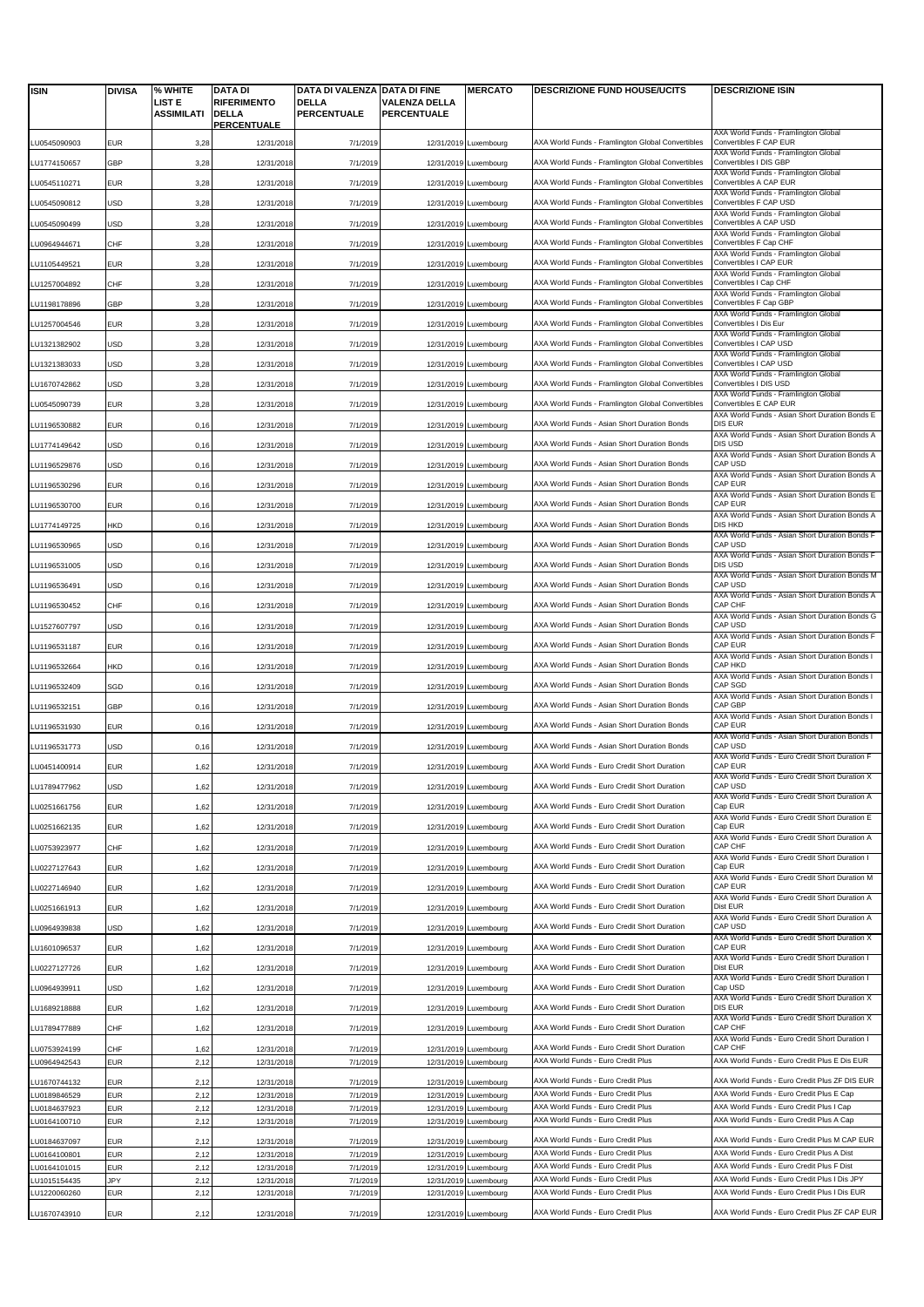| LU0164100983                 | <b>EUR</b>               | 2,12           | 12/31/2018               | 7/1/2019             |            | 12/31/2019 Luxembourg                          | AXA World Funds - Euro Credit Plus                                   | AXA World Funds - Euro Credit Plus F Cap                                                 |
|------------------------------|--------------------------|----------------|--------------------------|----------------------|------------|------------------------------------------------|----------------------------------------------------------------------|------------------------------------------------------------------------------------------|
|                              |                          |                |                          |                      |            |                                                | AXA World Funds - Euro Credit Total Return                           | AXA World Funds - Euro Credit Total Return A<br>CAP EUR                                  |
| LU1164219682                 | EUR                      | 10,57          | 12/31/2018               | 7/1/2019             |            | 12/31/2019 Luxembourg                          |                                                                      | AXA World Funds - Euro Credit Total Return G                                             |
| LU1527607953                 | <b>EUR</b>               | 10,57          | 12/31/2018               | 7/1/2019             |            | 12/31/2019 Luxembourg                          | AXA World Funds - Euro Credit Total Return                           | CAP EUR                                                                                  |
| LU1164224336                 | EUR                      | 10,57          | 12/31/2018               | 7/1/2019             |            | 12/31/2019 Luxembourg                          | AXA World Funds - Euro Credit Total Return                           | AXA World Funds - Euro Credit Total Return M<br>CAP EUR                                  |
| LU1164223528                 | GBP                      | 10,57          | 12/31/2018               | 7/1/2019             |            | 12/31/2019 Luxembourg                          | AXA World Funds - Euro Credit Total Return                           | AXA World Funds - Euro Credit Total Return I CAP<br>GBP                                  |
|                              |                          |                |                          |                      |            |                                                |                                                                      | AXA World Funds - Euro Credit Total Return I CAP                                         |
| LU1164223015                 | EUR                      | 10,57          | 12/31/2018               | 7/1/2019             |            | 12/31/2019 Luxembourg                          | AXA World Funds - Euro Credit Total Return                           | EUR<br>AXA World Funds - Euro Credit Total Return F                                      |
| LU1164221589                 | EUR                      | 10,57          | 12/31/2018               | 7/1/2019             |            | 12/31/2019 Luxembourg                          | AXA World Funds - Euro Credit Total Return                           | CAP EUR                                                                                  |
| LU1164221316                 | USD                      | 10,57          | 12/31/2018               | 7/1/2019             |            | 12/31/2019 Luxembourg                          | AXA World Funds - Euro Credit Total Return                           | AXA World Funds - Euro Credit Total Return F<br>CAP USD                                  |
| U1164220854                  | <b>EUR</b>               | 10,57          | 12/31/2018               | 7/1/2019             |            | 12/31/2019 Luxembourg                          | AXA World Funds - Euro Credit Total Return                           | AXA World Funds - Euro Credit Total Return E<br>CAP EUR                                  |
|                              |                          |                |                          |                      |            |                                                |                                                                      | AXA World Funds - Euro Credit Total Return A DIS                                         |
| LU1164219922                 | EUR                      | 10,57          | 12/31/2018               | 7/1/2019             |            | 12/31/2019 Luxembourg                          | AXA World Funds - Euro Credit Total Return                           | <b>EUR</b><br>AXA World Funds - Euro Credit Total Return F                               |
| LU1674679110                 | CHF                      | 10,57          | 12/31/2018               | 7/1/2019             |            | 12/31/2019 Luxembourg                          | AXA World Funds - Euro Credit Total Return                           | CAP CHF                                                                                  |
| LU1157401990                 | USD                      | 0,20           | 12/31/2018               | 7/1/2019             |            | 12/31/2019 Luxembourg                          | AXA World Funds - Global Flexible Property                           | AXA World Funds - Global Flexible Property F CAP<br>USD                                  |
| LU1740840928                 | EUR                      | 0,20           | 12/31/2018               | 7/1/2019             |            | 12/31/2019 Luxembourg                          | AXA World Funds - Global Flexible Property                           | AXA World Funds - Global Flexible Property I CAP<br><b>EUR</b>                           |
|                              |                          |                |                          |                      |            |                                                |                                                                      | AXA World Funds - Global Flexible Property A CAP                                         |
| LU1157401305                 | EUR                      | 0,20           | 12/31/2018               | 7/1/2019             |            | 12/31/2019 Luxembourg                          | AXA World Funds - Global Flexible Property                           | <b>EUR</b><br>AXA World Funds - Global Flexible Property E CAP                           |
| LU1157401644                 | <b>EUR</b>               | 0,20           | 12/31/2018               | 7/1/2019             |            | 12/31/2019 Luxembourg                          | AXA World Funds - Global Flexible Property                           | EUR<br>AXA World Funds - Global Flexible Property A CAP                                  |
| LU1157401214                 | USD                      | 0,20           | 12/31/2018               | 7/1/2019             |            | 12/31/2019 Luxembourg                          | AXA World Funds - Global Flexible Property                           | USD                                                                                      |
| LU1157402022                 | <b>EUR</b>               | 0,20           | 12/31/2018               | 7/1/2019             |            | 12/31/2019 Luxembourg                          | AXA World Funds - Global Flexible Property                           | AXA World Funds - Global Flexible Property F CAP<br>EUR                                  |
|                              |                          |                |                          |                      |            |                                                |                                                                      | AXA World Funds - Global Flexible Property F DIS                                         |
| LU1157402295                 | <b>EUR</b>               | 0,20           | 12/31/2018               | 7/1/2019             |            | 12/31/2019 Luxembourg                          | AXA World Funds - Global Flexible Property                           | EUR<br>AXA World Funds - Global Flexible Property I CAP                                  |
| LU1157402881                 | USD                      | 0,20           | 12/31/2018               | 7/1/2019             |            | 12/31/2019 Luxembourg                          | AXA World Funds - Global Flexible Property                           | <b>USD</b><br>AXA World Funds - Global Flexible Property I CAP                           |
| LU1157402964                 | EUR                      | 0,20           | 12/31/2018               | 7/1/2019             |            | 12/31/2019 Luxembourg                          | AXA World Funds - Global Flexible Property                           | EUR                                                                                      |
| LU1157403004                 | EUR                      | 0,20           | 12/31/2018               | 7/1/2019             |            | 12/31/2019 Luxembourg                          | AXA World Funds - Global Flexible Property                           | AXA World Funds - Global Flexible Property I DIS<br>EUR                                  |
|                              |                          |                |                          |                      |            |                                                |                                                                      | AXA World Funds - Global Flexible Property I CAP                                         |
| LU1157403186                 | GBP                      | 0,20           | 12/31/2018               | 7/1/2019             |            | 12/31/2019 Luxembourg                          | AXA World Funds - Global Flexible Property                           | GBP<br>AXA World Funds - Global Flexible Property E DIS                                  |
| LU1398148947                 | EUR                      | 0,20           | 12/31/2018               | 7/1/2019             |            | 12/31/2019 Luxembourg                          | AXA World Funds - Global Flexible Property                           | EUR                                                                                      |
| LU1365047627                 | EUR                      | 0,20           | 12/31/2018               | 7/1/2019             |            | 12/31/2019 Luxembourg                          | AXA World Funds - Global Flexible Property                           | AXA World Funds - Global Flexible Property M<br>CAP EUR                                  |
| LU1157401487                 | <b>EUR</b>               | 0,20           | 12/31/2018               | 7/1/2019             |            | 12/31/2019 Luxembourg                          | AXA World Funds - Global Flexible Property                           | AXA World Funds - Global Flexible Property A DIS<br>EUR                                  |
|                              |                          |                |                          |                      |            |                                                |                                                                      |                                                                                          |
| LU0361820912                 | EUR                      | 1,14           | 12/31/2018               | 7/1/2019             |            | 12/31/2019 Luxembourg                          | AXA World Funds - Euro Sustainable Credit                            | AXA World Funds - Euro Sustainable A Cap EUR                                             |
| LU0397279513                 | <b>EUR</b>               | 1,14           | 12/31/2018               | 7/1/2019             |            | 12/31/2019 Luxembourg                          | AXA World Funds - Euro Sustainable Credit                            | AXA World Funds - Euro Sustainable I Dis EUR                                             |
| LU0645131763                 | <b>EUR</b>               | 1,14           | 12/31/2018               | 7/1/2019             |            | 12/31/2019 Luxembourg                          | AXA World Funds - Euro Sustainable Credit                            | AXA World Funds - Euro Sustainable A DIS EUR                                             |
| LU0361850406                 | EUR                      | 1,14           | 12/31/2018               | 7/1/2019             |            | 12/31/2019 Luxembourg                          | AXA World Funds - Euro Sustainable Credit                            | AXA World Funds - Euro Sustainable M Cap EUR                                             |
|                              |                          |                |                          |                      |            |                                                |                                                                      |                                                                                          |
| LU0361845232                 | EUR                      | 1,14           | 12/31/2018               | 7/1/2019             |            | 12/31/2019 Luxembourg                          | AXA World Funds - Euro Sustainable Credit                            | AXA World Funds - Euro Sustainable I Cap EUR                                             |
| LU0361838963                 | EUR                      | 1,14           | 12/31/2018               | 7/1/2019             |            | 12/31/2019 Luxembourg                          | AXA World Funds - Euro Sustainable Credit                            | AXA World Funds - Euro Sustainable F Cap EUR                                             |
| LU0361831018                 | EUR                      | 1,14           | 12/31/2018               | 7/1/2019             |            | 12/31/2019 Luxembourg                          | AXA World Funds - Euro Sustainable Credit                            | AXA World Funds - Euro Sustainable E Cap EUR                                             |
| LU0965101792                 | EUR                      | 1,14           | 12/31/2018               | 7/1/2019             |            | 12/31/2019 Luxembourg                          | AXA World Funds - Euro Sustainable Credit                            | AXA World Funds - Euro Sustainable M Dis EUR                                             |
|                              |                          |                |                          |                      |            |                                                |                                                                      | AXA World Funds - Euro Buy and Maintain Credit F                                         |
| LU1670744306                 | <b>EUR</b>               | 0,63           | 12/31/2018               | 7/1/2019             |            | 12/31/2019 Luxembourg                          | AXA World Funds - Euro Buy and Maintain Credit                       | CAP EUR<br>AXA World Funds - Euro Buy and Maintain Credit                                |
| LU1670744215                 | <b>EUR</b>               | 0.63           | 12/31/2018               | 7/1/2019             |            | 12/31/2019 Luxembourg                          | AXA World Funds - Euro Buy and Maintain Credit                       | A CAP EUR<br>AXA World Funds - Euro Buy and Maintain Credit                              |
| LU1156427665                 | <b>EUR</b>               | 0,63           | 12/31/2018               | 7/1/2019             |            | 12/31/2019 Luxembourg                          | AXA World Funds - Euro Buy and Maintain Credit                       | M CAP EUR                                                                                |
| LU1156427582                 | <b>EUR</b>               | 0.63           | 12/31/2018               | 7/1/2019             |            | 12/31/2019 Luxembourg                          | AXA World Funds - Euro Buy and Maintain Credit                       | AXA World Funds - Euro Buy and Maintain Credit I<br>CAP EUR                              |
| LU0179866602                 | <b>EUR</b>               | 25,05          | 12/31/2018               | 7/1/2019             |            | 12/31/2019 Luxembourg                          | AXA World Funds - Optimal Income                                     | AXA World Funds - Optimal Income F Dist EUR                                              |
| LU0179866354                 | <b>EUR</b>               | 25,05          | 12/31/2018               | 7/1/2019             |            | 12/31/2019 Luxembourg                          | AXA World Funds - Optimal Income                                     | AXA World Funds - Optimal Income A Dist EUR                                              |
|                              |                          |                |                          |                      |            |                                                |                                                                      |                                                                                          |
| LU0295685886<br>LU0184635471 | <b>EUR</b><br><b>EUR</b> | 25,05<br>25,05 | 12/31/2018<br>12/31/2018 | 7/1/2019<br>7/1/2019 |            | 12/31/2019 Luxembourg<br>12/31/2019 Luxembourg | AXA World Funds - Optimal Income<br>AXA World Funds - Optimal Income | AXA World Funds - Optimal Income M CAP EUR<br>AXA World Funds - Optimal Income I Cap EUR |
| LU0179866867                 | <b>EUR</b>               | 25,05          | 12/31/2018               | 7/1/2019             |            | 12/31/2019 Luxembourg                          | AXA World Funds - Optimal Income                                     | AXA World Funds - Optimal Income F Cap EUR                                               |
| LU0184634821                 | <b>EUR</b>               | 25,05          | 12/31/2018               | 7/1/2019             |            | 12/31/2019 Luxembourg                          | AXA World Funds - Optimal Income                                     | AXA World Funds - Optimal Income E Cap EUR                                               |
| LU0179866438                 | <b>EUR</b>               | 25,05          | 12/31/2018               | 7/1/2019             |            | 12/31/2019 Luxembourg                          | AXA World Funds - Optimal Income                                     | AXA World Funds - Optimal Income A Cap EUR                                               |
|                              |                          |                | 12/31/2018               |                      |            | 12/31/2019 Luxembourg                          | AXA World Funds - Euro Aggregate Short Duration                      | AXA World Funds - Euro Aggregate Short Duration<br>A Cap                                 |
| LU0251660352                 | EUR                      | 55,06          |                          | 7/1/2019             |            |                                                |                                                                      | AXA World Funds - Euro Aggregate Short Duration                                          |
| LU1002647227                 | <b>EUR</b>               | 55,06          | 12/31/2018               | 7/1/2019             |            | 12/31/2019 Luxembourg                          | AXA World Funds - Euro Aggregate Short Duration                      | F Cap EUR<br>AXA World Funds - Euro Aggregate Short Duration                             |
| LU0251660519                 | <b>EUR</b>               | 55,06          | 12/31/2018               | 7/1/2019             |            | 12/31/2019 Luxembourg                          | AXA World Funds - Euro Aggregate Short Duration                      | A Dist                                                                                   |
| LU0227147161                 | <b>EUR</b>               | 55,06          | 12/31/2018               | 7/1/2019             |            | 12/31/2019 Luxembourg                          | AXA World Funds - Euro Aggregate Short Duration                      | AXA World Funds - Euro Aggregate Short Duration<br>M CAP EUR                             |
|                              |                          |                |                          |                      |            |                                                | AXA World Funds - Euro Aggregate Short Duration                      | AXA World Funds - Euro Aggregate Short Duration<br>I Cap                                 |
| LU0227127999                 | <b>EUR</b>               | 55,06          | 12/31/2018               | 7/1/2019             |            | 12/31/2019 Luxembourg                          |                                                                      | AXA World Funds - Euro Aggregate Short Duration                                          |
| LU0251660782                 | <b>EUR</b>               | 55,06          | 12/31/2018               | 7/1/2019             |            | 12/31/2019 Luxembourg                          | AXA World Funds - Euro Aggregate Short Duration                      | E Cap<br>AXA World Funds - Euro Aggregate Short Duration                                 |
| LU0964944325                 | EUR                      | 55,06          | 12/31/2018               | 7/1/2019             |            | 12/31/2019 Luxembourg                          | AXA World Funds - Euro Aggregate Short Duration                      | M Dis EUR                                                                                |
| LU0227128294                 | <b>EUR</b>               | 55,06          | 12/31/2018               | 7/1/2019             |            | 12/31/2019 Luxembourg                          | AXA World Funds - Euro Aggregate Short Duration                      | AXA World Funds - Euro Aggregate Short Duration<br>I Dist                                |
| LU0251659776                 | <b>EUR</b>               | 50,53          | 12/31/2018               | 7/1/2019             |            | 12/31/2019 Luxembourg                          | AXA World Funds - Euro 5-7                                           | AXA World Funds - Euro 5-7 A Cap                                                         |
| LU1670743837                 | <b>EUR</b>               | 50,53          | 12/31/2018               | 7/1/2019             |            | 12/31/2019 Luxembourg                          | AXA World Funds - Euro 5-7                                           | AXA World Funds - Euro 5-7 ZF DIS EUR                                                    |
| LU1670743753                 | <b>EUR</b>               | 50,53          | 12/31/2018               | 7/1/2019             |            | 12/31/2019 Luxembourg                          | AXA World Funds - Euro 5-7                                           | AXA World Funds - Euro 5-7 ZF CAP EUR                                                    |
| U1002647573<br>LU0251659933  | <b>EUR</b><br><b>EUR</b> | 50,53<br>50,53 | 12/31/2018<br>12/31/2018 | 7/1/2019<br>7/1/2019 | 12/31/2019 | 12/31/2019 Luxembourg<br>Luxembourg            | AXA World Funds - Euro 5-7<br>AXA World Funds - Euro 5-7             | AXA World Funds - Euro 5-7 F Cap EUR<br>AXA World Funds - Euro 5-7 A Dist                |
| LU0227147245                 | EUR                      | 50,53          | 12/31/2018               | 7/1/2019             | 12/31/2019 | Luxembourg                                     | AXA World Funds - Euro 5-7                                           | AXA World Funds - Euro 5-7 M CAP EUR                                                     |
| LU0227128450                 | <b>EUR</b>               | 50,53          | 12/31/2018               | 7/1/2019             | 12/31/2019 | Luxembourg                                     | AXA World Funds - Euro 5-7                                           | AXA World Funds - Euro 5-7 I Cap                                                         |
| LU0251660279                 | <b>EUR</b>               | 50,53          | 12/31/2018               | 7/1/2019             |            | 12/31/2019 Luxembourg                          | AXA World Funds - Euro 5-7                                           | AXA World Funds - Euro 5-7 E Cap                                                         |
| LU0227129854                 | <b>EUR</b>               | 50,53          | 12/31/2018               | 7/1/2019             |            | 12/31/2019 Luxembourg                          | AXA World Funds - Euro 5-7                                           | AXA World Funds - Euro 5-7 I Dist                                                        |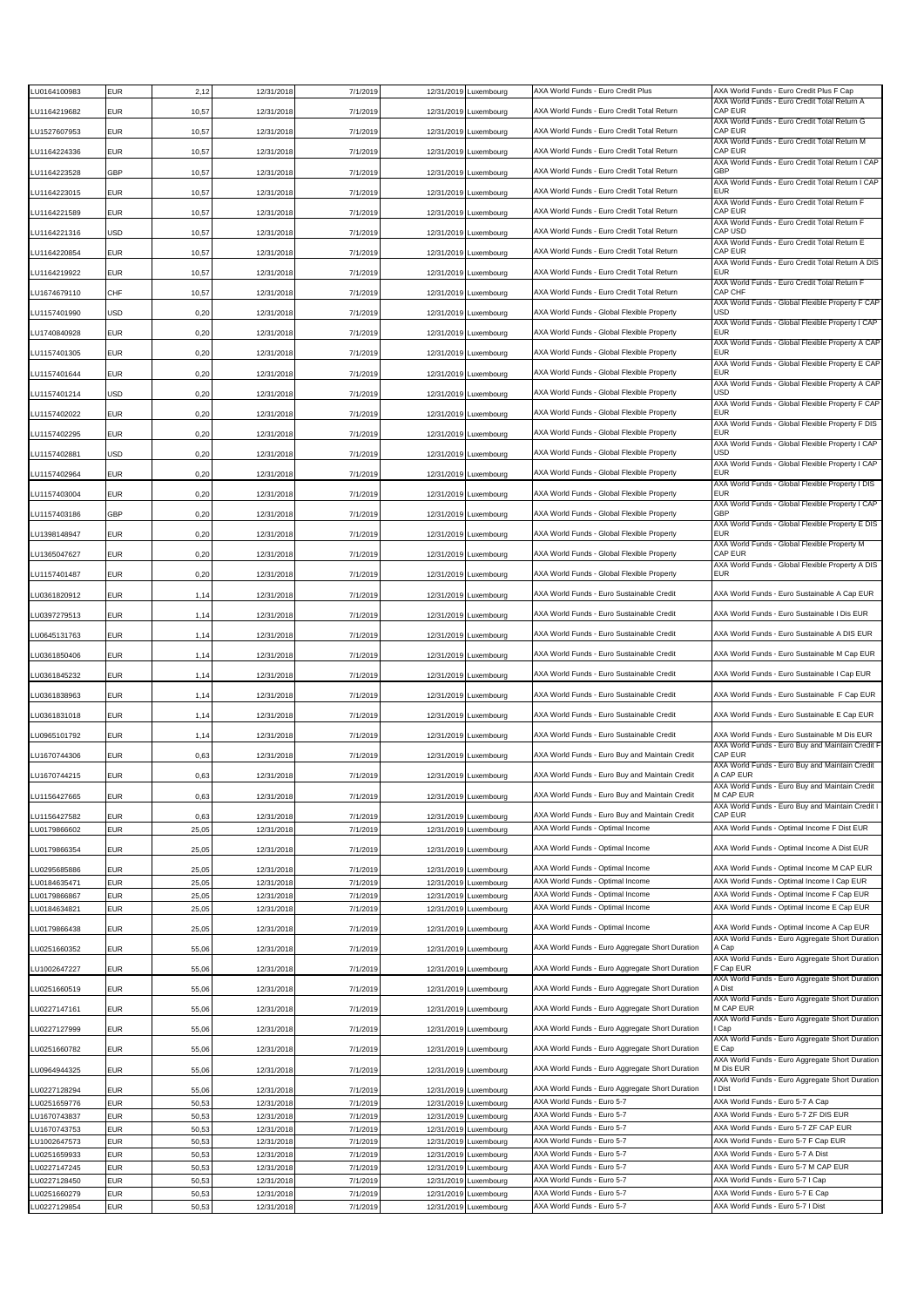| LU0227144739 | <b>EUR</b> | 57,19 | 12/31/2018 | 7/1/2019 |            | 12/31/2019 Luxembourg | AXA World Funds - Euro 7-10                    | AXA World Funds - Euro 7-10 I Dist                            |
|--------------|------------|-------|------------|----------|------------|-----------------------|------------------------------------------------|---------------------------------------------------------------|
| U1002647730  | EUR        | 57,19 | 12/31/2018 | 7/1/2019 |            | 12/31/2019 Luxembourg | AXA World Funds - Euro 7-10                    | AXA World Funds - Euro 7-10 F Cap EUR                         |
|              |            |       |            |          |            |                       |                                                |                                                               |
| LU0251659347 | EUR        | 57,19 | 12/31/2018 | 7/1/2019 |            | 12/31/2019 Luxembourg | AXA World Funds - Euro 7-10                    | AXA World Funds - Euro 7-10 A Dist                            |
| LU0227144655 | EUR        | 57,19 | 12/31/2018 | 7/1/2019 | 12/31/2019 | Luxembourg            | AXA World Funds - Euro 7-10                    | AXA World Funds - Euro 7-10 I Cap                             |
| LU0251659420 | EUR        | 57,19 | 12/31/2018 | 7/1/2019 |            | 12/31/2019 Luxembourg | AXA World Funds - Euro 7-10                    | AXA World Funds - Euro 7-10 E Cap                             |
| LU0964944598 | EUR        | 57,19 | 12/31/2018 | 7/1/2019 |            | 12/31/2019 Luxembourg | AXA World Funds - Euro 7-10                    | AXA World Funds - Euro 7-10 M Dis EUR                         |
| LU0251659180 | EUR        | 57,19 | 12/31/2018 | 7/1/2019 |            | 12/31/2019 Luxembourg | AXA World Funds - Euro 7-10                    | AXA World Funds - Euro 7-10 A Cap                             |
| U0227145116  | EUR        | 78,50 | 12/31/2018 | 7/1/2019 | 12/31/2019 | Luxembourg            | AXA World Funds - Euro 10+LT                   | AXA World Funds - Euro 10+LT I Dist                           |
| LU1002647060 | EUR        | 78,50 | 12/31/2018 | 7/1/2019 | 12/31/2019 |                       | AXA World Funds - Euro 10+LT                   | AXA World Funds - Euro 10+LT F Cap EUR                        |
|              |            |       |            |          |            | Luxembourg            |                                                |                                                               |
| LU0251661244 | EUR        | 78,50 | 12/31/2018 | 7/1/2019 |            | 12/31/2019 Luxembourg | AXA World Funds - Euro 10+LT                   | AXA World Funds - Euro 10+LT A Dist                           |
| LU0227147831 | EUR        | 78,50 | 12/31/2018 | 7/1/2019 |            | 12/31/2019 Luxembourg | AXA World Funds - Euro 10+LT                   | AXA World Funds - Euro 10+LT M CAP EUR                        |
| LU0227144903 | EUR        | 78,50 | 12/31/2018 | 7/1/2019 |            | 12/31/2019 Luxembourg | AXA World Funds - Euro 10+LT                   | AXA World Funds - Euro 10+LT I Cap                            |
| LU0251661590 | EUR        | 78,50 | 12/31/2018 | 7/1/2019 | 12/31/2019 | Luxembourg            | AXA World Funds - Euro 10+LT                   | AXA World Funds - Euro 10+LT E Cap                            |
| LU0251661087 | EUR        | 78,50 | 12/31/2018 | 7/1/2019 | 12/31/2019 | Luxembourg            | AXA World Funds - Euro 10+LT                   | AXA World Funds - Euro 10+LT A Cap                            |
| LU0072814717 | EUR        | 60,64 | 12/31/2018 | 7/1/2019 |            | 12/31/2019 Luxembourg | AXA World Funds - Euro Bonds                   | AXA World Funds - Euro Bonds A Cap                            |
| LU0072815284 | EUR        | 60,64 | 12/31/2018 | 7/1/2019 |            | 12/31/2019 Luxembourg | AXA World Funds - Euro Bonds                   | AXA World Funds - Euro Bonds A Dist                           |
| U0184632536  | EUR        | 60,64 | 12/31/2018 | 7/1/2019 |            | 12/31/2019 Luxembourg | AXA World Funds - Euro Bonds                   | AXA World Funds - Euro Bonds M CAP EUR                        |
|              |            |       |            |          |            |                       | AXA World Funds - Euro Bonds                   | AXA World Funds - Euro Bonds I Cap                            |
| LU0184629151 | EUR        | 60,64 | 12/31/2018 | 7/1/2019 | 12/31/2019 | Luxembourg            |                                                |                                                               |
| LU0965101875 | EUR        | 60,64 | 12/31/2018 | 7/1/2019 | 12/31/2019 | Luxembourg            | AXA World Funds - Euro Bonds                   | AXA World Funds - Euro Bonds M Dis EUR                        |
| LU0072816332 | EUR        | 60,64 | 12/31/2018 | 7/1/2019 |            | 12/31/2019 Luxembourg | AXA World Funds - Euro Bonds                   | AXA World Funds - Euro Bonds F Cap                            |
| U1002646252  | EUR        | 60,64 | 12/31/2018 | 7/1/2019 |            | 12/31/2019 Luxembourg | AXA World Funds - Euro Bonds                   | AXA World Funds - Euro Bonds BX Cap EUR                       |
| LU0158186543 | EUR        | 60,64 | 12/31/2018 | 7/1/2019 |            | 12/31/2019 Luxembourg | AXA World Funds - Euro Bonds                   | AXA World Funds - Euro Bonds E Cap                            |
| U1002646419  | EUR        | 60,64 | 12/31/2018 | 7/1/2019 | 12/31/2019 | Luxembourg            | AXA World Funds - Euro Bonds                   | AXA World Funds - Euro Bonds BX Dis EUR                       |
| LU0072816092 | EUR        | 60,64 | 12/31/2018 | 7/1/2019 | 12/31/2019 | Luxembourg            | AXA World Funds - Euro Bonds                   | AXA World Funds - Euro Bonds F DIS EUR                        |
|              |            |       |            |          |            |                       |                                                |                                                               |
| LU0251658612 | EUR        | 97,12 | 12/31/2018 | 7/1/2019 |            | 12/31/2019 Luxembourg | AXA World Funds - Euro Inflation Bonds         | AXA World Funds - Euro Inflation Bonds A Cap                  |
| U0227145546  | EUR        | 97,12 | 12/31/2018 | 7/1/2019 |            | 12/31/2019 Luxembourg | AXA World Funds - Euro Inflation Bonds         | AXA World Funds - Euro Inflation Bonds I Dist                 |
|              |            |       |            |          |            |                       |                                                | AXA World Funds - Euro Inflation Bonds F Cap                  |
| U1002647904  | EUR        | 97,12 | 12/31/2018 | 7/1/2019 |            | 12/31/2019 Luxembourg | AXA World Funds - Euro Inflation Bonds         | <b>EUR</b>                                                    |
|              |            |       |            |          |            |                       |                                                | AXA World Funds - Euro Inflation Bonds F Dis<br><b>EUR</b>    |
| U1002648118  | EUR        | 97,12 | 12/31/2018 | 7/1/2019 |            | 12/31/2019 Luxembourg | AXA World Funds - Euro Inflation Bonds         |                                                               |
| LU0251658703 | EUR        | 97,12 | 12/31/2018 | 7/1/2019 |            | 12/31/2019 Luxembourg | AXA World Funds - Euro Inflation Bonds         | AXA World Funds - Euro Inflation Bonds A Dist                 |
|              |            |       |            |          |            |                       |                                                | AXA World Funds - Euro Inflation Bonds M CAP                  |
| U0227148136  | EUR        | 97,12 | 12/31/2018 | 7/1/2019 |            | 12/31/2019 Luxembourg | AXA World Funds - Euro Inflation Bonds         | <b>EUR</b>                                                    |
| U0227145389  | EUR        | 97,12 | 12/31/2018 | 7/1/2019 |            | 12/31/2019 Luxembourg | AXA World Funds - Euro Inflation Bonds         | AXA World Funds - Euro Inflation Bonds I Cap                  |
|              |            |       |            |          |            |                       |                                                |                                                               |
| LU0251658968 | EUR        | 97,12 | 12/31/2018 | 7/1/2019 |            | 12/31/2019 Luxembourg | AXA World Funds - Euro Inflation Bonds         | AXA World Funds - Euro Inflation Bonds E Cap                  |
|              |            |       |            |          |            |                       |                                                | AXA World Funds - Euro Inflation Bonds I CAP                  |
| LU0503838491 | EUR        | 97,12 | 12/31/2018 | 7/1/2019 |            | 12/31/2019 Luxembourg | AXA World Funds - Euro Inflation Bonds         | <b>EUR</b>                                                    |
| LU0266008639 | EUR        | 47,94 | 12/31/2018 | 7/1/2019 |            | 12/31/2019 Luxembourg | AXA World Funds - Global Sustainable Aggregate | AXA World Funds - Global Sustainable Aggregate<br>F Cap EUR   |
|              |            |       |            |          |            |                       |                                                | AXA World Funds - Global Sustainable Aggregate                |
| U1016633296  | EUR        | 47,94 | 12/31/2018 | 7/1/2019 |            | 12/31/2019 Luxembourg | AXA World Funds - Global Sustainable Aggregate | M Cap EUR                                                     |
|              |            |       |            |          |            |                       |                                                | AXA World Funds - Global Sustainable Aggregate                |
| LU0073690421 | USD        | 47,94 | 12/31/2018 | 7/1/2019 |            | 12/31/2019 Luxembourg | AXA World Funds - Global Sustainable Aggregate | A Cap USD                                                     |
|              |            |       |            |          |            |                       |                                                | AXA World Funds - Global Sustainable Aggregate                |
| LU0158187194 | JSD        | 47,94 | 12/31/2018 | 7/1/2019 |            | 12/31/2019 Luxembourg | AXA World Funds - Global Sustainable Aggregate | E Cap USD<br>AXA World Funds - Global Sustainable Aggregate   |
| LU0184633773 | EUR        | 47,94 | 12/31/2018 | 7/1/2019 |            | 12/31/2019 Luxembourg | AXA World Funds - Global Sustainable Aggregate | A Cap EUR                                                     |
|              |            |       |            |          |            |                       |                                                | AXA World Funds - Global Sustainable Aggregate                |
| LU0073690777 | JSD        | 47,94 | 12/31/2018 | 7/1/2019 |            | 12/31/2019 Luxembourg | AXA World Funds - Global Sustainable Aggregate | F Cap USD                                                     |
|              |            |       |            |          |            |                       |                                                | AXA World Funds - Global Sustainable Aggregatel               |
| U0184634235  | USD        | 47,94 | 12/31/2018 | 7/1/2019 |            | 12/31/2019 Luxembourg | AXA World Funds - Global Sustainable Aggregate | Cap USD                                                       |
|              |            |       |            |          |            |                       | AXA World Funds - Global Sustainable Aggregate | AXA World Funds - Global Sustainable Aggregate<br>A Dis EUR   |
| LU0184633930 | EUR        | 47,94 | 12/31/2018 | 7/1/2019 |            | 12/31/2019 Luxembourg |                                                | AXA World Funds - Global Sustainable Aggregate                |
| U0149002841  | USD        | 47,94 | 12/31/2018 | 7/1/2019 |            | 12/31/2019 Luxembourg | AXA World Funds - Global Sustainable Aggregate | A Dis USD                                                     |
|              |            |       |            |          |            |                       |                                                | AXA World Funds - Global Sustainable Aggregate                |
| LU0266009017 | USD        | 47,94 | 12/31/2018 | 7/1/2019 |            | 12/31/2019 Luxembourg | AXA World Funds - Global Sustainable Aggregate | Dis USD                                                       |
|              |            |       |            |          |            |                       |                                                | AXA World Funds - Global Sustainable Aggregate I              |
| LU0255028333 | EUR        | 47,94 | 12/31/2018 | 7/1/2019 |            | 12/31/2019 Luxembourg | AXA World Funds - Global Sustainable Aggregate | Cap EUR                                                       |
|              |            |       |            |          |            |                       | AXA World Funds - Global Sustainable Aggregate | AXA World Funds - Global Sustainable Aggregate<br>E Cap EUR   |
| LU0266008472 | EUR        | 47,94 | 12/31/2018 | 7/1/2019 |            | 12/31/2019 Luxembourg |                                                |                                                               |
| LU0645149112 | EUR        | 75,13 | 12/31/2018 | 7/1/2019 |            | 12/31/2019 Luxembourg | AXA World Funds - Optimal Absolute             | AXA World Funds - Optimal Absolute A DIS EUR                  |
|              |            |       |            |          |            |                       |                                                |                                                               |
| LU0645149385 | EUR        | 75,13 | 12/31/2018 | 7/1/2019 |            | 12/31/2019 Luxembourg | AXA World Funds - Optimal Absolute             | AXA World Funds - Optimal Absolute F CAP EUR                  |
|              |            |       |            |          |            |                       |                                                |                                                               |
| LU0632934401 | <b>EUR</b> | 75,13 | 12/31/2018 | 7/1/2019 |            | 12/31/2019 Luxembourg | AXA World Funds - Optimal Absolute             | AXA World Funds - Optimal Absolute AX CAP EUR                 |
| LU0645149203 | EUR        | 75,13 | 12/31/2018 | 7/1/2019 |            | 12/31/2019 Luxembourg | AXA World Funds - Optimal Absolute             | AXA World Funds - Optimal Absolute E CAP EUR                  |
|              |            |       |            |          |            |                       |                                                |                                                               |
| LU0645148908 | EUR        | 75,13 | 12/31/2018 | 7/1/2019 |            | 12/31/2019 Luxembourg | AXA World Funds - Optimal Absolute             | AXA World Funds - Optimal Absolute A CAP EUR                  |
|              |            |       |            |          |            |                       |                                                |                                                               |
| LU0645149468 | USD        | 75,13 | 12/31/2018 | 7/1/2019 |            | 12/31/2019 Luxembourg | AXA World Funds - Optimal Absolute             | AXA World Funds - Optimal Absolute F CAP USD                  |
|              | USD        |       |            |          |            |                       | AXA World Funds - Optimal Absolute             | AXA World Funds - Optimal Absolute A CAP USD                  |
| LU0645149039 |            | 75,13 | 12/31/2018 | 7/1/2019 |            | 12/31/2019 Luxembourg |                                                |                                                               |
| U0184631215  | USD        | 0, 13 | 12/31/2018 | 7/1/2019 |            | 12/31/2019 Luxembourg | AXA World Funds - Global High Yield Bonds      | AXA World Funds - Global High Yield Bonds F Cap               |
|              |            |       |            |          |            |                       |                                                | AXA World Funds - Global High Yield Bonds I Dis               |
| LU1105445966 | EUR        | 0, 13 | 12/31/2018 | 7/1/2019 |            | 12/31/2019 Luxembourg | AXA World Funds - Global High Yield Bonds      | <b>EUR</b>                                                    |
|              |            |       |            |          |            |                       |                                                | AXA World Funds - Global High Yield Bonds A                   |
| LU0125750504 | EUR        | 0, 13 | 12/31/2018 | 7/1/2019 |            | 12/31/2019 Luxembourg | AXA World Funds - Global High Yield Bonds      | CAP EUR                                                       |
| LU0184630167 | USD        | 0, 13 | 12/31/2018 | 7/1/2019 |            | 12/31/2019 Luxembourg | AXA World Funds - Global High Yield Bonds      | AXA World Funds - Global High Yield Bonds A Cap               |
|              |            |       |            |          |            |                       |                                                | AXA World Funds - Global High Yield Bonds E                   |
| LU0189847253 | <b>EUR</b> | 0, 13 | 12/31/2018 | 7/1/2019 |            | 12/31/2019 Luxembourg | AXA World Funds - Global High Yield Bonds      | CAP EUR                                                       |
|              |            |       |            |          |            |                       |                                                | AXA World Funds - Global High Yield Bonds F                   |
| LU0125752203 | EUR        | 0, 13 | 12/31/2018 | 7/1/2019 |            | 12/31/2019 Luxembourg | AXA World Funds - Global High Yield Bonds      | CAP EUR                                                       |
|              |            |       |            |          |            |                       |                                                | AXA World Funds - Global High Yield Bonds A                   |
| U0753924603  | CHF        | 0, 13 | 12/31/2018 | 7/1/2019 |            | 12/31/2019 Luxembourg | AXA World Funds - Global High Yield Bonds      | CAP CHF<br>AXA World Funds - Global High Yield Bonds I CAP    |
| LU0184631991 | EUR        | 0, 13 | 12/31/2018 | 7/1/2019 |            | 12/31/2019 Luxembourg | AXA World Funds - Global High Yield Bonds      | <b>EUR</b>                                                    |
|              |            |       |            |          |            |                       |                                                |                                                               |
| LU0252440952 | USD        | 0, 13 | 12/31/2018 | 7/1/2019 |            | 12/31/2019 Luxembourg | AXA World Funds - Global High Yield Bonds      | AXA World Funds - Global High Yield Bonds I Cap               |
|              |            |       |            |          |            |                       |                                                | AXA World Funds - Global High Yield Bonds M                   |
| LU0184632700 | EUR        | 0, 13 | 12/31/2018 | 7/1/2019 |            | 12/31/2019 Luxembourg | AXA World Funds - Global High Yield Bonds      | CAP EUR                                                       |
|              |            |       |            |          |            |                       | AXA World Funds - Global High Yield Bonds      | AXA World Funds - Global High Yield Bonds A DIS<br><b>FUR</b> |
| LU0125750256 | EUR        | 0, 13 | 12/31/2018 | 7/1/2019 |            | 12/31/2019 Luxembourg |                                                | AXA World Funds - Global High Yield Bonds A Dis               |
| LU1105448127 | SGD        | 0, 13 | 12/31/2018 | 7/1/2019 |            | 12/31/2019 Luxembourg | AXA World Funds - Global High Yield Bonds      | SGD                                                           |
|              |            |       |            |          |            |                       |                                                | AXA World Funds - Global High Yield Bonds I CAP               |
| U0753924785  | <b>CHF</b> | 0, 13 | 12/31/2018 | 7/1/2019 |            | 12/31/2019 Luxembourg | AXA World Funds - Global High Yield Bonds      | CHF                                                           |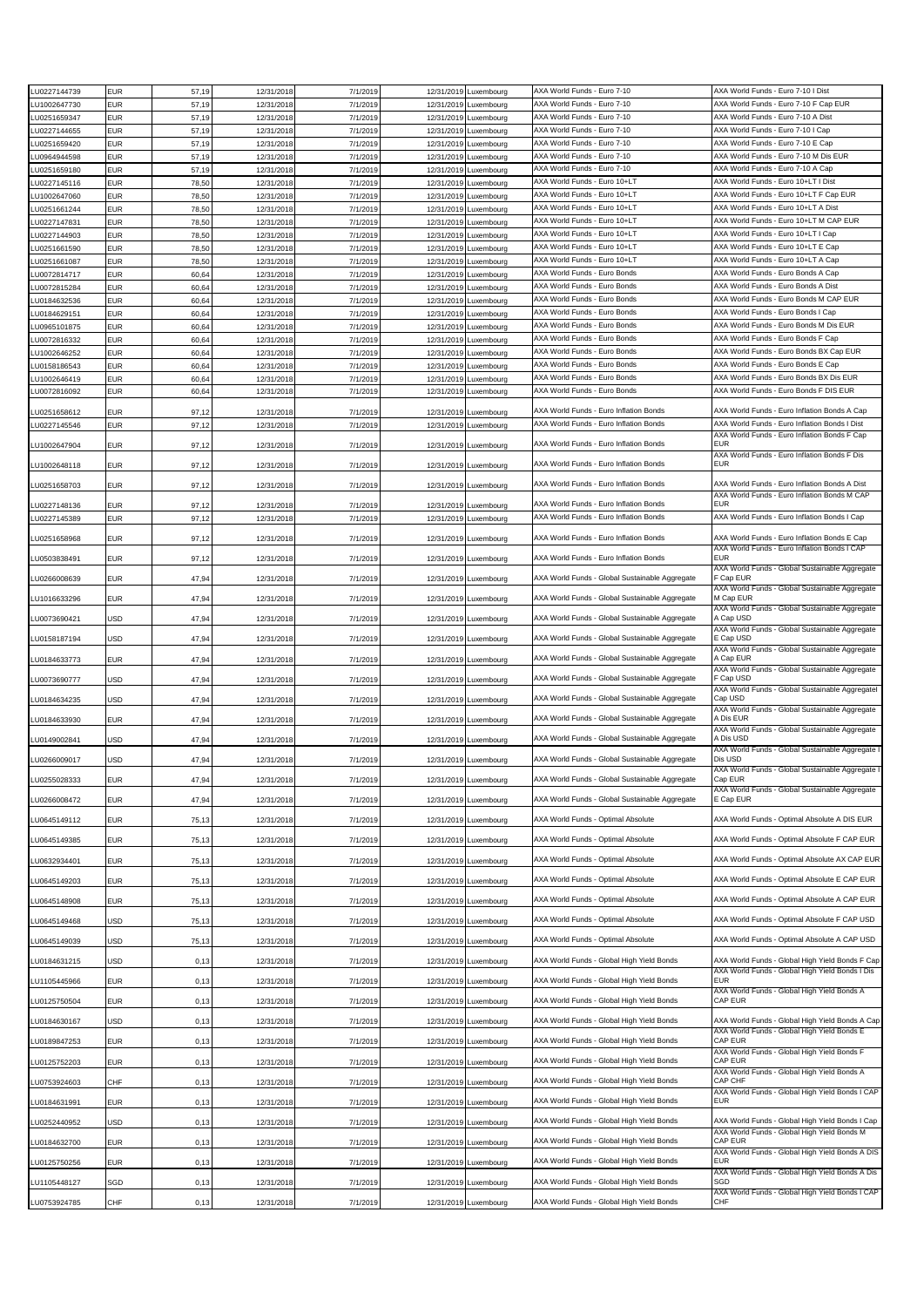| U1105448390  | USD        | 0, 13 | 12/31/2018 | 7/1/2019 | 12/31/2019 | Luxembourg            | AXA World Funds - Global High Yield Bonds | AXA World Funds - Global High Yield Bonds A Dis<br><b>USD</b> |
|--------------|------------|-------|------------|----------|------------|-----------------------|-------------------------------------------|---------------------------------------------------------------|
| LU0184630837 | <b>USD</b> | 0, 13 | 12/31/2018 | 7/1/2019 | 12/31/2019 | Luxembourg            | AXA World Funds - Global High Yield Bonds | AXA World Funds - Global High Yield Bonds A Dist              |
| U1105448044  | <b>HKD</b> | 0, 13 | 12/31/2018 | 7/1/2019 | 12/31/2019 | Luxembourg            | AXA World Funds - Global High Yield Bonds | AXA World Funds - Global High Yield Bonds A Dis<br>HKD        |
| LU0982017856 | SGD        | 0, 13 | 12/31/2018 | 7/1/2019 | 12/31/2019 | Luxembourg            | AXA World Funds - Global High Yield Bonds | AXA World Funds - Global High Yield Bonds A Cap<br>SGD        |
| LU0964942899 | <b>EUR</b> | 0, 13 | 12/31/2018 | 7/1/2019 | 12/31/2019 | Luxembourg            | AXA World Funds - Global High Yield Bonds | AXA World Funds - Global High Yield Bonds E Dis<br>EUR        |
| U0814371901  | <b>GBP</b> | 0, 13 | 12/31/2018 | 7/1/2019 |            | 12/31/2019 Luxembourg | AXA World Funds - Global High Yield Bonds | AXA World Funds - Global High Yield Bonds I Cap<br>GBP        |
| LU0266009447 | <b>EUR</b> | 0, 13 | 12/31/2018 | 7/1/2019 |            | 12/31/2019 Luxembourg | AXA World Funds - Global High Yield Bonds | AXA World Funds - Global High Yield Bonds I Dis<br><b>EUR</b> |
| LU0184631645 | <b>USD</b> | 0, 13 | 12/31/2018 | 7/1/2019 |            | 12/31/2019 Luxembourg | AXA World Funds - Global High Yield Bonds | AXA World Funds - Global High Yield Bonds F Dist              |
| LU0125750769 | <b>EUR</b> | 0, 13 | 12/31/2018 | 7/1/2019 | 12/31/2019 | Luxembourg            | AXA World Funds - Global High Yield Bonds | AXA World Funds - Global High Yield Bonds F DIS<br><b>EUR</b> |
| LU0276015889 | USD        | 0,11  | 12/31/2018 | 7/1/2019 | 12/31/2019 | Luxembourg            | AXA World Funds - US High Yield Bonds     | AXA World Funds - US High Yield Bonds I Cap<br>USD            |
| LU0276013835 | <b>EUR</b> | 0, 11 | 12/31/2018 | 7/1/2019 | 12/31/2019 | Luxembourg            | AXA World Funds - US High Yield Bonds     | AXA World Funds - US High Yield Bonds I DIS<br>HEDG           |
| LU0276014999 | <b>USD</b> | 0,11  | 12/31/2018 | 7/1/2019 | 12/31/2019 | Luxembourg            | AXA World Funds - US High Yield Bonds     | AXA World Funds - US High Yield Bonds A Cap<br><b>USD</b>     |
| LU0619167173 | GBP        | 0, 11 | 12/31/2018 | 7/1/2019 |            | 12/31/2019 Luxembourg | AXA World Funds - US High Yield Bonds     | AXA World Funds - US High Yield Bonds I CAP<br>GBP            |
| LU0619172413 | GBP        | 0, 11 | 12/31/2018 | 7/1/2019 |            | 12/31/2019 Luxembourg | AXA World Funds - US High Yield Bonds     | AXA World Funds - US High Yield Bonds I DIS<br>GBP            |
| LU0645147330 | <b>CHF</b> | 0,11  | 12/31/2018 | 7/1/2019 | 12/31/2019 | Luxembourg            | AXA World Funds - US High Yield Bonds     | AXA World Funds - US High Yield Bonds A CAP<br>CHF            |
| LU0645147413 | <b>EUR</b> | 0,11  | 12/31/2018 | 7/1/2019 | 12/31/2019 | Luxembourg            | AXA World Funds - US High Yield Bonds     | AXA World Funds - US High Yield Bonds A DIS<br><b>EUR</b>     |
| U1481594320  | <b>USD</b> | 0, 11 | 12/31/2018 | 7/1/2019 | 12/31/2019 | Luxembourg            | AXA World Funds - US High Yield Bonds     | AXA World Funds - US High Yield Bonds I Dis USD               |
| LU0645147504 | CHF        | 0,11  | 12/31/2018 | 7/1/2019 | 12/31/2019 | Luxembourg            | AXA World Funds - US High Yield Bonds     | AXA World Funds - US High Yield Bonds F CAP<br>CHF            |
| LU0295689367 | <b>USD</b> | 0, 11 | 12/31/2018 | 7/1/2019 |            | 12/31/2019 Luxembourg | AXA World Funds - US High Yield Bonds     | AXA World Funds - US High Yield Bonds M Cap<br>USD            |
| U1016633700  | <b>EUR</b> | 0, 11 | 12/31/2018 | 7/1/2019 |            | 12/31/2019 Luxembourg | AXA World Funds - US High Yield Bonds     | AXA World Funds - US High Yield Bonds M Cap<br><b>EUR</b>     |
| LU0276015616 | USD        | 0,11  | 12/31/2018 | 7/1/2019 |            | 12/31/2019 Luxembourg | AXA World Funds - US High Yield Bonds     | AXA World Funds - US High Yield Bonds I Dis USD               |
| LU0276013322 | <b>EUR</b> | 0,11  | 12/31/2018 | 7/1/2019 |            | 12/31/2019 Luxembourg | AXA World Funds - US High Yield Bonds     | AXA World Funds - US High Yield Bonds F CAP<br>HEDG           |
| LU0276015533 | <b>USD</b> | 0,11  | 12/31/2018 | 7/1/2019 | 12/31/2019 | Luxembourg            | AXA World Funds - US High Yield Bonds     | AXA World Funds - US High Yield Bonds F Cap<br>USD            |
| U1585242446  | AUD        | 0, 11 | 12/31/2018 | 7/1/2019 |            | 12/31/2019 Luxembourg | AXA World Funds - US High Yield Bonds     | AXA World Funds - US High Yield Bonds A Dis<br>AUD            |
| LU0877918663 | <b>USD</b> | 0, 11 | 12/31/2018 | 7/1/2019 |            | 12/31/2019 Luxembourg | AXA World Funds - US High Yield Bonds     | AXA World Funds - US High Yield Bonds T Dis<br>USD            |
| LU0276013082 | <b>EUR</b> | 0,11  | 12/31/2018 | 7/1/2019 | 12/31/2019 | Luxembourg            | AXA World Funds - US High Yield Bonds     | AXA World Funds - US High Yield Bonds A CAP<br>HEDG           |
| LU1124158582 | GBP        | 0, 11 | 12/31/2018 | 7/1/2019 |            | 12/31/2019 Luxembourg | AXA World Funds - US High Yield Bonds     | AXA World Funds - US High Yield Bonds F Dis<br>GBP            |
| U0964941578  | CHF        | 0,11  | 12/31/2018 | 7/1/2019 | 12/31/2019 | Luxembourg            | AXA World Funds - US High Yield Bonds     | AXA World Funds - US High Yield Bonds A Dis<br>CHF            |
| LU0276013249 | <b>EUR</b> | 0,11  | 12/31/2018 | 7/1/2019 | 12/31/2019 | Luxembourg            | AXA World Funds - US High Yield Bonds     | AXA World Funds - US High Yield Bonds E CAP<br>HEDG           |
| U1105446774  | <b>USD</b> | 0, 11 | 12/31/2018 | 7/1/2019 | 12/31/2019 | Luxembourg            | AXA World Funds - US High Yield Bonds     | AXA World Funds - US High Yield Bonds A Dis<br>USD            |
| U0964941495  | <b>USD</b> | 0,11  | 12/31/2018 | 7/1/2019 |            | 12/31/2019 Luxembourg | AXA World Funds - US High Yield Bonds     | AXA World Funds - US High Yield Bonds A Dis<br>USD            |
| LU0997828206 | CHF        | 0, 11 | 12/31/2018 | 7/1/2019 | 12/31/2019 | Luxembourg            | AXA World Funds - US High Yield Bonds     | AXA World Funds - US High Yield Bonds I Cap<br>CHF            |
| U0964944242  | <b>EUR</b> | 0, 11 | 12/31/2018 | 7/1/2019 |            | 12/31/2019 Luxembourg | AXA World Funds - US High Yield Bonds     | AXA World Funds - US High Yield Bonds I Dis EUR               |
| U0276014130  | <b>EUR</b> | 0,11  | 12/31/2018 | 7/1/2019 |            | 12/31/2019 Luxembourg | AXA World Funds - US High Yield Bonds     | AXA World Funds - US High Yield Bonds I CAP<br>HEDG           |
| LU0482269734 | <b>EUR</b> | 89,30 | 12/31/2018 | 7/1/2019 |            | 12/31/2019 Luxembourg | AXA World Funds - Euro Government Bonds   | AXA World Funds - Euro Government Bonds M<br>Cap EUR          |
| LU0482269650 | <b>EUR</b> | 89,30 | 12/31/2018 | 7/1/2019 |            | 12/31/2019 Luxembourg | AXA World Funds - Euro Government Bonds   | AXA World Funds - Euro Government Bonds I CAP<br><b>EUR</b>   |
| LU0482269148 | <b>EUR</b> | 89,30 | 12/31/2018 | 7/1/2019 |            | 12/31/2019 Luxembourg | AXA World Funds - Euro Government Bonds   | AXA World Funds - Euro Government Bonds F<br>CAP EUR          |
| LU0482269064 | <b>EUR</b> | 89,30 | 12/31/2018 | 7/1/2019 |            | 12/31/2019 Luxembourg | AXA World Funds - Euro Government Bonds   | AXA World Funds - Euro Government Bonds E<br>CAP EUR          |
| LU0482268843 | <b>EUR</b> | 89,30 | 12/31/2018 | 7/1/2019 |            | 12/31/2019 Luxembourg | AXA World Funds - Euro Government Bonds   | AXA World Funds - Euro Government Bonds A<br>CAP EUR          |
| LU1002646682 | <b>EUR</b> | 33,40 | 12/31/2018 | 7/1/2019 |            | 12/31/2019 Luxembourg | AXA World Funds - Global Optimal Income   | AXA World Funds - Global Optimal Income BX Cap<br>EUR         |
| LU1724657579 | USD        | 33,40 | 12/31/2018 | 7/1/2019 |            | 12/31/2019 Luxembourg | AXA World Funds - Global Optimal Income   | AXA World Funds - Global Optimal Income I CAP<br>USD          |
| LU0465917390 | <b>EUR</b> | 33,40 | 12/31/2018 | 7/1/2019 |            | 12/31/2019 Luxembourg | AXA World Funds - Global Optimal Income   | AXA World Funds - Global Optimal Income E Cap<br>EUR          |
| LU0465917044 | <b>EUR</b> | 33,40 | 12/31/2018 | 7/1/2019 |            | 12/31/2019 Luxembourg | AXA World Funds - Global Optimal Income   | AXA World Funds - Global Optimal Income A Cap<br><b>EUR</b>   |
| LU0465917473 | <b>EUR</b> | 33,40 | 12/31/2018 | 7/1/2019 |            | 12/31/2019 Luxembourg | AXA World Funds - Global Optimal Income   | AXA World Funds - Global Optimal Income F Cap<br><b>EUR</b>   |
| LU0465917630 | <b>EUR</b> | 33,40 | 12/31/2018 | 7/1/2019 |            | 12/31/2019 Luxembourg | AXA World Funds - Global Optimal Income   | AXA World Funds - Global Optimal Income I Cap<br><b>EUR</b>   |
| LU0465917713 | <b>EUR</b> | 33,40 | 12/31/2018 | 7/1/2019 |            | 12/31/2019 Luxembourg | AXA World Funds - Global Optimal Income   | AXA World Funds - Global Optimal Income M Cap<br><b>EUR</b>   |
| LU0465917127 | <b>EUR</b> | 33,40 | 12/31/2018 | 7/1/2019 |            | 12/31/2019 Luxembourg | AXA World Funds - Global Optimal Income   | AXA World Funds - Global Optimal Income A Dis<br>EUR          |
| LU0465917556 | <b>EUR</b> | 33,40 | 12/31/2018 | 7/1/2019 | 12/31/2019 | Luxembourg            | AXA World Funds - Global Optimal Income   | AXA World Funds - Global Optimal Income F Dis<br><b>EUR</b>   |
| LU1321383116 | <b>EUR</b> | 33,40 | 12/31/2018 | 7/1/2019 |            | 12/31/2019 Luxembourg | AXA World Funds - Global Optimal Income   | AXA World Funds - Global Optimal Income AX<br>CAP EUR         |
| LU1002646849 | <b>EUR</b> | 33,40 | 12/31/2018 | 7/1/2019 |            | 12/31/2019 Luxembourg | AXA World Funds - Global Optimal Income   | AXA World Funds - Global Optimal Income BX Dis<br><b>EUR</b>  |
| LU0746605335 | <b>EUR</b> | 36,68 | 12/31/2018 | 7/1/2019 |            | 12/31/2019 Luxembourg | AXA World Funds - Global Strategic Bonds  | AXA World Funds - Global Strategic Bonds F Cap<br><b>EUR</b>  |
| LU1819502268 | USD        | 36,68 | 12/31/2018 | 7/1/2019 |            | 12/31/2019 Luxembourg | AXA World Funds - Global Strategic Bonds  | AXA World Funds - Global Strategic Bonds U DIS<br>USD Q       |
| LU0746604288 | <b>EUR</b> | 36,68 | 12/31/2018 | 7/1/2019 |            | 12/31/2019 Luxembourg | AXA World Funds - Global Strategic Bonds  | AXA World Funds - Global Strategic Bonds A Cap<br><b>EUR</b>  |
| LU0746604528 | <b>USD</b> | 36,68 | 12/31/2018 | 7/1/2019 | 12/31/2019 | Luxembourg            | AXA World Funds - Global Strategic Bonds  | AXA World Funds - Global Strategic Bonds A Cap<br><b>USD</b>  |
| LU0746604791 | CHF        | 36,68 | 12/31/2018 | 7/1/2019 | 12/31/2019 | Luxembourg            | AXA World Funds - Global Strategic Bonds  | AXA World Funds - Global Strategic Bonds A CAP<br>CHF         |
| LU0746605178 | <b>EUR</b> | 36,68 | 12/31/2018 | 7/1/2019 |            | 12/31/2019 Luxembourg | AXA World Funds - Global Strategic Bonds  | AXA World Funds - Global Strategic Bonds E Cap<br><b>EUR</b>  |
|              |            |       |            |          |            |                       |                                           |                                                               |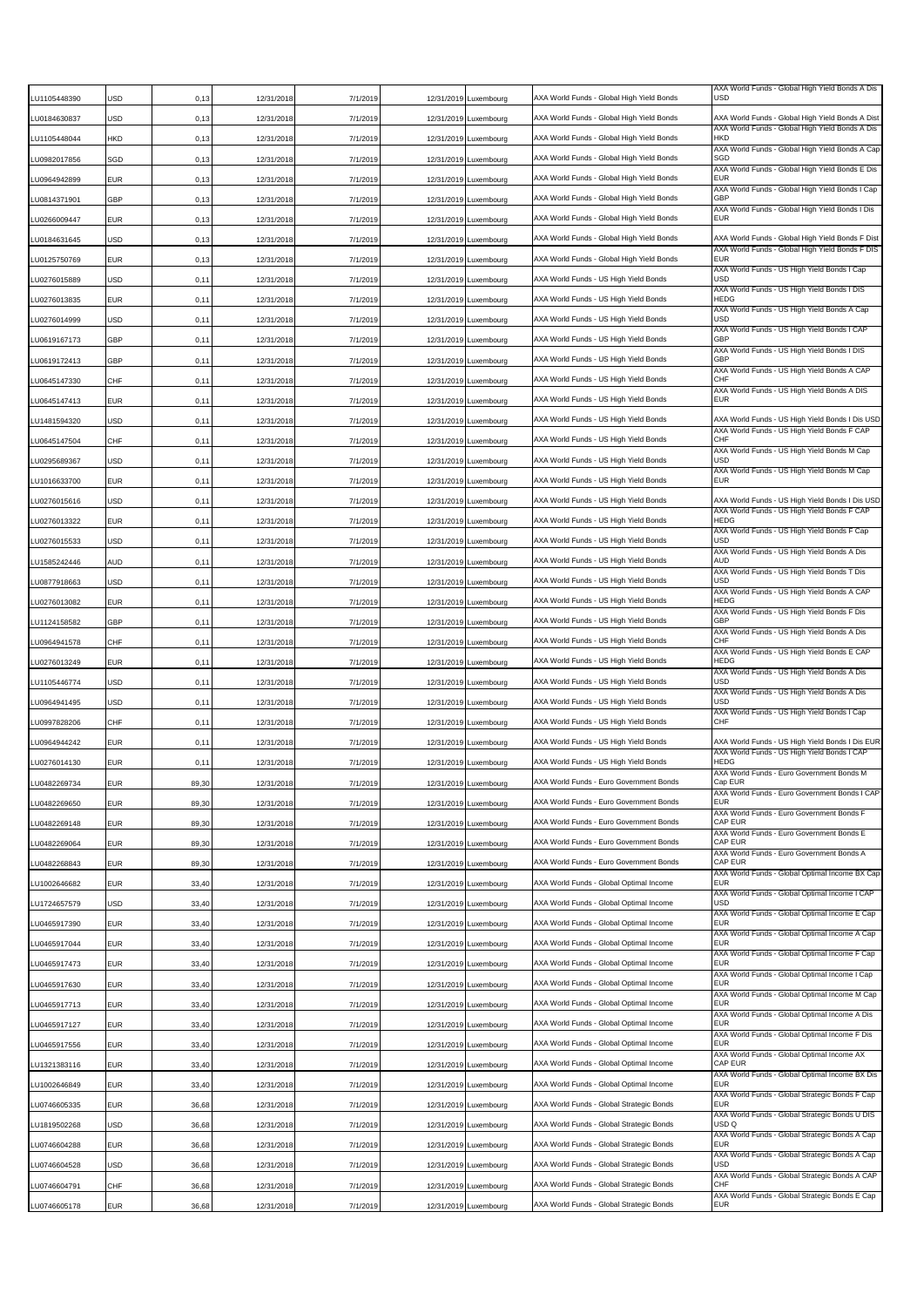| U0746606069          | JSD | 36,68 | 12/31/2018 | 7/1/2019 | 12/31/2019 Luxembourg | AXA World Funds - Global Strategic Bonds                                                      | AXA World Funds - Global Strategic Bonds I Cap<br><b>USD</b>           |
|----------------------|-----|-------|------------|----------|-----------------------|-----------------------------------------------------------------------------------------------|------------------------------------------------------------------------|
| LU0746605418         | CHF | 36,68 | 12/31/2018 | 7/1/2019 | 12/31/2019 Luxembourg | AXA World Funds - Global Strategic Bonds                                                      | AXA World Funds - Global Strategic Bonds F CAP<br>CHF                  |
| LU0746605681         | USD | 36,68 | 12/31/2018 | 7/1/2019 | 12/31/2019 Luxembourg | AXA World Funds - Global Strategic Bonds                                                      | AXA World Funds - Global Strategic Bonds F Cap<br><b>USD</b>           |
| LU0746605848         | EUR | 36,68 | 12/31/2018 | 7/1/2019 | 12/31/2019 Luxembourg | AXA World Funds - Global Strategic Bonds                                                      | AXA World Funds - Global Strategic Bonds I Cap<br><b>EUR</b>           |
| U0746604445          | EUR | 36,68 | 12/31/2018 | 7/1/2019 | 12/31/2019 Luxembourg | AXA World Funds - Global Strategic Bonds                                                      | AXA World Funds - Global Strategic Bonds A Dis<br>Qua                  |
| U1276848717          | GBP | 36,68 | 12/31/2018 | 7/1/2019 | 12/31/2019 Luxembourg | AXA World Funds - Global Strategic Bonds                                                      | AXA World Funds - Global Strategic Bonds I Cap<br>GBP                  |
| U0746604957.         | GBP | 36,68 | 12/31/2018 | 7/1/2019 | 12/31/2019 Luxembourg | AXA World Funds - Global Strategic Bonds                                                      | AXA World Funds - Global Strategic Bonds A Cap<br>GBP                  |
| U1819502185          | JSD | 36,68 | 12/31/2018 | 7/1/2019 | 12/31/2019 Luxembourg | AXA World Funds - Global Strategic Bonds                                                      | AXA World Funds - Global Strategic Bonds U CAP<br>USD                  |
| LU0746605251         | EUR | 36,68 | 12/31/2018 | 7/1/2019 | 12/31/2019 Luxembourg | AXA World Funds - Global Strategic Bonds                                                      | AXA World Funds - Global Strategic Bonds E Dis<br>Qua                  |
| U1235302418          | EUR | 36,68 | 12/31/2018 | 7/1/2019 | 12/31/2019 Luxembourg | AXA World Funds - Global Strategic Bonds                                                      | AXA World Funds - Global Strategic Bonds M Dis<br><b>EUR</b>           |
| U1105445883          | EUR | 36,68 | 12/31/2018 | 7/1/2019 | 12/31/2019 Luxembourg | AXA World Funds - Global Strategic Bonds                                                      | AXA World Funds - Global Strategic Bonds I Dis<br><b>EUR</b>           |
| U1296921031          | USD | 36,68 | 12/31/2018 | 7/1/2019 | 12/31/2019 Luxembourg | AXA World Funds - Global Strategic Bonds                                                      | AXA World Funds - Global Strategic Bonds I DIS<br><b>USD</b>           |
|                      | GBP |       |            |          |                       | AXA World Funds - Global Strategic Bonds                                                      | AXA World Funds - Global Strategic Bonds F Cap<br>GBP                  |
| LU0746605764         |     | 36,68 | 12/31/2018 | 7/1/2019 | 12/31/2019 Luxembourg | AXA World Funds - Global Strategic Bonds                                                      | AXA World Funds - Global Strategic Bonds M Cap<br><b>EUR</b>           |
| LU0746600021         | EUR | 36,68 | 12/31/2018 | 7/1/2019 | 12/31/2019 Luxembourg |                                                                                               | AXA World Funds - Global Strategic Bonds I Dis                         |
| LU0746606499         | GBP | 36,68 | 12/31/2018 | 7/1/2019 | 12/31/2019 Luxembourg | AXA World Funds - Global Strategic Bonds                                                      | Qua<br>AXA World Funds - Global Strategic Bonds I CAP                  |
| LU0746606143         | CHF | 36,68 | 12/31/2018 | 7/1/2019 | 12/31/2019 Luxembourg | AXA World Funds - Global Strategic Bonds                                                      | CHF<br>AXA World Funds - Global Strategic Bonds A Dis                  |
| U0964940505          | USD | 36,68 | 12/31/2018 | 7/1/2019 | 12/31/2019 Luxembourg | AXA World Funds - Global Strategic Bonds<br>AXA World Funds - Emerging Markets Short Duration | <b>USD</b><br>AXA World Funds - Emerging Markets Short                 |
| U0800573429.         | EUR | 14,60 | 12/31/2018 | 7/1/2019 | 12/31/2019 Luxembourg | Bonds<br>AXA World Funds - Emerging Markets Short Duration                                    | Duration Bonds I Cap EUR<br>AXA World Funds - Emerging Markets Short   |
| U1105448713 <u>.</u> | USD | 14,60 | 12/31/2018 | 7/1/2019 | 12/31/2019 Luxembourg | Bonds<br>AXA World Funds - Emerging Markets Short Duratior                                    | Duration Bonds A Dis USD<br>AXA World Funds - Emerging Markets Short   |
| LU0800572702         | EUR | 14,60 | 12/31/2018 | 7/1/2019 | 12/31/2019 Luxembourg | Bonds<br>AXA World Funds - Emerging Markets Short Duration                                    | Duration Bonds A Cap EUR<br>AXA World Funds - Emerging Markets Short   |
| LU0800572884         | GBP | 14,60 | 12/31/2018 | 7/1/2019 | 12/31/2019 Luxembourg | Bonds<br>AXA World Funds - Emerging Markets Short Duration                                    | Duration Bonds A Dis Qua<br>AXA World Funds - Emerging Markets Short   |
| LU0800572967         | CHF | 14,60 | 12/31/2018 | 7/1/2019 | 12/31/2019 Luxembourg | Bonds<br>AXA World Funds - Emerging Markets Short Duration                                    | Duration Bonds A Cap CHF<br>AXA World Funds - Emerging Markets Short   |
| U0800573007          | EUR | 14,60 | 12/31/2018 | 7/1/2019 | 12/31/2019 Luxembourg | Bonds                                                                                         | Duration Bonds E Cap EUR                                               |
| LU0800573189         | USD | 14,60 | 12/31/2018 | 7/1/2019 | 12/31/2019 Luxembourg | AXA World Funds - Emerging Markets Short Duration<br>Bonds                                    | AXA World Funds - Emerging Markets Short<br>Duration Bonds F Cap USD   |
| LU0800573346         | USD | 14,60 | 12/31/2018 | 7/1/2019 | 12/31/2019 Luxembourg | AXA World Funds - Emerging Markets Short Duratior<br>Bonds                                    | AXA World Funds - Emerging Markets Short<br>Duration Bonds I Cap USD   |
| LU0800597873         | USD | 14,60 | 12/31/2018 | 7/1/2019 | 12/31/2019 Luxembourg | AXA World Funds - Emerging Markets Short Duration<br>Bonds                                    | AXA World Funds - Emerging Markets Short<br>Duration Bonds A Cap USD   |
| LU0800573692         | EUR | 14,60 | 12/31/2018 | 7/1/2019 | 12/31/2019 Luxembourg | AXA World Funds - Emerging Markets Short Duratior<br>Bonds                                    | AXA World Funds - Emerging Markets Short<br>Duration Bonds I Dis EUR   |
| U0800573775          | CHF | 14,60 | 12/31/2018 | 7/1/2019 | 12/31/2019 Luxembourg | AXA World Funds - Emerging Markets Short Duration<br>Bonds                                    | AXA World Funds - Emerging Markets Short<br>Duration Bonds I Cap CHF   |
| U0879470093          | GBP | 14,60 | 12/31/2018 | 7/1/2019 | 12/31/2019 Luxembourg | AXA World Funds - Emerging Markets Short Duration<br>Bonds                                    | AXA World Funds - Emerging Markets Short<br>Duration Bonds I Dis Quar  |
| U1596800703          | AUD | 14,60 | 12/31/2018 | 7/1/2019 | 12/31/2019 Luxembourg | AXA World Funds - Emerging Markets Short Duration<br>Bonds                                    | AXA World Funds - Emerging Markets Short<br>Duration Bonds A DIS AUD   |
| U1819502342          | USD | 14,60 | 12/31/2018 | 7/1/2019 | 12/31/2019 Luxembourg | AXA World Funds - Emerging Markets Short Duration<br>Bonds                                    | AXA World Funds - Emerging Markets Short<br>Duration Bonds U CAP USD   |
| U1105448473 <u>.</u> | HKD | 14,60 | 12/31/2018 | 7/1/2019 | 12/31/2019 Luxembourg | AXA World Funds - Emerging Markets Short Duration<br>Bonds                                    | AXA World Funds - Emerging Markets Short<br>Duration Bonds A DIS HKD   |
| U0800573262          | EUR | 14,60 | 12/31/2018 | 7/1/2019 | 12/31/2019 Luxembourg | AXA World Funds - Emerging Markets Short Duratior<br>Bonds                                    | AXA World Funds - Emerging Markets Short<br>Duration Bonds F Cap EUR   |
| U1105448556          | SGD | 14,60 | 12/31/2018 | 7/1/2019 | 12/31/2019 Luxembourg | AXA World Funds - Emerging Markets Short Duratior<br>Bonds                                    | AXA World Funds - Emerging Markets Short<br>Duration Bonds A Dis SGD   |
|                      |     |       |            |          |                       | AXA World Funds - Emerging Markets Short Duration<br><b>Bonds</b>                             | AXA World Funds - Emerging Markets Short<br>Duration Bonds I Dis USD   |
| LU0964942030         | USD | 14,60 | 12/31/2018 | 7/1/2019 | 12/31/2019 Luxembourg | AXA World Funds - Emerging Markets Short Duration<br>Bonds                                    | AXA World Funds - Emerging Markets Short<br>Duration Bonds A Cap SGD   |
| LU0982017773         | SGD | 14,60 | 12/31/2018 | 7/1/2019 | 12/31/2019 Luxembourg | AXA World Funds - Emerging Markets Short Duration                                             | AXA World Funds - Emerging Markets Short                               |
| LU0982017344         | EUR | 14,60 | 12/31/2018 | 7/1/2019 | 12/31/2019 Luxembourg | Bonds<br>AXA World Funds - Emerging Markets Short Duration                                    | Duration Bonds A Dis EUR<br>AXA World Funds - Emerging Markets Short   |
| LU0964942113         | GBP | 14,60 | 12/31/2018 | 7/1/2019 | 12/31/2019 Luxembourg | Bonds<br>AXA World Funds - Emerging Markets Short Duration                                    | Duration Bonds I CAP GBP<br>AXA World Funds - Emerging Markets Short   |
| LU0982017427         | CHF | 14,60 | 12/31/2018 | 7/1/2019 | 12/31/2019 Luxembourg | Bonds<br>AXA World Funds - Emerging Markets Short Duration                                    | Duration Bonds F Cap CHF<br>AXA World Funds - Emerging Markets Short   |
| U0964942386          | EUR | 14,60 | 12/31/2018 | 7/1/2019 | 12/31/2019 Luxembourg | Bonds<br>AXA World Funds - Emerging Markets Short Duration                                    | Duration Bonds M Cap EUR<br>AXA World Funds - Emerging Markets Short   |
| U0964942204          | EUR | 14,60 | 12/31/2018 | 7/1/2019 | 12/31/2019 Luxembourg | Bonds<br>AXA World Funds - Emerging Markets Short Duration                                    | Duration Bonds E Dis EUR<br>AXA World Funds - Emerging Markets Short   |
| LU0964940091         | USD | 14,60 | 12/31/2018 | 7/1/2019 | 12/31/2019 Luxembourg | Bonds<br>AXA World Funds - Emerging Markets Short Duration                                    | Duration Bonds A Dis USD<br>AXA World Funds - Emerging Markets Short   |
| LU0964941651         | USD | 14,60 | 12/31/2018 | 7/1/2019 | 12/31/2019 Luxembourg | Bonds<br>AXA World Funds - Emerging Markets Short Duration                                    | Duration Bonds F Dis USD<br>AXA World Funds - Emerging Markets Short   |
| LU0964941735         | EUR | 14,60 | 12/31/2018 | 7/1/2019 | 12/31/2019 Luxembourg | Bonds<br>AXA World Funds - Emerging Markets Short Duration                                    | Duration Bonds F Dis EUR<br>AXA World Funds - Emerging Markets Short   |
| LU0964941818         | GBP | 14,60 | 12/31/2018 | 7/1/2019 | 12/31/2019 Luxembourg | Bonds<br>AXA World Funds - Emerging Markets Short Duration                                    | Duration Bonds F CAP GBP<br>AXA World Funds - Emerging Markets Short   |
| LU0964941909         | GBP | 14,60 | 12/31/2018 | 7/1/2019 | 12/31/2019 Luxembourg | Bonds<br>AXA World Funds - Emerging Markets Short Duration                                    | Duration Bonds F Dis GBP<br>AXA World Funds - Emerging Markets Short   |
| LU1819502425         | USD | 14,60 | 12/31/2018 | 7/1/2019 | 12/31/2019 Luxembourg | Bonds                                                                                         | Duration Bonds U DIS USD Q                                             |
| U1954530801          | SGD | 14,60 | 12/31/2018 | 7/1/2019 | 12/31/2019 Luxembourg | AXA World Funds - Emerging Markets Short Duration<br>Bonds                                    | AXA World Funds - Emerging Markets Short<br>Duration Bonds I CAP SGD H |
| U0227127486          | USD | 39,17 | 12/31/2018 | 7/1/2019 | 12/31/2019 Luxembourg | AXA World Funds - Global Emerging Markets Bonds                                               | AXA World Funds - Global Emerging Markets<br>Bonds F Cap               |
| LU0964942626         | EUR | 39,17 | 12/31/2018 | 7/1/2019 | 12/31/2019 Luxembourg | AXA World Funds - Global Emerging Markets Bonds                                               | AXA World Funds - Global Emerging Markets<br>Bonds E Dis EUR           |
| LU0251658455         | USD | 39,17 | 12/31/2018 | 7/1/2019 | 12/31/2019 Luxembourg | AXA World Funds - Global Emerging Markets Bonds                                               | AXA World Funds - Global Emerging Markets<br>Bonds A Cap USD           |
| LU0227125944         | EUR | 39,17 | 12/31/2018 | 7/1/2019 | 12/31/2019 Luxembourg | AXA World Funds - Global Emerging Markets Bonds                                               | AXA World Funds - Global Emerging Markets<br>Bonds F CAP EUR           |
| LU0251658026         | EUR | 39,17 | 12/31/2018 | 7/1/2019 | 12/31/2019 Luxembourg | AXA World Funds - Global Emerging Markets Bonds                                               | AXA World Funds - Global Emerging Markets<br>Bonds A CAP EUR           |
| U0266010619          | EUR | 39,17 | 12/31/2018 | 7/1/2019 | 12/31/2019 Luxembourg | AXA World Funds - Global Emerging Markets Bonds                                               | AXA World Funds - Global Emerging Markets<br>Bonds I CAP EUR           |
| LU0375277778         | USD | 39,17 | 12/31/2018 | 7/1/2019 | 12/31/2019 Luxembourg | AXA World Funds - Global Emerging Markets Bonds                                               | AXA World Funds - Global Emerging Markets<br>Bonds I Cap USD           |
| LU0295688476         | EUR | 39,17 | 12/31/2018 | 7/1/2019 | 12/31/2019 Luxembourg | AXA World Funds - Global Emerging Markets Bonds                                               | AXA World Funds - Global Emerging Markets<br>Bonds M Cap EUR           |
|                      |     |       |            |          |                       |                                                                                               |                                                                        |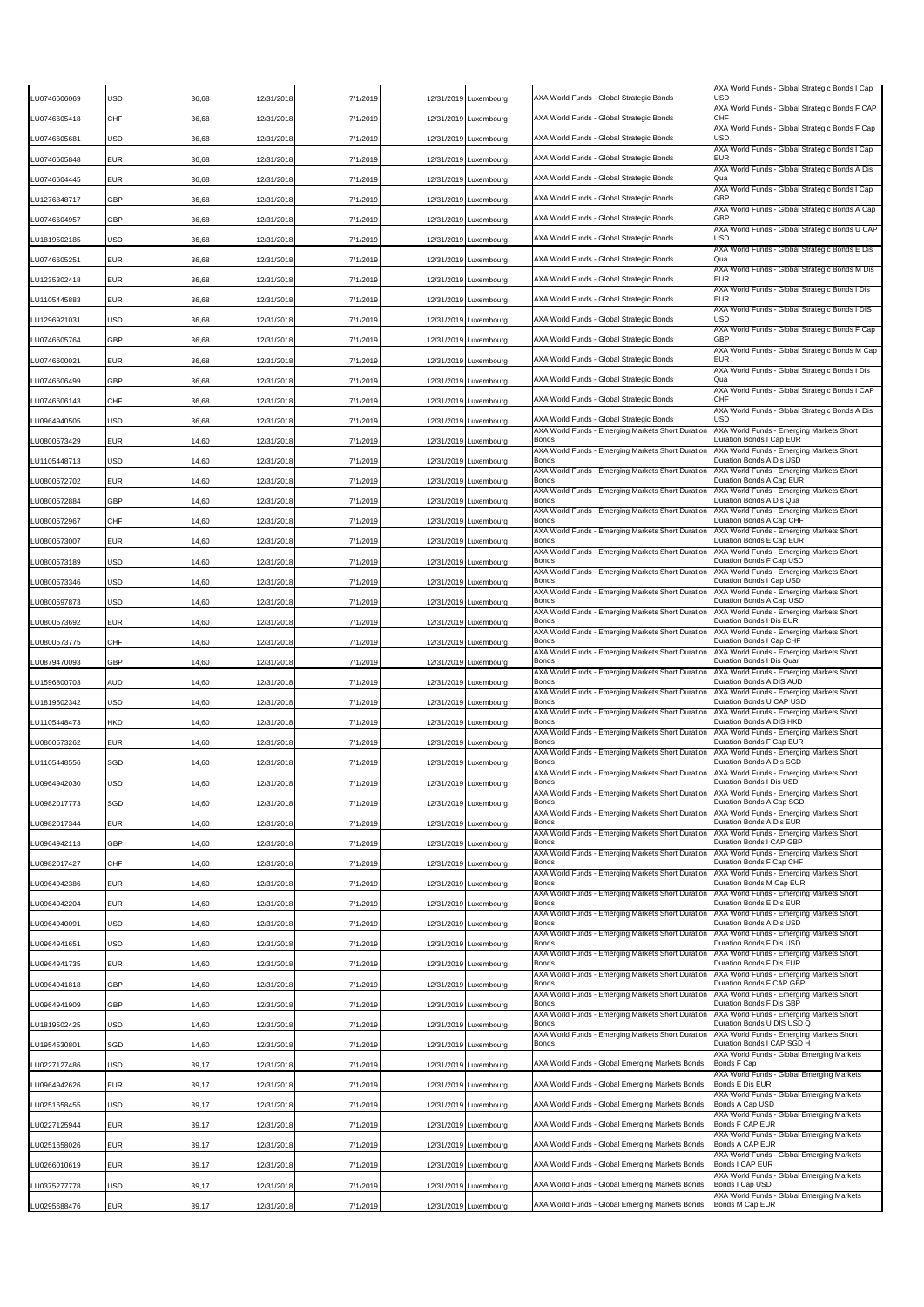| U0251658299  | <b>EUR</b> | 39,17 | 12/31/2018 | 7/1/2019 | 12/31/2019 Luxembourg | AXA World Funds - Global Emerging Markets Bonds                   | AXA World Funds - Global Emerging Markets<br>Bonds A Dis EUR          |
|--------------|------------|-------|------------|----------|-----------------------|-------------------------------------------------------------------|-----------------------------------------------------------------------|
| LU0227126249 | EUR        | 39,17 | 12/31/2018 | 7/1/2019 | 12/31/2019 Luxembourg | AXA World Funds - Global Emerging Markets Bonds                   | AXA World Funds - Global Emerging Markets<br>Bonds F Dis EUR          |
| U0227126918  | USD        | 39,17 | 12/31/2018 | 7/1/2019 | 12/31/2019 Luxembourg | AXA World Funds - Global Emerging Markets Bonds                   | AXA World Funds - Global Emerging Markets<br>Bonds F Dis USD          |
| LU0251658372 | <b>EUR</b> | 39,17 | 12/31/2018 | 7/1/2019 | 12/31/2019 Luxembourg | AXA World Funds - Global Emerging Markets Bonds                   | AXA World Funds - Global Emerging Markets<br>Bonds E CAP EUR          |
| LU0266010452 | <b>USD</b> | 95,25 | 12/31/2018 | 7/1/2019 | 12/31/2019 Luxembourg | AXA World Funds - Global Inflation Bonds                          | AXA World Funds - Global Inflation Bonds I Cap<br>USD                 |
| U0814370507  | GBP        | 95,25 | 12/31/2018 | 7/1/2019 | 12/31/2019 Luxembourg | AXA World Funds - Global Inflation Bonds                          | AXA World Funds - Global Inflation Bonds I DIS<br>Qua                 |
| LU0266009793 | <b>EUR</b> | 95,25 | 12/31/2018 | 7/1/2019 | 12/31/2019 Luxembourg | AXA World Funds - Global Inflation Bonds                          | AXA World Funds - Global Inflation Bonds A Cap<br><b>EUR</b>          |
| LU0266009959 | <b>USD</b> | 95,25 | 12/31/2018 | 7/1/2019 | 12/31/2019 Luxembourg | AXA World Funds - Global Inflation Bonds                          | AXA World Funds - Global Inflation Bonds A CAP<br><b>USD</b>          |
| LU0266010296 | <b>EUR</b> | 95,25 | 12/31/2018 | 7/1/2019 | 12/31/2019 Luxembourg | AXA World Funds - Global Inflation Bonds                          | AXA World Funds - Global Inflation Bonds E Cap<br><b>EUR</b>          |
| LU1002649512 | GBP        | 95,25 | 12/31/2018 | 7/1/2019 | 12/31/2019 Luxembourg | AXA World Funds - Global Inflation Bonds                          | AXA World Funds - Global Inflation Bonds F Cap<br>GBP                 |
| U1002648381  | <b>EUR</b> | 95,25 | 12/31/2018 | 7/1/2019 | 12/31/2019 Luxembourg | AXA World Funds - Global Inflation Bonds                          | AXA World Funds - Global Inflation Bonds F CAP<br><b>EUR</b>          |
| LU0227145629 | <b>EUR</b> | 95,25 | 12/31/2018 | 7/1/2019 | 12/31/2019 Luxembourg | AXA World Funds - Global Inflation Bonds                          | AXA World Funds - Global Inflation Bonds I Cap                        |
| LU1360213893 | <b>EUR</b> | 95,25 | 12/31/2018 | 7/1/2019 | 12/31/2019 Luxembourg | AXA World Funds - Global Inflation Bonds                          | AXA World Funds - Global Inflation Bonds A DIS<br>EUR                 |
| LU0227148219 | EUR        | 95,25 | 12/31/2018 | 7/1/2019 | 12/31/2019 Luxembourg | AXA World Funds - Global Inflation Bonds                          | AXA World Funds - Global Inflation Bonds M CAP<br><b>EUR</b>          |
| LU0451400831 | <b>EUR</b> | 95,25 | 12/31/2018 | 7/1/2019 | 12/31/2019 Luxembourg | AXA World Funds - Global Inflation Bonds                          | AXA World Funds - Global Inflation Bonds A DIS<br>FUR                 |
| LU0964938608 | <b>USD</b> | 95,25 | 12/31/2018 | 7/1/2019 | 12/31/2019 Luxembourg | AXA World Funds - Global Inflation Bonds                          | AXA World Funds - Global Inflation Bonds I Cap<br><b>USD</b>          |
| U1002648548  | <b>EUR</b> | 95,25 | 12/31/2018 | 7/1/2019 | 12/31/2019 Luxembourg | AXA World Funds - Global Inflation Bonds                          | AXA World Funds - Global Inflation Bonds F Cap<br><b>EUR</b>          |
| LU0227145975 | <b>EUR</b> | 95,25 | 12/31/2018 | 7/1/2019 | 12/31/2019 Luxembourg | AXA World Funds - Global Inflation Bonds                          | AXA World Funds - Global Inflation Bonds I Dist                       |
| LU0266010379 | <b>USD</b> | 95,25 | 12/31/2018 | 7/1/2019 | 12/31/2019 Luxembourg | AXA World Funds - Global Inflation Bonds                          | AXA World Funds - Global Inflation Bonds I DIS<br><b>USD</b>          |
| U0397279430  | CHF        | 95,25 | 12/31/2018 | 7/1/2019 | 12/31/2019 Luxembourg | AXA World Funds - Global Inflation Bonds                          | AXA World Funds - Global Inflation Bonds A CAP<br><b>HEDG</b>         |
| LU1002648894 | EUR        | 95,25 | 12/31/2018 | 7/1/2019 | 12/31/2019 Luxembourg | AXA World Funds - Global Inflation Bonds                          | AXA World Funds - Global Inflation Bonds F Dis<br><b>EUR</b>          |
| LU1005224032 | <b>EUR</b> | 95,25 | 12/31/2018 | 7/1/2019 | 12/31/2019 Luxembourg | AXA World Funds - Global Inflation Bonds                          | AXA World Funds - Global Inflation Bonds F DIS<br>EUR                 |
| LU0420068404 | GBP        | 95,25 | 12/31/2018 | 7/1/2019 | 12/31/2019 Luxembourg | AXA World Funds - Global Inflation Bonds                          | AXA World Funds - Global Inflation Bonds I CAP<br><b>HEDG</b>         |
| LU0397279356 | CHF        | 95,25 | 12/31/2018 | 7/1/2019 | 12/31/2019 Luxembourg | AXA World Funds - Global Inflation Bonds                          | AXA World Funds - Global Inflation Bonds I CAP<br>HEDG                |
| LU1002649199 | CHF        | 95,25 | 12/31/2018 | 7/1/2019 | 12/31/2019 Luxembourg | AXA World Funds - Global Inflation Bonds                          | AXA World Funds - Global Inflation Bonds F CAP<br>CHF                 |
| LU0482271045 | GBP        | 95,25 | 12/31/2018 | 7/1/2019 | 12/31/2019 Luxembourg | AXA World Funds - Global Inflation Bonds                          | AXA World Funds - Global Inflation Bonds I CAP<br><b>HEDG</b>         |
| LU0482270740 | CHF        | 95,25 | 12/31/2018 | 7/1/2019 | 12/31/2019 Luxembourg | AXA World Funds - Global Inflation Bonds                          | AXA World Funds - Global Inflation Bonds I CAP<br>HEDG                |
| U0482270401  | <b>EUR</b> | 95,25 | 12/31/2018 | 7/1/2019 | 12/31/2019 Luxembourg | AXA World Funds - Global Inflation Bonds                          | AXA World Funds - Global Inflation Bonds E CAP<br><b>EUR</b>          |
| U0420068156  | GBP        | 95,25 | 12/31/2018 | 7/1/2019 | 12/31/2019 Luxembourg | AXA World Funds - Global Inflation Bonds                          | AXA World Funds - Global Inflation Bonds A CAP<br><b>HEDG</b>         |
| U0482270237  | CHF        | 95,25 | 12/31/2018 | 7/1/2019 | 12/31/2019 Luxembourg | AXA World Funds - Global Inflation Bonds                          | AXA World Funds - Global Inflation Bonds A CAP<br><b>HEDG</b>         |
| U0482270153  | <b>EUR</b> | 95,25 | 12/31/2018 | 7/1/2019 | 12/31/2019 Luxembourg | AXA World Funds - Global Inflation Bonds                          | AXA World Funds - Global Inflation Bonds A CAP<br><b>EUR</b>          |
| LU0482269908 | USD        | 95,25 | 12/31/2018 | 7/1/2019 | 12/31/2019 Luxembourg | AXA World Funds - Global Inflation Bonds                          | AXA World Funds - Global Inflation Bonds A CAP<br><b>HEDG</b>         |
| U0964942972  | SGD        | 95,25 | 12/31/2018 | 7/1/2019 | 12/31/2019 Luxembourg | AXA World Funds - Global Inflation Bonds                          | AXA World Funds - Global Inflation Bonds A Cap<br>SGD                 |
| U1002649942  | <b>JSD</b> | 95,25 | 12/31/2018 | 7/1/2019 | 12/31/2019 Luxembourg | AXA World Funds - Global Inflation Bonds                          | AXA World Funds - Global Inflation Bonds F CAP<br><b>USD</b>          |
| LU0482270666 | <b>EUR</b> | 95,25 | 12/31/2018 | 7/1/2019 | 12/31/2019 Luxembourg | AXA World Funds - Global Inflation Bonds                          | AXA World Funds - Global Inflation Bonds I CAP<br><b>EUR</b>          |
| LU1670745451 | <b>EUR</b> | 95,25 | 12/31/2018 | 7/1/2019 | 12/31/2019 Luxembourg | AXA World Funds - Global Inflation Bonds                          | AXA World Funds - Global Inflation Bonds ZF CAP<br><b>EUR</b>         |
| LU1670745535 | <b>EUR</b> | 95,25 | 12/31/2018 | 7/1/2019 | 12/31/2019 Luxembourg | AXA World Funds - Global Inflation Bonds                          | AXA World Funds - Global Inflation Bonds ZF DIS<br><b>EUR</b>         |
| LU1774150491 | <b>AUD</b> | 95,25 | 12/31/2018 | 7/1/2019 | 12/31/2019 Luxembourg | AXA World Funds - Global Inflation Bonds                          | AXA World Funds - Global Inflation Bonds I DIS<br>AUD H               |
| LU1845380754 | <b>EUR</b> | 95,25 | 12/31/2018 | 7/1/2019 | 12/31/2019 Luxembourg | AXA World Funds - Global Inflation Bonds                          | AXA World Funds - Global Inflation Bonds E DIS<br>EUR <sub>Q</sub>    |
| LU1353951533 | USD        | 97,64 | 12/31/2018 | 7/1/2019 | 12/31/2019 Luxembourg | AXA World Funds - Global Inflation Short Duration<br><b>Bonds</b> | AXA World Funds - Global Inflation Short Duration<br>Bonds F CAP USD  |
| LU1670745618 | <b>EUR</b> | 97,64 | 12/31/2018 | 7/1/2019 | 12/31/2019 Luxembourg | AXA World Funds - Global Inflation Short Duration<br>Bonds        | AXA World Funds - Global Inflation Short Duration<br>Bonds ZF CAP EUR |
| LU1353950642 | USD        | 97,64 | 12/31/2018 | 7/1/2019 | 12/31/2019 Luxembourg | AXA World Funds - Global Inflation Short Duration<br>Bonds        | AXA World Funds - Global Inflation Short Duration<br>Bonds A DIS USD  |
| LU1353950725 | <b>EUR</b> | 97,64 | 12/31/2018 | 7/1/2019 | 12/31/2019 Luxembourg | AXA World Funds - Global Inflation Short Duration<br>Bonds        | AXA World Funds - Global Inflation Short Duration<br>Bonds A CAP EUR  |
| LU1353950998 | <b>EUR</b> | 97,64 | 12/31/2018 | 7/1/2019 | 12/31/2019 Luxembourg | AXA World Funds - Global Inflation Short Duration<br>Bonds        | AXA World Funds - Global Inflation Short Duration<br>Bonds A DIS EUR  |
| LU1353951020 | CHF        | 97,64 | 12/31/2018 | 7/1/2019 | 12/31/2019 Luxembourg | AXA World Funds - Global Inflation Short Duration<br>Bonds        | AXA World Funds - Global Inflation Short Duration<br>Bonds A CAP CHF  |
| LU1353951459 | <b>EUR</b> | 97,64 | 12/31/2018 | 7/1/2019 | 12/31/2019 Luxembourg | AXA World Funds - Global Inflation Short Duration<br>Bonds        | AXA World Funds - Global Inflation Short Duration<br>Bonds E DIS EUR  |
| LU1353950568 | <b>USD</b> | 97,64 | 12/31/2018 | 7/1/2019 | 12/31/2019 Luxembourg | AXA World Funds - Global Inflation Short Duration<br>Bonds        | AXA World Funds - Global Inflation Short Duration<br>Bonds A CAP USD  |
| LU1353951616 | <b>USD</b> | 97,64 | 12/31/2018 | 7/1/2019 | 12/31/2019 Luxembourg | AXA World Funds - Global Inflation Short Duration<br>Bonds        | AXA World Funds - Global Inflation Short Duration<br>Bonds F DIS USD  |
| LU1353951707 | <b>EUR</b> | 97,64 | 12/31/2018 | 7/1/2019 | 12/31/2019 Luxembourg | AXA World Funds - Global Inflation Short Duration<br>Bonds        | AXA World Funds - Global Inflation Short Duration<br>Bonds F CAP EUR  |
| LU1353951889 | CHF        | 97,64 | 12/31/2018 | 7/1/2019 | 12/31/2019 Luxembourg | AXA World Funds - Global Inflation Short Duration<br>Bonds        | AXA World Funds - Global Inflation Short Duration<br>Bonds F CAP CHF  |
| LU1353951962 | CHF        | 97,64 | 12/31/2018 | 7/1/2019 | 12/31/2019 Luxembourg | AXA World Funds - Global Inflation Short Duration<br><b>Bonds</b> | AXA World Funds - Global Inflation Short Duration<br>Bonds F DIS CHF  |
| LU1536922112 | <b>EUR</b> | 97,64 | 12/31/2018 | 7/1/2019 | 12/31/2019 Luxembourg | AXA World Funds - Global Inflation Short Duration<br>Bonds        | AXA World Funds - Global Inflation Short Duration<br>Bonds I DIS EUR  |
| LU1353951376 | <b>EUR</b> | 97,64 | 12/31/2018 | 7/1/2019 | 12/31/2019 Luxembourg | AXA World Funds - Global Inflation Short Duration<br>Bonds        | AXA World Funds - Global Inflation Short Duration<br>Bonds E CAP EUR  |
| LU1567432593 | <b>EUR</b> | 97,64 | 12/31/2018 | 7/1/2019 | 12/31/2019 Luxembourg | AXA World Funds - Global Inflation Short Duration<br>Bonds        | AXA World Funds - Global Inflation Short Duration<br>Bonds F DIS EUR  |
| LU1353952002 | <b>USD</b> | 97,64 | 12/31/2018 | 7/1/2019 | 12/31/2019 Luxembourg | AXA World Funds - Global Inflation Short Duration<br>Bonds        | AXA World Funds - Global Inflation Short Duration<br>Bonds I CAP USD  |
| LU1365047460 | <b>GBP</b> | 97,64 | 12/31/2018 | 7/1/2019 | 12/31/2019 Luxembourg | AXA World Funds - Global Inflation Short Duration<br>Bonds        | AXA World Funds - Global Inflation Short Duration<br>Bonds I DIS GBP  |
|              |            |       |            |          |                       |                                                                   |                                                                       |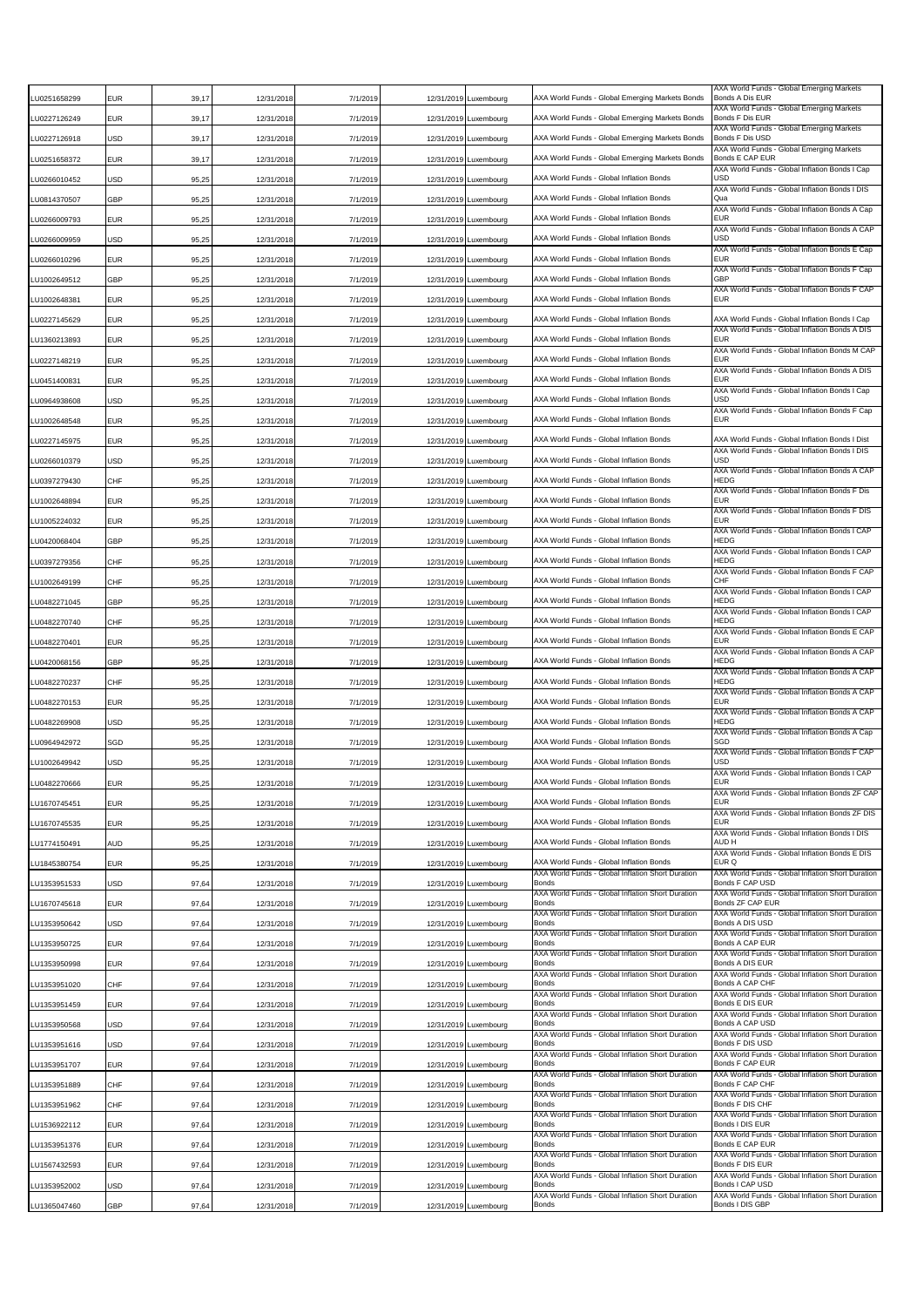| U1365047114  | GBP        | 97,64 | 12/31/2018 | 7/1/2019 | 12/31/2019 Luxembourg | AXA World Funds - Global Inflation Short Duration<br><b>Bonds</b> | AXA World Funds - Global Inflation Short Duration<br>Bonds F CAP GBP                         |
|--------------|------------|-------|------------|----------|-----------------------|-------------------------------------------------------------------|----------------------------------------------------------------------------------------------|
| LU1353952853 | EUR        | 97,64 | 12/31/2018 | 7/1/2019 | 12/31/2019 Luxembourg | AXA World Funds - Global Inflation Short Duration<br>Bonds        | AXA World Funds - Global Inflation Short Duration<br>Bonds M CAP EUR                         |
| U1353952697  | GBP        | 97,64 | 12/31/2018 | 7/1/2019 | 12/31/2019 Luxembourg | AXA World Funds - Global Inflation Short Duration<br>Bonds        | AXA World Funds - Global Inflation Short Duration<br>Bonds I CAP GBP                         |
| LU1353952424 | CHF        | 97,64 | 12/31/2018 | 7/1/2019 | 12/31/2019 Luxembourg | AXA World Funds - Global Inflation Short Duration<br>Bonds        | AXA World Funds - Global Inflation Short Duration<br>Bonds I DIS CHF                         |
| U1353952341  | CHF        | 97,64 | 12/31/2018 | 7/1/2019 | 12/31/2019 Luxembourg | AXA World Funds - Global Inflation Short Duration<br>Bonds        | AXA World Funds - Global Inflation Short Duration<br>Bonds I CAP CHF                         |
| U1353952267  | EUR        | 97,64 | 12/31/2018 | 7/1/2019 | 12/31/2019 Luxembourg | AXA World Funds - Global Inflation Short Duration<br>Bonds        | AXA World Funds - Global Inflation Short Duration<br>Bonds I CAP EUR                         |
| U1353952184  | USD        | 97,64 | 12/31/2018 | 7/1/2019 | 12/31/2019 Luxembourg | AXA World Funds - Global Inflation Short Duration<br>Bonds        | AXA World Funds - Global Inflation Short Duration<br>Bonds I DIS USD                         |
| LU0871792221 | USD        | 0,34  | 12/31/2018 | 7/1/2019 | 12/31/2019 Luxembourg | AXA World Funds - Global Buy and Maintain Credit                  | AXA World Funds - Global Buy and Maintain Credit<br>I Cap USD                                |
| LU0871793039 | GBP        | 0,34  | 12/31/2018 | 7/1/2019 | 12/31/2019 Luxembourg | AXA World Funds - Global Buy and Maintain Credit                  | AXA World Funds - Global Buy and Maintain Credit<br>I Dis Quar                               |
| LU1670744488 | EUR        | 0,34  | 12/31/2018 | 7/1/2019 | 12/31/2019 Luxembourg | AXA World Funds - Global Buy and Maintain Credit                  | AXA World Funds - Global Buy and Maintain Credit<br>A CAP EUR                                |
| LU0871792734 | AUD        | 0,34  | 12/31/2018 | 7/1/2019 | 12/31/2019 Luxembourg | AXA World Funds - Global Buy and Maintain Credit                  | AXA World Funds - Global Buy and Maintain Credit<br>I Cap AUD                                |
| LU0871792650 | CHF        | 0,34  | 12/31/2018 | 7/1/2019 | 12/31/2019 Luxembourg | AXA World Funds - Global Buy and Maintain Credit                  | AXA World Funds - Global Buy and Maintain Credit<br>I Cap CHF                                |
| LU0871792577 | GBP        | 0,34  | 12/31/2018 | 7/1/2019 | 12/31/2019 Luxembourg | AXA World Funds - Global Buy and Maintain Credit                  | AXA World Funds - Global Buy and Maintain Credit<br>l Cap GBP                                |
| LU0871792494 | EUR        | 0,34  | 12/31/2018 | 7/1/2019 | 12/31/2019 Luxembourg | AXA World Funds - Global Buy and Maintain Credit                  | AXA World Funds - Global Buy and Maintain Credit<br>I Cap EUR                                |
| LU1221080234 | JPY        | 0,34  | 12/31/2018 | 7/1/2019 | 12/31/2019 Luxembourg | AXA World Funds - Global Buy and Maintain Credit                  | AXA World Funds - Global Buy and Maintain Credit<br>Dis JPY                                  |
| LU0960404076 | EUR        | 0,00  | 12/31/2018 | 7/1/2019 | 12/31/2019 Luxembourg | AXA World Funds - US Credit Short Duration IG                     | AXA World Funds - US Credit Short Duration IG F<br>Cap EUR                                   |
| U1881743964  | USD        |       |            |          |                       | AXA World Funds - US Credit Short Duration IG                     | AXA World Funds - US Credit Short Duration IG U<br>CAP USD                                   |
|              |            | 0,00  | 12/31/2018 | 7/1/2019 | 12/31/2019 Luxembourg | AXA World Funds - US Credit Short Duration IG                     | AXA World Funds - US Credit Short Duration IG A<br>Cap EUR                                   |
| LU0960403342 | EUR        | 0,00  | 12/31/2018 | 7/1/2019 | 12/31/2019 Luxembourg | AXA World Funds - US Credit Short Duration IG                     | AXA World Funds - US Credit Short Duration IG F<br>Cap USD                                   |
| LU0960403938 | USD        | 0,00  | 12/31/2018 | 7/1/2019 | 12/31/2019 Luxembourg | AXA World Funds - US Credit Short Duration IG                     | AXA World Funds - US Credit Short Duration IG A                                              |
| LU0960403268 | JSD        | 0,00  | 12/31/2018 | 7/1/2019 | 12/31/2019 Luxembourg |                                                                   | Cap USD<br>AXA World Funds - US Credit Short Duration IG I                                   |
| LU0960404159 | USD        | 0,00  | 12/31/2018 | 7/1/2019 | 12/31/2019 Luxembourg | AXA World Funds - US Credit Short Duration IG                     | Cap USD<br>AXA World Funds - US Credit Short Duration IG I                                   |
| LU0960404233 | <b>EUR</b> | 0,00  | 12/31/2018 | 7/1/2019 | 12/31/2019 Luxembourg | AXA World Funds - US Credit Short Duration IG                     | Cap EUR<br>AXA World Funds - US Credit Short Duration IG I                                   |
| U0960404316  | EUR        | 0,00  | 12/31/2018 | 7/1/2019 | 12/31/2019 Luxembourg | AXA World Funds - US Credit Short Duration IG                     | Dis EUR<br>AXA World Funds - US Credit Short Duration IG I                                   |
| LU0960404407 | CHF        | 0,00  | 12/31/2018 | 7/1/2019 | 12/31/2019 Luxembourg | AXA World Funds - US Credit Short Duration IG                     | Cap CHF<br>AXA World Funds - US Credit Short Duration IG M                                   |
| LU0960404662 | USD        | 0,00  | 12/31/2018 | 7/1/2019 | 12/31/2019 Luxembourg | AXA World Funds - US Credit Short Duration IG                     | Cap USD<br>AXA World Funds - US Credit Short Duration IG M                                   |
| U1512669083  | EUR        | 0,00  | 12/31/2018 | 7/1/2019 | 12/31/2019 Luxembourg | AXA World Funds - US Credit Short Duration IG                     | Cap EUR<br>AXA World Funds - US Credit Short Duration IG U                                   |
| LU1881743881 | USD        | 0,00  | 12/31/2018 | 7/1/2019 | 12/31/2019 Luxembourg | AXA World Funds - US Credit Short Duration IG                     | DIS USD<br>AXA World Funds - US Credit Short Duration IG E                                   |
| LU0960403854 | EUR        | 0,00  | 12/31/2018 | 7/1/2019 | 12/31/2019 Luxembourg | AXA World Funds - US Credit Short Duration IG                     | Cap EUR<br>AXA World Funds - US Dynamic High Yield Bonds                                     |
| U1819503233  | USD        | 1,11  | 12/31/2018 | 7/1/2019 | 12/31/2019 Luxembourg | AXA World Funds - US Dynamic High Yield Bonds                     | <b>U CAP USD</b><br>AXA World Funds - US Dynamic High Yield Bonds                            |
| U1105451345  | EUR        | 1,11  | 12/31/2018 | 7/1/2019 | 12/31/2019 Luxembourg | AXA World Funds - US Dynamic High Yield Bonds                     | Cap EUR<br>AXA World Funds - US Dynamic High Yield Bonds                                     |
| U1105450966  | EUR        | 1,11  | 12/31/2018 | 7/1/2019 | 12/31/2019 Luxembourg | AXA World Funds - US Dynamic High Yield Bonds                     | F Cap EUR<br>AXA World Funds - US Dynamic High Yield Bonds                                   |
| LU1105450883 | USD        | 1,11  | 12/31/2018 | 7/1/2019 | 12/31/2019 Luxembourg | AXA World Funds - US Dynamic High Yield Bonds                     | F Cap USD<br>AXA World Funds - US Dynamic High Yield Bonds                                   |
| .U1105450701 | EUR        | 1,11  | 12/31/2018 | 7/1/2019 | 12/31/2019 Luxembourg | AXA World Funds - US Dynamic High Yield Bonds                     | E Cap EUR<br>AXA World Funds - US Dynamic High Yield Bonds                                   |
| U1105450024  | EUR        | 1,11  | 12/31/2018 | 7/1/2019 | 12/31/2019 Luxembourg | AXA World Funds - US Dynamic High Yield Bonds                     | A Cap EUR<br>AXA World Funds - US Dynamic High Yield Bonds                                   |
| LU1105449950 | USD        | 1,11  | 12/31/2018 | 7/1/2019 | 12/31/2019 Luxembourg | AXA World Funds - US Dynamic High Yield Bonds                     | A Cap USD<br>AXA World Funds - US Dynamic High Yield Bonds                                   |
| LU0998992639 | USD        | 1,11  | 12/31/2018 | 7/1/2019 | 12/31/2019 Luxembourg | AXA World Funds - US Dynamic High Yield Bonds                     | I CAP USD<br>AXA World Funds - US Dynamic High Yield Bonds                                   |
| LU1819503316 | USD        | 1,11  | 12/31/2018 | 7/1/2019 | 12/31/2019 Luxembourg | AXA World Funds - US Dynamic High Yield Bonds                     | U DIS USD<br>AXA World Funds - Global Green Bonds A Cap                                      |
| LU1280195881 | EUR        | 30,04 | 12/31/2018 | 7/1/2019 | 12/31/2019 Luxembourg | AXA World Funds - Global Green Bonds                              | <b>EUR</b><br>AXA World Funds - Global Green Bonds F Cap                                     |
| LU1388908649 | CHF        | 30,04 | 12/31/2018 | 7/1/2019 | 12/31/2019 Luxembourg | AXA World Funds - Global Green Bonds                              | CHF                                                                                          |
| LU1300811699 | EUR        | 30,04 | 12/31/2018 | 7/1/2019 | 12/31/2019 Luxembourg | AXA World Funds - Global Green Bonds                              | AXA World Funds - Global Green Bonds I Dis EUR<br>AXA World Funds - Global Green Bonds M Cap |
| LU1280196772 | EUR        | 30,04 | 12/31/2018 | 7/1/2019 | 12/31/2019 Luxembourg | AXA World Funds - Global Green Bonds                              | <b>EUR</b>                                                                                   |
| LU1280196699 | USD        | 30,04 | 12/31/2018 | 7/1/2019 | 12/31/2019 Luxembourg | AXA World Funds - Global Green Bonds                              | AXA World Funds - Global Green Bonds I Cap<br><b>USD</b>                                     |
| LU1280196426 | EUR        | 30,04 | 12/31/2018 | 7/1/2019 | 12/31/2019 Luxembourg | AXA World Funds - Global Green Bonds                              | AXA World Funds - Global Green Bonds I Cap<br><b>EUR</b>                                     |
| LU1280196269 | USD        | 30,04 | 12/31/2018 | 7/1/2019 | 12/31/2019 Luxembourg | AXA World Funds - Global Green Bonds                              | AXA World Funds - Global Green Bonds F Cap<br><b>USD</b>                                     |
| LU1280196186 | EUR        | 30,04 | 12/31/2018 | 7/1/2019 | 12/31/2019 Luxembourg | AXA World Funds - Global Green Bonds                              | AXA World Funds - Global Green Bonds F Cap<br><b>EUR</b>                                     |
| LU1280196004 | EUR        | 30,04 | 12/31/2018 | 7/1/2019 | 12/31/2019 Luxembourg | AXA World Funds - Global Green Bonds                              | AXA World Funds - Global Green Bonds E Cap<br><b>EUR</b>                                     |
| LU1388908722 | CHF        | 30,04 | 12/31/2018 | 7/1/2019 | 12/31/2019 Luxembourg | AXA World Funds - Global Green Bonds                              | AXA World Funds - Global Green Bonds F Dis CHF                                               |
| U1319656481  | EUR        | 0,00  | 12/31/2018 | 7/1/2019 | 12/31/2019 Luxembourg | AXA World Funds - US Short Duration High Yield<br>Bonds           | AXA World Funds - US Short Duration High Yield<br>Bonds E DIS EUR                            |
| LU1479558477 | GBP        | 0,00  | 12/31/2018 | 7/1/2019 | 12/31/2019 Luxembourg | AXA World Funds - US Short Duration High Yield<br>Bonds           | AXA World Funds - US Short Duration High Yield<br>Bonds ZI Dis GBP                           |
| LU1319655087 | EUR        | 0,00  | 12/31/2018 | 7/1/2019 | 12/31/2019 Luxembourg | AXA World Funds - US Short Duration High Yield<br>Bonds           | AXA World Funds - US Short Duration High Yield<br>Bonds A Cap EUR                            |
| LU1319655673 | USD        | 0,00  | 12/31/2018 | 7/1/2019 | 12/31/2019 Luxembourg | AXA World Funds - US Short Duration High Yield<br>Bonds           | AXA World Funds - US Short Duration High Yield<br>Bonds A Dis USD                            |
| LU1319655830 | USD        | 0,00  | 12/31/2018 | 7/1/2019 | 12/31/2019 Luxembourg | AXA World Funds - US Short Duration High Yield<br>Bonds           | AXA World Funds - US Short Duration High Yield<br>Bonds A Dis USD                            |
| LU1319656218 | USD        | 0,00  | 12/31/2018 | 7/1/2019 | 12/31/2019 Luxembourg | AXA World Funds - US Short Duration High Yield<br>Bonds           | AXA World Funds - US Short Duration High Yield<br>Bonds E Cap USD                            |
| U1319654866  | USD        | 0,00  | 12/31/2018 | 7/1/2019 | 12/31/2019 Luxembourg | AXA World Funds - US Short Duration High Yield<br>Bonds           | AXA World Funds - US Short Duration High Yield<br>Bonds A Cap USD                            |
| LU1319657299 | EUR        | 0,00  | 12/31/2018 | 7/1/2019 | 12/31/2019 Luxembourg | AXA World Funds - US Short Duration High Yield<br>Bonds           | AXA World Funds - US Short Duration High Yield<br>Bonds F Cap EUR                            |
| LU1319657703 | GBP        | 0,00  | 12/31/2018 | 7/1/2019 | 12/31/2019 Luxembourg | AXA World Funds - US Short Duration High Yield<br>Bonds           | AXA World Funds - US Short Duration High Yield<br>Bonds F Cap GBP                            |
|              |            |       |            |          |                       |                                                                   |                                                                                              |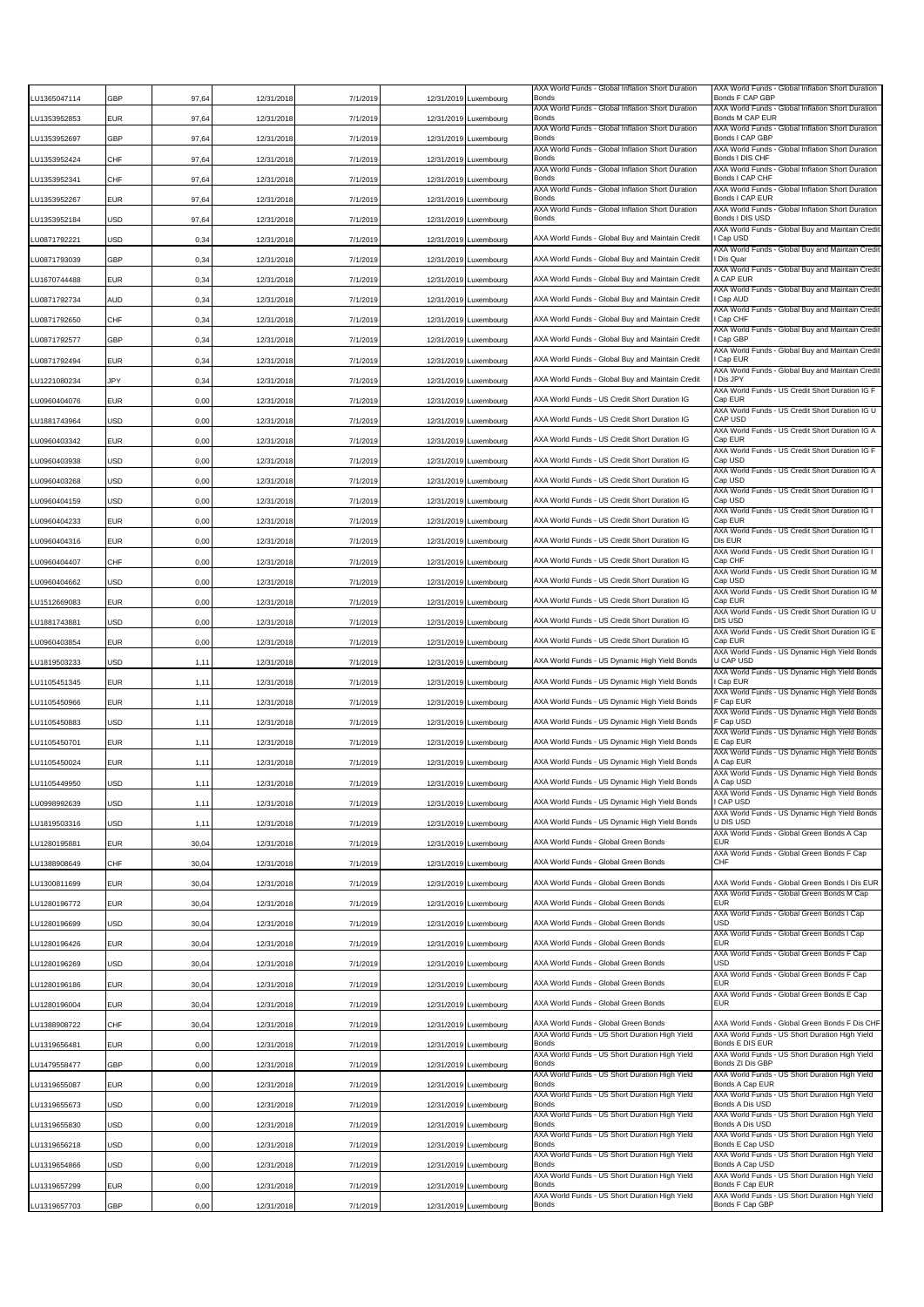| LU1319657885                 | USD               | 0,00         | 12/31/2018               | 7/1/2019             | 12/31/2019               | Luxembourg               | AXA World Funds - US Short Duration High Yield<br>Bonds        | AXA World Funds - US Short Duration High Yield<br>Bonds F Cap USD      |
|------------------------------|-------------------|--------------|--------------------------|----------------------|--------------------------|--------------------------|----------------------------------------------------------------|------------------------------------------------------------------------|
| LU1319658008                 | EUR               | 0,00         | 12/31/2018               | 7/1/2019             |                          | 12/31/2019 Luxembourg    | AXA World Funds - US Short Duration High Yield<br>Bonds        | AXA World Funds - US Short Duration High Yield<br>Bonds I Cap EUR H    |
| LU1428860651                 | EUR               | 0,00         | 12/31/2018               | 7/1/2019             | 12/31/2019               | Luxembourg               | AXA World Funds - US Short Duration High Yield<br>Bonds        | AXA World Funds - US Short Duration High Yield<br>Bonds M Cap EUR      |
| LU1319656051                 | EUR               | 0,00         | 12/31/2018               | 7/1/2019             | 12/31/2019               | Luxembourg               | AXA World Funds - US Short Duration High Yield<br><b>Bonds</b> | AXA World Funds - US Short Duration High Yield<br>Bonds E Cap EUR      |
| LU1479558048                 | GBP               | 0,00         | 12/31/2018               | 7/1/2019             | 12/31/2019               | Luxembourg               | AXA World Funds - US Short Duration High Yield<br>Bonds        | AXA World Funds - US Short Duration High Yield<br>Bonds ZI Cap GBP     |
| LU1319658263                 | EUR               | 0,00         | 12/31/2018               | 7/1/2019             | 12/31/2019               | Luxembourg               | AXA World Funds - US Short Duration High Yield<br>Bonds        | AXA World Funds - US Short Duration High Yield<br>Bonds I Dis EUR      |
| LU1319659402                 | USD               | 0,00         | 12/31/2018               | 7/1/2019             |                          | 12/31/2019 Luxembourg    | AXA World Funds - US Short Duration High Yield<br><b>Bonds</b> | AXA World Funds - US Short Duration High Yield<br>Bonds M Cap USD      |
| LU1319659311                 | USD               | 0,00         | 12/31/2018               | 7/1/2019             |                          | 12/31/2019 Luxembourg    | AXA World Funds - US Short Duration High Yield<br>Bonds        | AXA World Funds - US Short Duration High Yield<br>Bonds ZI Dis USD     |
| LU1319659071                 | EUR               | 0,00         | 12/31/2018               | 7/1/2019             | 12/31/2019               | Luxembourg               | AXA World Funds - US Short Duration High Yield<br>Bonds        | AXA World Funds - US Short Duration High Yield<br>Bonds ZLDis EUR      |
| LU1319658933                 | <b>EUR</b>        | 0,00         | 12/31/2018               | 7/1/2019             | 12/31/2019               | Luxembourg               | AXA World Funds - US Short Duration High Yield<br>Bonds        | AXA World Funds - US Short Duration High Yield<br>Bonds ZI Dis EUR     |
| LU1319658859                 | <b>EUR</b>        | 0,00         | 12/31/2018               | 7/1/2019             | 12/31/2019               | Luxembourg               | AXA World Funds - US Short Duration High Yield<br>Bonds        | AXA World Funds - US Short Duration High Yield<br>Bonds ZI Cap EUR     |
| LU1319658776                 | USD               | 0,00         | 12/31/2018               | 7/1/2019             | 12/31/2019               | Luxembourg               | AXA World Funds - US Short Duration High Yield<br>Bonds        | AXA World Funds - US Short Duration High Yield<br>Bonds I Dis USD      |
| LU1319658420                 | GBP               | 0,00         | 12/31/2018               | 7/1/2019             |                          | 12/31/2019 Luxembourg    | AXA World Funds - US Short Duration High Yield<br>Bonds        | AXA World Funds - US Short Duration High Yield<br>Bonds I Dis GBP      |
| LU1319659154                 | USD               | 0,00         | 12/31/2018               | 7/1/2019             |                          | 12/31/2019 Luxembourg    | AXA World Funds - US Short Duration High Yield<br>Bonds        | AXA World Funds - US Short Duration High Yield<br>Bonds ZI Cap USD     |
| LU1670747150                 | GBP               | 0,00         | 12/31/2018               | 7/1/2019             |                          | 12/31/2019 Luxembourg    | AXA World Funds - US Short Duration High Yield<br>Bonds        | AXA World Funds - US Short Duration High Yield<br>Bonds UF DIS GBP H Q |
| LU1719066281                 | EUR               | 0,00         | 12/31/2018               | 7/1/2019             | 12/31/2019               | Luxembourg               | AXA World Funds - US Short Duration High Yield<br>Bonds        | AXA World Funds - US Short Duration High Yield<br>Bonds UF CAP EUR H   |
| LU1719066364                 | USD               | 0,00         | 12/31/2018               | 7/1/2019             | 12/31/2019               | Luxembourg               | AXA World Funds - US Short Duration High Yield<br>Bonds        | AXA World Funds - US Short Duration High Yield<br>Bonds UF CAP USD     |
| LU1881743535                 | <b>USD</b>        | 0,00         | 12/31/2018               | 7/1/2019             | 12/31/2019               | Luxembourg               | AXA World Funds - US Short Duration High Yield<br><b>Bonds</b> | AXA World Funds - US Short Duration High Yield<br>Bonds UA CAP USD     |
| LU0094159125                 | <b>EUR</b>        | 45,80        | 12/31/2018               | 7/1/2019             |                          | 12/31/2019 Luxembourg    | AXA World Funds - Defensive Optimal Income                     | AXA World Funds - Defensive Optimal Income A<br>Dist                   |
| LU0814373279                 | USD               | 45,80        | 12/31/2018               | 7/1/2019             |                          | 12/31/2019 Luxembourg    | AXA World Funds - Defensive Optimal Income                     | AXA World Funds - Defensive Optimal Income F<br>CAP USD H              |
| LU0266011005                 | EUR               | 45,80        | 12/31/2018               | 7/1/2019             |                          | 12/31/2019 Luxembourg    | AXA World Funds - Defensive Optimal Income                     | AXA World Funds - Defensive Optimal Income I<br>Cap EUR                |
| LU0814373352                 | USD               | 45,80        | 12/31/2018               | 7/1/2019             | 12/31/2019               | Luxembourg               | AXA World Funds - Defensive Optimal Income                     | AXA World Funds - Defensive Optimal Income A<br>CAP USD                |
| LU0094159554                 | <b>EUR</b>        | 45,80        | 12/31/2018               | 7/1/2019             | 12/31/2019               | Luxembourg               | AXA World Funds - Defensive Optimal Income                     | AXA World Funds - Defensive Optimal Income F<br>Cap                    |
| LU0158187608                 | EUR               | 45,80        | 12/31/2018               | 7/1/2019             | 12/31/2019               | Luxembourg               | AXA World Funds - Defensive Optimal Income                     | AXA World Funds - Defensive Optimal Income E<br>Cap                    |
| LU0094159042                 | EUR               | 45,80        | 12/31/2018               | 7/1/2019             |                          | 12/31/2019 Luxembourg    | AXA World Funds - Defensive Optimal Income                     | AXA World Funds - Defensive Optimal Income A<br>Cap                    |
| LU0960400835                 | USD               | 16,91        | 12/31/2018               | 7/1/2019             |                          | 12/31/2019 Luxembourg    | AXA World Funds - Global Income Generation                     | AXA World Funds - Global Income Generation A<br>Dis USD                |
| LU0960402963                 | USD               | 16,91        | 12/31/2018               | 7/1/2019             |                          | 12/31/2019 Luxembourg    | AXA World Funds - Global Income Generation                     | AXA World Funds - Global Income Generation I Dis<br>USD                |
| LU0960400751                 | USD               | 16,91        | 12/31/2018               | 7/1/2019             | 12/31/2019               | Luxembourg               | AXA World Funds - Global Income Generation                     | AXA World Funds - Global Income Generation A<br>Cap USD                |
| LU0960400249                 | EUR               | 16,91        | 12/31/2018               | 7/1/2019             | 12/31/2019               | Luxembourg               | AXA World Funds - Global Income Generation                     | AXA World Funds - Global Income Generation A<br>Cap EUR                |
| LU0960401213                 | <b>EUR</b>        | 16,91        | 12/31/2018               | 7/1/2019             | 12/31/2019               | Luxembourg               | AXA World Funds - Global Income Generation                     | AXA World Funds - Global Income Generation E<br>Cap EUR                |
| LU0960401304                 | EUR               | 16,91        | 12/31/2018               | 7/1/2019             | 12/31/2019               | Luxembourg               | AXA World Funds - Global Income Generation                     | AXA World Funds - Global Income Generation E<br>Dis EUR                |
| U0960401486 <b>.</b>         | EUR               | 16,91        | 12/31/2018               | 7/1/2019             |                          | 12/31/2019 Luxembourg    | AXA World Funds - Global Income Generation                     | AXA World Funds - Global Income Generation F<br>Cap EUR                |
| LU0960401999                 | USD               | 16,91        | 12/31/2018               | 7/1/2019             |                          | 12/31/2019 Luxembourg    | AXA World Funds - Global Income Generation                     | AXA World Funds - Global Income Generation F<br>Cap USD                |
| LU0960402450                 | EUR               | 16,91        | 12/31/2018               | 7/1/2019             |                          | 12/31/2019 Luxembourg    | AXA World Funds - Global Income Generation                     | AXA World Funds - Global Income Generation I<br>Cap EUR                |
| LU0960402534                 | <b>EUR</b>        | 16,91        | 12/31/2018               | 7/1/2019             |                          | 12/31/2019 Luxembourg    | AXA World Funds - Global Income Generation                     | AXA World Funds - Global Income Generation I Dis<br><b>EUR</b>         |
| LU0960400322                 | <b>EUR</b>        | 16,91        | 12/31/2018               | 7/1/2019             | 12/31/2019               | Luxembourg               | AXA World Funds - Global Income Generation                     | AXA World Funds - Global Income Generation A<br>Dis EUR                |
| LU0447312744                 | USD               | 0,72         | 12/31/2018               | 7/1/2019             |                          | 12/31/2019 Luxembourg    | AXA World Funds - Global Credit Bonds                          | AXA World Funds - Global Credit Bonds A Cap<br><b>USD</b>              |
| LU0606374311                 | CHF               | 0,72         | 12/31/2018               | 7/1/2019             |                          | 12/31/2019 Luxembourg    | AXA World Funds - Global Credit Bonds                          | AXA World Funds - Global Credit Bonds I Cap CHF                        |
| LU0607694519                 | <b>EUR</b>        | 0,72         | 12/31/2018               | 7/1/2019             |                          | 12/31/2019 Luxembourg    | AXA World Funds - Global Credit Bonds                          | AXA World Funds - Global Credit Bonds I CAP<br><b>EUR</b>              |
| LU0447313635                 | USD               | 0,72         | 12/31/2018               | 7/1/2019             |                          | 12/31/2019 Luxembourg    | AXA World Funds - Global Credit Bonds                          | AXA World Funds - Global Credit Bonds I Cap USD                        |
| LU0607694196                 | <b>EUR</b>        | 0,72         | 12/31/2018               | 7/1/2019             | 12/31/2019               | Luxembourg               | AXA World Funds - Global Credit Bonds                          | AXA World Funds - Global Credit Bonds F Cap<br>EUR                     |
| LU0607693891                 | <b>EUR</b>        | 0,72         | 12/31/2018               | 7/1/2019             |                          | 12/31/2019 Luxembourg    | AXA World Funds - Global Credit Bonds                          | AXA World Funds - Global Credit Bonds E Cap<br><b>EUR</b>              |
| LU0607693461                 | EUR               | 0,72         | 12/31/2018               | 7/1/2019             |                          | 12/31/2019 Luxembourg    | AXA World Funds - Global Credit Bonds                          | AXA World Funds - Global Credit Bonds A Cap<br><b>EUR</b>              |
| LU0607694782                 | <b>EUR</b>        | 0,72         | 12/31/2018               | 7/1/2019             |                          | 12/31/2019 Luxembourg    | AXA World Funds - Global Credit Bonds                          | AXA World Funds - Global Credit Bonds M Cap<br><b>EUR</b>              |
| LU0800575127                 | GBP               | 0,00         | 12/31/2018               | 7/1/2019             |                          | 12/31/2019 Luxembourg    | AXA World Funds - European High Yield Bonds                    | AXA World Funds - European High Yield Bonds M<br>Cap GBP               |
| LU0800575044                 | EUR               | 0,00         | 12/31/2018               | 7/1/2019             |                          | 12/31/2019 Luxembourg    | AXA World Funds - European High Yield Bonds                    | AXA World Funds - European High Yield Bonds M<br>Cap EUR               |
|                              |                   |              |                          |                      |                          |                          | AXA World Funds - European High Yield Bonds                    | AXA World Funds - European High Yield Bonds I<br>Cap EUR               |
| LU0800574583<br>LU0800574237 | EUR<br><b>EUR</b> | 0,00<br>0,00 | 12/31/2018<br>12/31/2018 | 7/1/2019<br>7/1/2019 | 12/31/2019<br>12/31/2019 | Luxembourg<br>Luxembourg | AXA World Funds - European High Yield Bonds                    | AXA World Funds - European High Yield Bonds F<br>Cap EUR               |
|                              | <b>EUR</b>        |              |                          |                      |                          |                          | AXA World Funds - European High Yield Bonds                    | AXA World Funds - European High Yield Bonds E<br>Cap EUR               |
| LU0800574153                 |                   | 0,00         | 12/31/2018               | 7/1/2019             |                          | 12/31/2019 Luxembourg    | AXA World Funds - European High Yield Bonds                    | AXA World Funds - European High Yield Bonds A<br>Cap EUR               |
| LU0800573858                 | <b>EUR</b>        | 0,00         | 12/31/2018               | 7/1/2019             |                          | 12/31/2019 Luxembourg    | AXA World Funds - Asian High Yield Bonds                       | AXA World Funds - Asian High Yield Bonds A DIS<br><b>CNH</b>           |
| LU1398136181                 | CNH               | 5,02         | 12/31/2018               | 7/1/2019             |                          | 12/31/2019 Luxembourg    |                                                                | AXA World Funds - Asian High Yield Bonds M CAP<br><b>USD</b>           |
| LU1398149671                 | USD               | 5,02         | 12/31/2018               | 7/1/2019             |                          | 12/31/2019 Luxembourg    | AXA World Funds - Asian High Yield Bonds                       | AXA World Funds - Asian High Yield Bonds A DIS<br><b>USD</b>           |
| LU1398135530                 | USD               | 5,02         | 12/31/2018               | 7/1/2019             |                          | 12/31/2019 Luxembourg    | AXA World Funds - Asian High Yield Bonds                       | AXA World Funds - Asian High Yield Bonds A DIS<br><b>HKD</b>           |
| LU1398136009                 | HKD               | 5,02         | 12/31/2018               | 7/1/2019             | 12/31/2019               | Luxembourg               | AXA World Funds - Asian High Yield Bonds                       | AXA World Funds - Asian High Yield Bonds A CAP<br>USD                  |
| U1399283420                  | USD               | 5,02         | 12/31/2018               | 7/1/2019             | 12/31/2019               | Luxembourg               | AXA World Funds - Asian High Yield Bonds                       | AXA World Funds - Asian High Yield Bonds A DIS                         |
| LU1398136264                 | AUD               | 5,02         | 12/31/2018               | 7/1/2019             |                          | 12/31/2019 Luxembourg    | AXA World Funds - Asian High Yield Bonds                       | AUD                                                                    |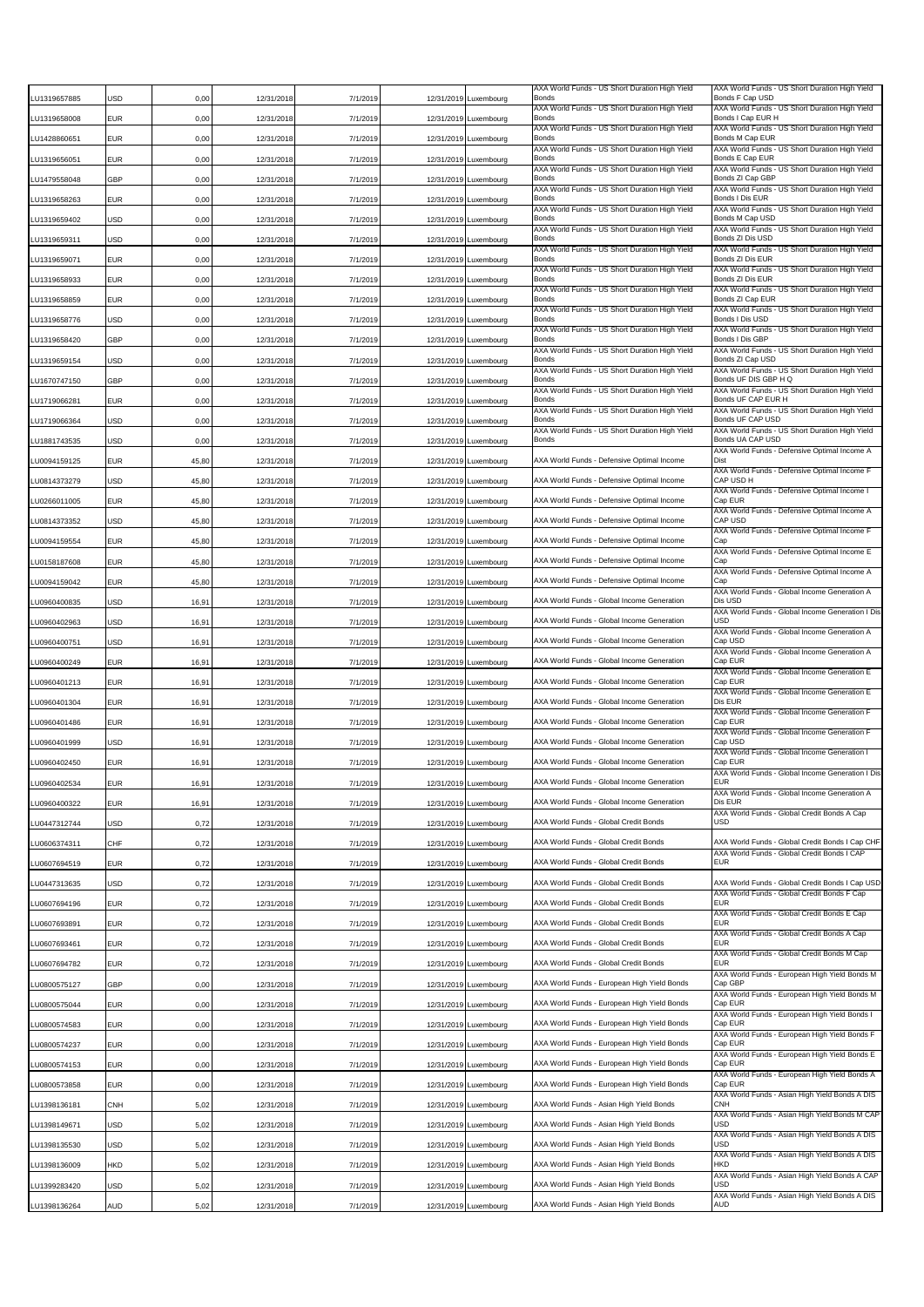| U1398136694                  | USD                      | 5,02           | 12/31/2018               | 7/1/2019             |                          | 12/31/2019 Luxembourg                          | AXA World Funds - Asian High Yield Bonds                                        | AXA World Funds - Asian High Yield Bonds F CAP<br>USD                                 |
|------------------------------|--------------------------|----------------|--------------------------|----------------------|--------------------------|------------------------------------------------|---------------------------------------------------------------------------------|---------------------------------------------------------------------------------------|
| LU1398137072                 | <b>GBP</b>               | 5,02           | 12/31/2018               | 7/1/2019             |                          | 12/31/2019 Luxembourg                          | AXA World Funds - Asian High Yield Bonds                                        | AXA World Funds - Asian High Yield Bonds F CAP<br>GBP                                 |
| LU1398137312                 | <b>USD</b>               | 5,02           | 12/31/2018               | 7/1/2019             | 12/31/2019               | Luxembourg                                     | AXA World Funds - Asian High Yield Bonds                                        | AXA World Funds - Asian High Yield Bonds I CAP<br>USD                                 |
| LU1398138120                 | SGD                      | 5,02           | 12/31/2018               | 7/1/2019             | 12/31/2019               | Luxembourg                                     | AXA World Funds - Asian High Yield Bonds                                        | AXA World Funds - Asian High Yield Bonds I CAP<br>SGD                                 |
| U1398138476.                 | <b>HKD</b>               | 5,02           | 12/31/2018               | 7/1/2019             | 12/31/2019               | Luxembourg                                     | AXA World Funds - Asian High Yield Bonds                                        | AXA World Funds - Asian High Yield Bonds I CAP<br>HKD                                 |
| LU1398135613                 | <b>EUR</b>               | 5,02           | 12/31/2018               | 7/1/2019             |                          | 12/31/2019 Luxembourg                          | AXA World Funds - Asian High Yield Bonds                                        | AXA World Funds - Asian High Yield Bonds A CAP<br><b>EUR</b>                          |
| U1319663008                  | <b>EUR</b>               | 0,22           | 12/31/2018               | 7/1/2019             | 12/31/2019               | Luxembourg                                     | AXA World Funds - US Corporate Bonds                                            | AXA World Funds - US Corporate Bonds A Cap<br><b>EUR</b>                              |
| LU1319665391                 | USD                      | 0,22           | 12/31/2018               | 7/1/2019             |                          | 12/31/2019 Luxembourg                          | AXA World Funds - US Corporate Bonds                                            | AXA World Funds - US Corporate Bonds I Dis USD                                        |
| LU1319665128                 | <b>USD</b>               | 0,22           | 12/31/2018               | 7/1/2019             | 12/31/2019               | Luxembourg                                     | AXA World Funds - US Corporate Bonds                                            | AXA World Funds - US Corporate Bonds I Cap<br>USD                                     |
|                              |                          |                |                          |                      |                          |                                                | AXA World Funds - US Corporate Bonds                                            | AXA World Funds - US Corporate Bonds I Cap<br><b>EUR</b>                              |
| LU1319664741                 | <b>EUR</b>               | 0,22           | 12/31/2018               | 7/1/2019             | 12/31/2019               | Luxembourg                                     |                                                                                 | AXA World Funds - US Corporate Bonds F Cap<br>USD                                     |
| LU1319664238                 | <b>USD</b>               | 0,22           | 12/31/2018               | 7/1/2019             | 12/31/2019               | Luxembourg                                     | AXA World Funds - US Corporate Bonds                                            | AXA World Funds - US Corporate Bonds F Cap                                            |
| LU1319664154                 | <b>EUR</b>               | 0,22           | 12/31/2018               | 7/1/2019             |                          | 12/31/2019 Luxembourg                          | AXA World Funds - US Corporate Bonds                                            | <b>EUR</b><br>AXA World Funds - US Corporate Bonds E Cap                              |
| LU1319663693                 | <b>EUR</b>               | 0,22           | 12/31/2018               | 7/1/2019             | 12/31/2019               | Luxembourg                                     | AXA World Funds - US Corporate Bonds                                            | <b>EUR</b><br>AXA World Funds - US Corporate Bonds A Cap                              |
| LU1319663180                 | <b>USD</b>               | 0,22           | 12/31/2018               | 7/1/2019             |                          | 12/31/2019 Luxembourg                          | AXA World Funds - US Corporate Bonds                                            | USD<br>AXA World Funds - US Corporate Bonds M Cap                                     |
| U1479557826                  | <b>EUR</b>               | 0,22           | 12/31/2018               | 7/1/2019             | 12/31/2019               | Luxembourg                                     | AXA World Funds - US Corporate Bonds                                            | <b>EUR</b><br>AXA World Funds - China Short Duration Bonds A                          |
| LU1398142742                 | USD                      | 3,72           | 12/31/2018               | 7/1/2019             | 12/31/2019               | Luxembourg                                     | AXA World Funds - China Short Duration Bonds                                    | CAP USD<br>AXA World Funds - China Short Duration Bonds I                             |
| U1398145760                  | <b>HKD</b>               | 3,72           | 12/31/2018               | 7/1/2019             | 12/31/2019               | Luxembourg                                     | AXA World Funds - China Short Duration Bonds                                    | CAP HKD<br>AXA World Funds - China Short Duration Bonds                               |
| LU1398145505                 | SGD                      | 3,72           | 12/31/2018               | 7/1/2019             | 12/31/2019               | Luxembourg                                     | AXA World Funds - China Short Duration Bonds                                    | CAP SGD<br>AXA World Funds - China Short Duration Bonds I                             |
| LU1398145174                 | <b>EUR</b>               | 3,72           | 12/31/2018               | 7/1/2019             | 12/31/2019               | Luxembourg                                     | AXA World Funds - China Short Duration Bonds                                    | CAP EUR<br>AXA World Funds - China Short Duration Bonds I                             |
| LU1398145091                 | <b>USD</b>               | 3,72           | 12/31/2018               | 7/1/2019             |                          | 12/31/2019 Luxembourg                          | AXA World Funds - China Short Duration Bonds                                    | CAP USD                                                                               |
| LU1398144011                 | USD                      | 3,72           | 12/31/2018               | 7/1/2019             | 12/31/2019               | Luxembourg                                     | AXA World Funds - China Short Duration Bonds                                    | AXA World Funds - China Short Duration Bonds F<br>CAP USD                             |
| LU1398143633                 | <b>CNH</b>               | 3,72           | 12/31/2018               | 7/1/2019             | 12/31/2019               | Luxembourg                                     | AXA World Funds - China Short Duration Bonds                                    | AXA World Funds - China Short Duration Bonds A<br>DIS CNH                             |
| LU1398143559                 | <b>HKD</b>               | 3,72           | 12/31/2018               | 7/1/2019             | 12/31/2019               | Luxembourg                                     | AXA World Funds - China Short Duration Bonds                                    | AXA World Funds - China Short Duration Bonds A<br>DIS HKD                             |
| LU1398143120                 | <b>EUR</b>               | 3,72           | 12/31/2018               | 7/1/2019             | 12/31/2019               | Luxembourg                                     | AXA World Funds - China Short Duration Bonds                                    | AXA World Funds - China Short Duration Bonds A<br>CAP EUR                             |
| LU1559353088                 | <b>CNH</b>               | 3,72           | 12/31/2018               | 7/1/2019             |                          | 12/31/2019 Luxembourg                          | AXA World Funds - China Short Duration Bonds                                    | AXA World Funds - China Short Duration Bonds I<br>CAP CNH                             |
| LU1640684988                 | <b>EUR</b>               | 4,31           | 12/31/2018               | 7/1/2019             |                          | 12/31/2019 Luxembourg                          | AXA World Funds - Global Short Duration Bonds                                   | AXA World Funds - Global Short Duration Bonds E<br>dis Eur                            |
| LU1640686769                 | <b>EUR</b>               | 4,31           | 12/31/2018               | 7/1/2019             | 12/31/2019               | Luxembourg                                     | AXA World Funds - Global Short Duration Bonds                                   | AXA World Funds - Global Short Duration Bonds G<br>CAP EUR                            |
| LU1640684806                 | <b>EUR</b>               | 4,31           | 12/31/2018               | 7/1/2019             | 12/31/2019               | Luxembourg                                     | AXA World Funds - Global Short Duration Bonds                                   | AXA World Funds - Global Short Duration Bonds E<br>CAP EUR                            |
| U1640684129                  | <b>USD</b>               | 4,31           | 12/31/2018               | 7/1/2019             | 12/31/2019               | Luxembourg                                     | AXA World Funds - Global Short Duration Bonds                                   | AXA World Funds - Global Short Duration Bonds A<br>CAP USD                            |
| LU1640685019                 | <b>USD</b>               | 4,31           | 12/31/2018               | 7/1/2019             | 12/31/2019               | Luxembourg                                     | AXA World Funds - Global Short Duration Bonds                                   | AXA World Funds - Global Short Duration Bonds F<br>CAP USD                            |
| LU1640685878                 | <b>USD</b>               | 4,31           | 12/31/2018               | 7/1/2019             |                          | 12/31/2019 Luxembourg                          | AXA World Funds - Global Short Duration Bonds                                   | AXA World Funds - Global Short Duration Bonds I<br>CAP USD                            |
| U1640686090                  | <b>EUR</b>               | 4,31           | 12/31/2018               | 7/1/2019             | 12/31/2019               | Luxembourg                                     | AXA World Funds - Global Short Duration Bonds                                   | AXA World Funds - Global Short Duration Bonds I<br>CAP EUR                            |
|                              |                          |                |                          |                      |                          |                                                | AXA World Funds - Global Short Duration Bonds                                   | AXA World Funds - Global Short Duration Bonds I<br>DIS GBP H                          |
| U1640686256 <b>.</b>         | GBP                      | 4,31           | 12/31/2018               | 7/1/2019             |                          | 12/31/2019 Luxembourg                          | AXA World Funds - Global Short Duration Bonds                                   | AXA World Funds - Global Short Duration Bonds I<br>CAP CHF                            |
| LU1640686330                 | CHF                      | 4,31           | 12/31/2018               | 7/1/2019             |                          | 12/31/2019 Luxembourg                          |                                                                                 | AXA World Funds - Global Short Duration Bonds M                                       |
| LU1640686686                 | EUR                      | 4,31           | 12/31/2018               | 7/1/2019             |                          | 12/31/2019 Luxembourg                          | AXA World Funds - Global Short Duration Bonds                                   | CAP EUR<br>AXA World Funds - Global Short Duration Bonds A                            |
| LU1640684475<br>LU1575040453 | <b>EUR</b><br>USD        | 4,31<br>97,82  | 12/31/2018<br>12/31/2018 | 7/1/2019<br>7/1/2019 |                          | 12/31/2019 Luxembourg<br>12/31/2019 Luxembourg | AXA World Funds - Global Short Duration Bonds<br>AXA World Funds - Multi Premia | CAP EUR<br>AXA World Funds - Multi Premia ZI CAP USD                                  |
| LU1575039950                 | <b>USD</b>               | 97,82          | 12/31/2018               | 7/1/2019             | 12/31/2019               | Luxembourg                                     | AXA World Funds - Multi Premia                                                  | AXA World Funds - Multi Premia F CAP USD                                              |
| LU1575040024                 | <b>USD</b><br><b>USD</b> | 97,82          | 12/31/2018               | 7/1/2019             | 12/31/2019               | Luxembourg                                     | AXA World Funds - Multi Premia<br>AXA World Funds - Multi Premia                | AXA World Funds - Multi Premia I CAP USD<br>AXA World Funds - Multi Premia I DIS USD  |
| LU1575040370<br>LU1575040537 | USD                      | 97,82<br>97,82 | 12/31/2018<br>12/31/2018 | 7/1/2019<br>7/1/2019 | 12/31/2019               | Luxembourg<br>12/31/2019 Luxembourg            | AXA World Funds - Multi Premia                                                  | AXA World Funds - Multi Premia ZI DIS USD                                             |
| U1575043556                  | USD                      | 97,82          | 12/31/2018               | 7/1/2019             | 12/31/2019               | Luxembourg                                     | AXA World Funds - Multi Premia                                                  | AXA World Funds - Multi Premia M CAP USD                                              |
| LU1575040610                 | <b>USD</b>               | 97,82          | 12/31/2018               | 7/1/2019             | 12/31/2019               | Luxembourg                                     | AXA World Funds - Multi Premia                                                  | AXA World Funds - Multi Premia IX DIS USD                                             |
| LU1575039877<br>LU1626186792 | <b>USD</b><br>CHF        | 97,82<br>97,82 | 12/31/2018<br>12/31/2018 | 7/1/2019<br>7/1/2019 | 12/31/2019<br>12/31/2019 | Luxembourg<br>Luxembourg                       | AXA World Funds - Multi Premia<br>AXA World Funds - Multi Premia                | AXA World Funds - Multi Premia A CAP USD<br>AXA World Funds - Multi Premia F CAP CHF  |
| LU1626186107                 | <b>EUR</b>               | 97,82          | 12/31/2018               | 7/1/2019             |                          | 12/31/2019 Luxembourg                          | AXA World Funds - Multi Premia                                                  | AXA World Funds - Multi Premia A CAP EUR                                              |
| U1626186289                  | CHF                      | 97,82          | 12/31/2018               | 7/1/2019             | 12/31/2019               | Luxembourg                                     | AXA World Funds - Multi Premia                                                  | AXA World Funds - Multi Premia A CAP CHF                                              |
| LU1626186529                 | GBP                      | 97,82          | 12/31/2018               | 7/1/2019             | 12/31/2019               | Luxembourg                                     | AXA World Funds - Multi Premia                                                  | AXA World Funds - Multi Premia F CAP GBP                                              |
| LU1626186958                 | <b>EUR</b>               | 97,82          | 12/31/2018               | 7/1/2019             | 12/31/2019               | Luxembourg                                     | AXA World Funds - Multi Premia                                                  | AXA World Funds - Multi Premia I CAP EUR                                              |
| LU1626187501                 | <b>EUR</b>               | 97,82          | 12/31/2018               | 7/1/2019             | 12/31/2019               | Luxembourg                                     | AXA World Funds - Multi Premia<br>AXA World Funds - Multi Premia                | AXA World Funds - Multi Premia ZI CAP EUR<br>AXA World Funds - Multi Premia I CAP GBP |
| LU1626187170<br>LU1626187766 | GBP<br>GBP               | 97,82<br>97,82 | 12/31/2018<br>12/31/2018 | 7/1/2019<br>7/1/2019 | 12/31/2019               | 12/31/2019 Luxembourg<br>Luxembourg            | AXA World Funds - Multi Premia                                                  | AXA World Funds - Multi Premia ZI CAP GBP                                             |
| LU1626187253                 | CHF                      | 97,82          | 12/31/2018               | 7/1/2019             | 12/31/2019               | Luxembourg                                     | AXA World Funds - Multi Premia                                                  | AXA World Funds - Multi Premia I CAP CHF                                              |
| LU1626187840                 | CHF                      | 97,82          | 12/31/2018               | 7/1/2019             | 12/31/2019               | Luxembourg                                     | AXA World Funds - Multi Premia                                                  | AXA World Funds - Multi Premia ZI CAP CHF                                             |
| LU1575040701                 | <b>EUR</b>               | 97,82          | 12/31/2018               | 7/1/2019             | 12/31/2019               | Luxembourg                                     | AXA World Funds - Multi Premia                                                  | AXA World Funds - Multi Premia IX DIS EUR                                             |
| LU1626187683                 | <b>EUR</b>               | 97,82          | 12/31/2018               | 7/1/2019             | 12/31/2019               | Luxembourg                                     | AXA World Funds - Multi Premia                                                  | AXA World Funds - Multi Premia ZI DIS EUR                                             |
| U1626187097                  | <b>EUR</b>               | 97,82          | 12/31/2018               | 7/1/2019             | 12/31/2019               | Luxembourg                                     | AXA World Funds - Multi Premia<br>AXA World Funds - Multi Premia                | AXA World Funds - Multi Premia I DIS EUR<br>AXA World Funds - Multi Premia F CAP EUR  |
| LU1626186362                 | <b>EUR</b>               | 97,82          | 12/31/2018               | 7/1/2019             | 12/31/2019               | Luxembourg                                     |                                                                                 | AXA World Funds - Multi Asset Inflation Plus G                                        |
| LU1598029145                 | <b>EUR</b>               | 30,34          | 12/31/2018               | 7/1/2019             |                          | 12/31/2019 Luxembourg                          | AXA World Funds - Multi Asset Inflation Plus                                    | CAP EUR<br>AXA World Funds - Multi Asset Inflation Plus I CAP                         |
| LU1598028923                 | <b>EUR</b>               | 30,34          | 12/31/2018               | 7/1/2019             |                          | 12/31/2019 Luxembourg                          | AXA World Funds - Multi Asset Inflation Plus                                    | <b>EUR</b><br>AXA World Funds - Multi Asset Inflation Plus F                          |
| LU1598028766                 | <b>EUR</b>               | 30,34          | 12/31/2018               | 7/1/2019             |                          | 12/31/2019 Luxembourg                          | AXA World Funds - Multi Asset Inflation Plus                                    | CAP EUR<br>AXA World Funds - Multi Asset Inflation Plus E DIS                         |
| LU1598028683                 | <b>EUR</b>               | 30,34          | 12/31/2018               | 7/1/2019             |                          | 12/31/2019 Luxembourg                          | AXA World Funds - Multi Asset Inflation Plus                                    | EUR<br>AXA World Funds - Multi Asset Inflation Plus E                                 |
| LU1598028501                 | <b>EUR</b>               | 30,34          | 12/31/2018               | 7/1/2019             |                          | 12/31/2019 Luxembourg                          | AXA World Funds - Multi Asset Inflation Plus                                    | CAP EUR<br>AXA World Funds - Multi Asset Inflation Plus A                             |
| LU1598028337                 | <b>EUR</b>               | 30,34          | 12/31/2018               | 7/1/2019             |                          | 12/31/2019 Luxembourg                          | AXA World Funds - Multi Asset Inflation Plus                                    | CAP EUR                                                                               |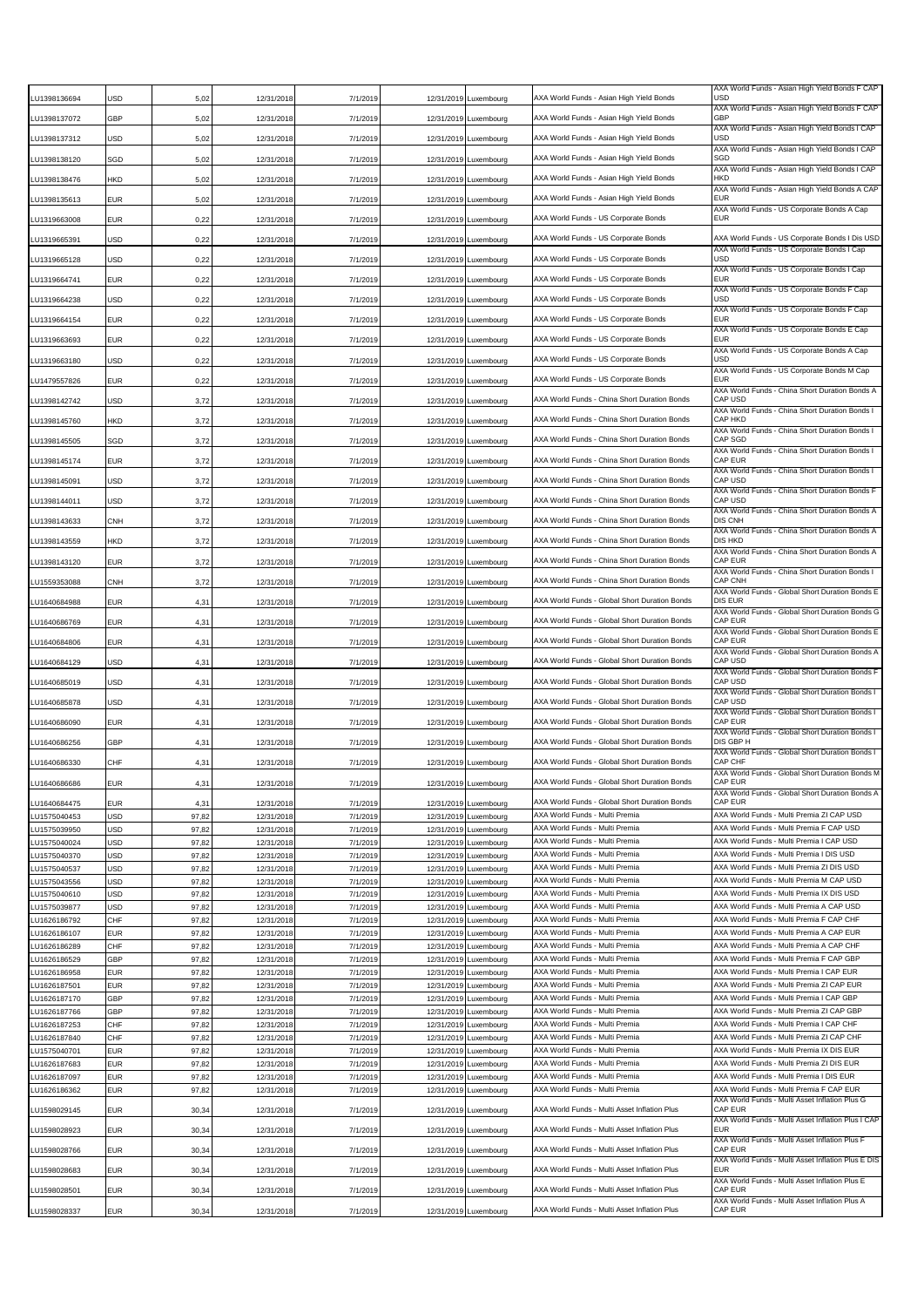| U1719068147          | EUR        | 1,00  | 12/31/2018 | 7/1/2019 | 12/31/2019 Luxembourg | AXA World Funds - Selectiv' Infrastructure       | AXA World Funds - Selectiv' Infrastructure I CAP<br><b>EUR</b>                                      |
|----------------------|------------|-------|------------|----------|-----------------------|--------------------------------------------------|-----------------------------------------------------------------------------------------------------|
| LU1719067255         | EUR        | 1,00  | 12/31/2018 | 7/1/2019 | 12/31/2019 Luxembourg | AXA World Funds - Selectiv' Infrastructure       | AXA World Funds - Selectiv' Infrastructure E CAP<br>EUR                                             |
| LU1719067172         | EUR        | 1,00  | 12/31/2018 | 7/1/2019 | 12/31/2019 Luxembourg | AXA World Funds - Selectiv' Infrastructure       | AXA World Funds - Selectiv' Infrastructure AX CAP<br><b>EUR</b>                                     |
| LU1719066950         | CHF        | 1,00  | 12/31/2018 | 7/1/2019 | 12/31/2019 Luxembourg | AXA World Funds - Selectiv' Infrastructure       | AXA World Funds - Selectiv' Infrastructure A CAP<br><b>CHF</b>                                      |
| U1719066448          | USD        | 1,00  | 12/31/2018 | 7/1/2019 | 12/31/2019 Luxembourg | AXA World Funds - Selectiv' Infrastructure       | AXA World Funds - Selectiv' Infrastructure A CAP<br>USD                                             |
| U1790048281          | CHF        | 96,91 | 12/31/2018 | 7/1/2019 | 12/31/2019 Luxembourg | AXA World Funds - Global Inflation Bonds Redex   | AXA World Funds - Global Inflation Bonds Redex<br>F CAP CHF H                                       |
| U1790049255 <u>.</u> | GBP        | 96,91 | 12/31/2018 | 7/1/2019 | 12/31/2019 Luxembourg | AXA World Funds - Global Inflation Bonds Redex   | AXA World Funds - Global Inflation Bonds Redex<br>CAP GBP H                                         |
| U1790047804.         | EUR        | 96,91 | 12/31/2018 | 7/1/2019 | 12/31/2019 Luxembourg | AXA World Funds - Global Inflation Bonds Redex   | AXA World Funds - Global Inflation Bonds Redex<br>A CAP EUR                                         |
| LU1790048109         | EUR        | 96,91 | 12/31/2018 | 7/1/2019 | 12/31/2019 Luxembourg | AXA World Funds - Global Inflation Bonds Redex   | AXA World Funds - Global Inflation Bonds Redex<br>E CAP EUR                                         |
| LU1790047713         | USD        | 96,91 | 12/31/2018 | 7/1/2019 | 12/31/2019 Luxembourg | AXA World Funds - Global Inflation Bonds Redex   | AXA World Funds - Global Inflation Bonds Redex<br>A CAP USD H                                       |
| LU1790048364         | EUR        | 96,91 | 12/31/2018 | 7/1/2019 | 12/31/2019 Luxembourg | AXA World Funds – Global Inflation Bonds Redex   | AXA World Funds - Global Inflation Bonds Redex<br>F CAP EUR                                         |
| U1790048448          | EUR        | 96,91 | 12/31/2018 | 7/1/2019 | 12/31/2019 Luxembourg | AXA World Funds - Global Inflation Bonds Redex   | AXA World Funds - Global Inflation Bonds Redex<br>F DIS EUR                                         |
| LU1790048877         | EUR        | 96,91 | 12/31/2018 | 7/1/2019 | 12/31/2019 Luxembourg | AXA World Funds - Global Inflation Bonds Redex   | AXA World Funds - Global Inflation Bonds Redex<br>ZF CAP EUR                                        |
| LU1790048950         | JSD        | 96,91 | 12/31/2018 | 7/1/2019 | 12/31/2019 Luxembourg | AXA World Funds – Global Inflation Bonds Redex   | AXA World Funds - Global Inflation Bonds Redex<br>CAP USD H                                         |
| LU1790049099         | EUR        | 96,91 |            | 7/1/2019 |                       | AXA World Funds - Global Inflation Bonds Redex   | AXA World Funds - Global Inflation Bonds Redex<br><b>CAP FUR</b>                                    |
|                      | CHF        |       | 12/31/2018 |          | 12/31/2019 Luxembourg | AXA World Funds - Global Inflation Bonds Redex   | AXA World Funds - Global Inflation Bonds Redex<br>CAP CHF H                                         |
| LU1790049172         |            | 96,91 | 12/31/2018 | 7/1/2019 | 12/31/2019 Luxembourg |                                                  | AXA World Funds - Global Inflation Bonds Redex                                                      |
| U1790047986          | CHF        | 96,91 | 12/31/2018 | 7/1/2019 | 12/31/2019 Luxembourg | AXA World Funds - Global Inflation Bonds Redex   | A CAP CHF H<br>AXA World Funds - Global Multi Credit I CAP USD<br>PF                                |
| U1789476642          | USD        | 15,02 | 12/31/2018 | 7/1/2019 | 12/31/2019 Luxembourg | AXA World Funds - Global Multi Credit            | AXA World Funds - Global Multi Credit F CAF                                                         |
| U1789475750          | USD        | 15,02 | 12/31/2018 | 7/1/2019 | 12/31/2019 Luxembourg | AXA World Funds - Global Multi Credit            | USD PF<br>AXA World Funds - Global Multi Credit E CAP                                               |
| U1789475321          | EUR        | 15,02 | 12/31/2018 | 7/1/2019 | 12/31/2019 Luxembourg | AXA World Funds - Global Multi Credit            | EUR H PF<br>AXA World Funds - Global Multi Credit A CAF                                             |
| LU1789474787         | USD        | 15,02 | 12/31/2018 | 7/1/2019 | 12/31/2019 Luxembourg | AXA World Funds - Global Multi Credit            | USD PF<br>AXA World Funds - Global Multi Credit A CAF                                               |
| LU1789474605         | <b>EUR</b> | 15,02 | 12/31/2018 | 7/1/2019 | 12/31/2019 Luxembourg | AXA World Funds – Global Multi Credit            | EUR H PF<br>AXA World Funds - US Enhanced High Yield                                                |
| U1910839205          | EUR        | 0,00  | 12/31/2018 | 7/1/2019 | 12/31/2019 Luxembourg | AXA World Funds - US Enhanced High Yield Bonds   | Bonds F CAP EUR H<br>AXA World Funds - US Enhanced High Yield                                       |
| LU1881736083         | EUR        | 0,00  | 12/31/2018 | 7/1/2019 | 12/31/2019 Luxembourg | AXA World Funds - US Enhanced High Yield Bonds   | Bonds I CAP EUR H PF<br>AXA World Funds - US Enhanced High Yield                                    |
| LU1881735945         | EUR        | 0,00  | 12/31/2018 | 7/1/2019 | 12/31/2019 Luxembourg | AXA World Funds – US Enhanced High Yield Bonds   | Bonds I CAP EUR H<br>AXA World Funds - US Enhanced High Yield                                       |
| U1881735861          | USD        | 0,00  | 12/31/2018 | 7/1/2019 | 12/31/2019 Luxembourg | AXA World Funds - US Enhanced High Yield Bonds   | Bonds I CAP USD PF                                                                                  |
| LU1881735788         | USD        | 0,00  | 12/31/2018 | 7/1/2019 | 12/31/2019 Luxembourg | AXA World Funds - US Enhanced High Yield Bonds   | AXA World Funds - US Enhanced High Yield<br>Bonds I CAP USD                                         |
| LU1910839114         | EUR        | 0,00  | 12/31/2018 | 7/1/2019 | 12/31/2019 Luxembourg | AXA World Funds – US Enhanced High Yield Bonds   | AXA World Funds – US Enhanced High Yield<br>Bonds A CAP EUR H                                       |
| U1794068962          | EUR        | 96,18 | 12/31/2018 | 7/1/2019 | 12/31/2019 Luxembourg | AXA World Funds - ManTRA CORE V                  | AXA World Funds - ManTRA CORE V M CAP<br><b>EUR</b>                                                 |
| U1794073533          | EUR        | 96,18 | 12/31/2018 | 7/1/2019 | 12/31/2019 Luxembourg | AXA World Funds – ManTRA CORE V                  | AXA World Funds - ManTRA CORE V I CAP EUR                                                           |
| U1794072998          | EUR        | 96,18 | 12/31/2018 | 7/1/2019 | 12/31/2019 Luxembourg | AXA World Funds – ManTRA CORE V                  | AXA World Funds - ManTRA CORE V A CAP EUR                                                           |
| LU1398142668         | USD        | 0,00  | 12/31/2018 | 7/1/2019 | 12/31/2019 Luxembourg | AXA World Funds - Framlington Asia Select Income | AXA World Funds - Framlington Asia Select<br>Income M CAP USD                                       |
| LU1398142585         | HKD        | 0,00  | 12/31/2018 | 7/1/2019 | 12/31/2019 Luxembourg | AXA World Funds - Framlington Asia Select Income | AXA World Funds - Framlington Asia Select<br>Income I CAP HKD                                       |
| U1398142403          | SGD        | 0,00  | 12/31/2018 | 7/1/2019 | 12/31/2019 Luxembourg | AXA World Funds - Framlington Asia Select Income | AXA World Funds - Framlington Asia Select<br>Income I CAP SGD                                       |
| LU1398141777         | USD        | 0,00  | 12/31/2018 | 7/1/2019 | 12/31/2019 Luxembourg | AXA World Funds - Framlington Asia Select Income | AXA World Funds - Framlington Asia Select<br>Income I CAP USD                                       |
| U1398139870          | EUR        | 0,00  | 12/31/2018 | 7/1/2019 | 12/31/2019 Luxembourg | AXA World Funds - Framlington Asia Select Income | AXA World Funds - Framlington Asia Select<br>Income A CAP EUR                                       |
| LU1398139441         | USD        | 0,00  | 12/31/2018 | 7/1/2019 |                       |                                                  |                                                                                                     |
| LU1529780220         | USD        |       |            |          |                       |                                                  | AXA World Funds - Framlington Asia Select<br>Income A CAP USD                                       |
|                      |            |       |            |          | 12/31/2019 Luxembourg | AXA World Funds - Framlington Asia Select Income | AXA World Funds - Framlington Robotech A DIS                                                        |
|                      |            | 0,00  | 12/31/2018 | 7/1/2019 | 12/31/2019 Luxembourg | AXA World Funds - Framlington Robotech           | <b>USD</b><br>AXA World Funds - Framlington Robotech F CAP                                          |
| LU1529780907         | USD        | 0,00  | 12/31/2018 | 7/1/2019 | 12/31/2019 Luxembourg | AXA World Funds - Framlington Robotech           | <b>USD</b><br>AXA World Funds - Framlington Robotech I CAP                                          |
| LU1529781541         | USD        | 0,00  | 12/31/2018 | 7/1/2019 | 12/31/2019 Luxembourg | AXA World Funds - Framlington Robotech           | USD<br>AXA World Funds - Framlington Robotech G CAP                                                 |
| LU1529785534         | USD        | 0,00  | 12/31/2018 | 7/1/2019 | 12/31/2019 Luxembourg | AXA World Funds - Framlington Robotech           | <b>USD</b><br>AXA World Funds - Framlington Robotech A CAP                                          |
| U1529780063          | USD        | 0,00  | 12/31/2018 | 7/1/2019 | 12/31/2019 Luxembourg | AXA World Funds - Framlington Robotech           | <b>USD</b><br>AXA World Funds - Framlington Robotech F DIS                                          |
| U1529781384          | GBP        | 0,00  | 12/31/2018 | 7/1/2019 | 12/31/2019 Luxembourg | AXA World Funds - Framlington Robotech           | GBP<br>AXA World Funds - Framlington Robotech A DIS                                                 |
| LU1529780493         | EUR        | 0,00  | 12/31/2018 | 7/1/2019 | 12/31/2019 Luxembourg | AXA World Funds - Framlington Robotech           | <b>EUR</b><br>AXA World Funds - Framlington Robotech A CAP                                          |
| LU1529780576         | CHF        | 0,00  | 12/31/2018 | 7/1/2019 | 12/31/2019 Luxembourg | AXA World Funds - Framlington Robotech           | <b>CHF</b><br>AXA World Funds - Framlington Robotech E CAP                                          |
| LU1529780659         | EUR        | 0,00  | 12/31/2018 | 7/1/2019 | 12/31/2019 Luxembourg | AXA World Funds - Framlington Robotech           | <b>EUR</b><br>AXA World Funds - Framlington Robotech F CAP                                          |
| LU1529781038         | EUR        | 0,00  | 12/31/2018 | 7/1/2019 | 12/31/2019 Luxembourg | AXA World Funds - Framlington Robotech           | <b>EUR</b><br>AXA World Funds - Framlington Robotech F CAP                                          |
| U1529781202          | GBP        | 0,00  | 12/31/2018 | 7/1/2019 | 12/31/2019 Luxembourg | AXA World Funds - Framlington Robotech           | GBP<br>AXA World Funds - Framlington Robotech E CAP                                                 |
| U1644517473          | EUR        | 0,00  | 12/31/2018 | 7/1/2019 | 12/31/2019 Luxembourg | AXA World Funds - Framlington Robotech           | <b>EUR</b>                                                                                          |
| LU1529781467         | CHF        | 0,00  | 12/31/2018 | 7/1/2019 | 12/31/2019 Luxembourg | AXA World Funds - Framlington Robotech           | AXA World Funds - Framlington Robotech F CAP<br>CHF                                                 |
| U1529781624          | EUR        | 0,00  | 12/31/2018 | 7/1/2019 | 12/31/2019 Luxembourg | AXA World Funds - Framlington Robotech           | AXA World Funds - Framlington Robotech I CAP<br><b>EUR</b>                                          |
| LU1529782192         | GBP        | 0,00  | 12/31/2018 | 7/1/2019 | 12/31/2019 Luxembourg | AXA World Funds - Framlington Robotech           | AXA World Funds - Framlington Robotech I CAP<br>GBF                                                 |
| LU1529784560         | CHF        | 0,00  | 12/31/2018 | 7/1/2019 | 12/31/2019 Luxembourg | AXA World Funds - Framlington Robotech           | AXA World Funds - Framlington Robotech I CAP<br>CHF                                                 |
| U1536921650          | EUR        | 0,00  | 12/31/2018 | 7/1/2019 | 12/31/2019 Luxembourg | AXA World Funds - Framlington Robotech           | AXA World Funds - Framlington Robotech A CAP<br><b>EUR</b>                                          |
| U1623357669          | EUR        | 0,00  | 12/31/2018 | 7/1/2019 | 12/31/2019 Luxembourg | AXA World Funds - Framlington Robotech           | AXA World Funds - Framlington Robotech G CAP<br>EUR<br>AXA World Funds - Framlington Robotech G CAP |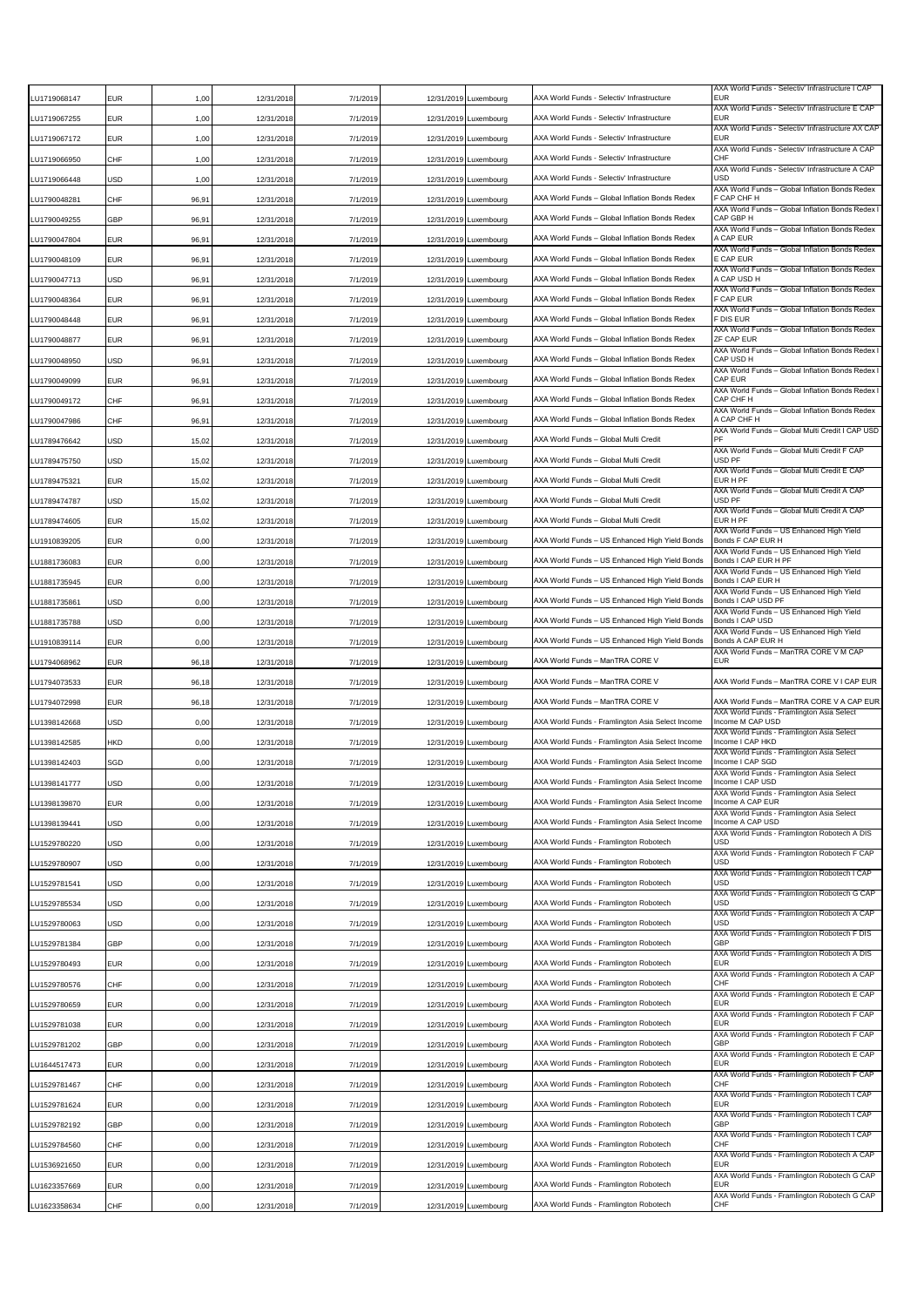| U1644517556  | <b>EUR</b> | 0.00 | 12/31/2018 | 7/1/2019 | 12/31/2019 | Luxembourg            | AXA World Funds - Framlington Robotech         | AXA World Funds - Framlington Robotech F CAP<br><b>EUR</b>     |
|--------------|------------|------|------------|----------|------------|-----------------------|------------------------------------------------|----------------------------------------------------------------|
| LU1644517127 | <b>FUR</b> | 0,00 | 12/31/2018 | 7/1/2019 |            | 12/31/2019 Luxembourg | AXA World Funds - Framlington Robotech         | AXA World Funds - Framlington Robotech A CAP<br><b>EUR</b>     |
| U1644517390  | <b>CHF</b> | 0,00 | 12/31/2018 | 7/1/2019 | 12/31/2019 | Luxembourg            | AXA World Funds - Framlington Robotech         | AXA World Funds - Framlington Robotech A CAP<br>CHF            |
| LU1529781111 | <b>EUR</b> | 0,00 | 12/31/2018 | 7/1/2019 | 12/31/2019 | Luxembourg            | AXA World Funds - Framlington Robotech         | AXA World Funds - Framlington Robotech F DIS<br><b>EUR</b>     |
| U1690255929  | CHF        | 0,00 | 12/31/2018 | 7/1/2019 | 12/31/2019 | Luxembourg            | AXA World Funds - Framlington Robotech         | AXA World Funds - Framlington Robotech F CAP<br>СНЕ Н          |
| U1819503159  | USD        | 0,00 | 12/31/2018 | 7/1/2019 | 12/31/2019 | Luxembourg            | AXA World Funds - Framlington Robotech         | AXA World Funds - Framlington Robotech U CAP<br><b>USD</b>     |
| LU0503939174 | USD        | 0,00 | 12/31/2018 | 7/1/2019 |            | 12/31/2019 Luxembourg | AXA World Funds - Framlington Evolving Trends  | AXA World Funds - Framlington Evolving Trends F<br>CAP USD     |
| LU0503939414 | <b>USD</b> | 0,00 | 12/31/2018 | 7/1/2019 |            | 12/31/2019 Luxembourg | AXA World Funds - Framlington Evolving Trends  | AXA World Funds - Framlington Evolving Trends I<br>CAP USD     |
| LU0503939760 | <b>USD</b> | 0,00 | 12/31/2018 | 7/1/2019 | 12/31/2019 | Luxembourg            | AXA World Funds - Framlington Evolving Trends  | AXA World Funds - Framlington Evolving Trends M<br>CAP USD     |
| LU1881744186 | USD        | 0,00 | 12/31/2018 | 7/1/2019 | 12/31/2019 | Luxembourg            | AXA World Funds - Framlington Evolving Trends  | AXA World Funds - Framlington Evolving Trends U<br>CAP USD     |
| LU0503938796 | USD        | 0,00 | 12/31/2018 | 7/1/2019 | 12/31/2019 | Luxembourg            | AXA World Funds - Framlington Evolving Trends  | AXA World Funds - Framlington Evolving Trends A<br>CAP USD     |
| U0503938952  | <b>EUR</b> | 0,00 | 12/31/2018 | 7/1/2019 | 12/31/2019 | Luxembourg            | AXA World Funds - Framlington Evolving Trends  | AXA World Funds - Framlington Evolving Trends F<br>CAP EUR     |
| LU0503938366 | <b>EUR</b> | 0,00 | 12/31/2018 | 7/1/2019 | 12/31/2019 | Luxembourg            | AXA World Funds - Framlington Evolving Trends  | AXA World Funds - Framlington Evolving Trends A<br>CAP EUR     |
| LU0503938879 | EUR        | 0,00 | 12/31/2018 | 7/1/2019 |            | 12/31/2019 Luxembourg | AXA World Funds - Framlington Evolving Trends  | AXA World Funds - Framlington Evolving Trends E<br>CAP EUR     |
| LU0503939257 | <b>EUR</b> | 0,00 | 12/31/2018 | 7/1/2019 | 12/31/2019 | Luxembourg            | AXA World Funds - Framlington Evolving Trends  | AXA World Funds - Framlington Evolving Trends I<br>CAP EUR     |
| LU0503939505 | <b>EUR</b> | 0,00 | 12/31/2018 | 7/1/2019 | 12/31/2019 | Luxembourg            | AXA World Funds - Framlington Evolving Trends  | AXA World Funds - Framlington Evolving Trends I<br>DIS EUR     |
| U1830285299  | <b>EUR</b> | 0,00 | 12/31/2018 | 7/1/2019 | 12/31/2019 | Luxembourg            | AXA World Funds - Framlington Evolving Trends  | AXA World Funds - Framlington Evolving Trends A<br>CAP EUR     |
| LU0545090226 | <b>EUR</b> | 0,00 | 12/31/2018 | 7/1/2019 | 12/31/2019 | Luxembourg            | AXA World Funds - Framlington Eurozone RI      | AXA World Funds - Framlington Eurozone RI M<br>Cap EUR         |
| U0545090143. | <b>EUR</b> | 0,00 | 12/31/2018 | 7/1/2019 |            | 12/31/2019 Luxembourg | AXA World Funds - Framlington Eurozone RI      | AXA World Funds - Framlington Eurozone RI F<br>Cap EUR         |
| U0545089723  | <b>EUR</b> | 0,00 | 12/31/2018 | 7/1/2019 |            | 12/31/2019 Luxembourg | AXA World Funds - Framlington Eurozone RI      | AXA World Funds - Framlington Eurozone RI A<br>Cap EUR         |
| LU0125741180 | <b>EUR</b> | 0,00 | 12/31/2018 | 7/1/2019 |            | 12/31/2019 Luxembourg | AXA World Funds - Framlington Europe Small Cap | AXA World Funds - Framlington Europe Small Cap<br>A Cap EUR    |
| LU1670742607 | <b>EUR</b> | 0,00 | 12/31/2018 | 7/1/2019 |            | 12/31/2019 Luxembourg | AXA World Funds - Framlington Europe Small Cap | AXA World Funds - Framlington Europe Small Cap<br>ZF CAP EUR   |
| LU0125743046 | <b>EUR</b> | 0,00 | 12/31/2018 | 7/1/2019 | 12/31/2019 | Luxembourg            | AXA World Funds - Framlington Europe Small Cap | AXA World Funds - Framlington Europe Small Cap<br>F Dist EUR   |
| LU0964943947 | <b>EUR</b> | 0,00 | 12/31/2018 | 7/1/2019 |            | 12/31/2019 Luxembourg | AXA World Funds - Framlington Europe Small Cap | AXA World Funds - Framlington Europe Small Cap<br>M Dis EUR    |
| LU0125731546 | <b>EUR</b> | 0,00 | 12/31/2018 | 7/1/2019 |            | 12/31/2019 Luxembourg | AXA World Funds - Framlington Europe Small Cap | AXA World Funds - Framlington Europe Small Cap<br>A Dist EUR   |
| LU0184624863 | <b>EUR</b> | 0,00 | 12/31/2018 | 7/1/2019 | 12/31/2019 | Luxembourg            | AXA World Funds - Framlington Europe Small Cap | AXA World Funds - Framlington Europe Small Cap<br>l Cap EUR    |
| LU0125743475 | EUR        | 0,00 | 12/31/2018 | 7/1/2019 |            | 12/31/2019 Luxembourg | AXA World Funds - Framlington Europe Small Cap | AXA World Funds - Framlington Europe Small Cap<br>F Cap EUR    |
| LU0189846958 | <b>EUR</b> | 0,00 | 12/31/2018 | 7/1/2019 | 12/31/2019 | Luxembourg            | AXA World Funds - Framlington Europe Small Cap | AXA World Funds - Framlington Europe Small Cap<br>E Cap EUR    |
| LU1670742789 | <b>EUR</b> | 0,00 | 12/31/2018 | 7/1/2019 | 12/31/2019 | Luxembourg            | AXA World Funds - Framlington Europe Small Cap | AXA World Funds - Framlington Europe Small Cap<br>ZF DIS EUR   |
| LU0361792525 | <b>EUR</b> | 0,00 | 12/31/2018 | 7/1/2019 | 12/31/2019 | Luxembourg            | AXA World Funds - Framlington American Growth  | AXA World Funds - Framlington American Growth<br>E Cap EUR     |
| U0361790313  | GBP        | 0,00 | 12/31/2018 | 7/1/2019 |            | 12/31/2019 Luxembourg | AXA World Funds - Framlington American Growth  | AXA World Funds - Framlington American Growth<br>A Cap GBP     |
| LU0814372032 | USD        | 0,00 | 12/31/2018 | 7/1/2019 | 12/31/2019 | Luxembourg            | AXA World Funds - Framlington American Growth  | AXA World Funds - Framlington American Growth<br>CAP USD       |
| LU0361791394 | <b>USD</b> | 0,00 | 12/31/2018 | 7/1/2019 |            | 12/31/2019 Luxembourg | AXA World Funds - Framlington American Growth  | AXA World Funds - Framlington American Growth<br>A Cap USD     |
| U0361797839  | <b>USD</b> | 0,00 | 12/31/2018 | 7/1/2019 |            | 12/31/2019 Luxembourg | AXA World Funds - Framlington American Growth  | AXA World Funds - Framlington American Growth<br>F Cap USD     |
| LU0361794653 | <b>EUR</b> | 0,00 | 12/31/2018 | 7/1/2019 |            | 12/31/2019 Luxembourg | AXA World Funds - Framlington American Growth  | AXA World Funds - Framlington American Growth<br>F Cap EUR     |
| LU0645142299 | <b>EUR</b> | 0,00 | 12/31/2018 | 7/1/2019 |            | 12/31/2019 Luxembourg | AXA World Funds - Framlington American Growth  | AXA World Funds - Framlington American Growth<br>CAP EUR       |
| LU0451400591 | <b>USD</b> | 0,00 | 12/31/2018 | 7/1/2019 |            | 12/31/2019 Luxembourg | AXA World Funds - Framlington American Growth  | AXA World Funds - Framlington American Growth<br>M CAP USD     |
| LU0879469830 | <b>EUR</b> | 0,00 | 12/31/2018 | 7/1/2019 |            | 12/31/2019 Luxembourg | AXA World Funds - Framlington American Growth  | AXA World Funds - Framlington American Growth<br>A Cap EUR     |
| LU0879469913 | <b>EUR</b> | 0,00 | 12/31/2018 | 7/1/2019 |            | 12/31/2019 Luxembourg | AXA World Funds - Framlington American Growth  | AXA World Funds - Framlington American Growth<br>E Cap EUR     |
| LU0361788507 | <b>EUR</b> | 0,00 | 12/31/2018 | 7/1/2019 |            | 12/31/2019 Luxembourg | AXA World Funds - Framlington American Growth  | AXA World Funds - Framlington American Growth<br>A Cap EUR     |
| LU0212993595 | <b>EUR</b> | 0,00 | 12/31/2018 | 7/1/2019 | 12/31/2019 | Luxembourg            | AXA World Funds - Framlington Europe Microcap  | AXA World Funds - Framlington Europe Microcap<br>F Cap EUR     |
| LU0212992860 | <b>EUR</b> | 0,00 | 12/31/2018 | 7/1/2019 |            | 12/31/2019 Luxembourg | AXA World Funds - Framlington Europe Microcap  | AXA World Funds - Framlington Europe Microcap<br>A Cap EUR     |
| LU0087656772 | <b>EUR</b> | 0,00 | 12/31/2018 | 7/1/2019 |            | 12/31/2019 Luxembourg | AXA World Funds - Framlington Italy            | AXA World Funds - Framlington Italy F Dist EUR                 |
| LU0087656426 | <b>EUR</b> | 0,00 | 12/31/2018 | 7/1/2019 |            | 12/31/2019 Luxembourg | AXA World Funds - Framlington Italy            | AXA World Funds - Framlington Italy A Dist EUR                 |
| LU0184631306 | <b>EUR</b> | 0,00 | 12/31/2018 | 7/1/2019 |            | 12/31/2019 Luxembourg | AXA World Funds - Framlington Italy            | AXA World Funds - Framlington Italy M CAP EUR                  |
| LU0297965641 | <b>EUR</b> | 0,00 | 12/31/2018 | 7/1/2019 |            | 12/31/2019 Luxembourg | AXA World Funds - Framlington Italy            | AXA World Funds - Framlington Italy I Cap EUR                  |
| LU0087656855 | <b>EUR</b> | 0,00 | 12/31/2018 | 7/1/2019 |            | 12/31/2019 Luxembourg | AXA World Funds - Framlington Italy            | AXA World Funds - Framlington Italy F Cap EUR                  |
| LU0189847337 | <b>EUR</b> | 0,00 | 12/31/2018 | 7/1/2019 | 12/31/2019 | Luxembourg            | AXA World Funds - Framlington Italy            | AXA World Funds - Framlington Italy E Cap EUR                  |
| LU0087656699 | <b>EUR</b> | 0,00 | 12/31/2018 | 7/1/2019 |            | 12/31/2019 Luxembourg | AXA World Funds - Framlington Italy            | AXA World Funds - Framlington Italy A Cap EUR                  |
| LU0087657234 | CHF        | 0,00 | 12/31/2018 | 7/1/2019 |            | 12/31/2019 Luxembourg | AXA World Funds - Framlington Switzerland      | AXA World Funds - Framlington Switzerland F Dist<br>CHF        |
| LU0184627965 | <b>EUR</b> | 0,00 | 12/31/2018 | 7/1/2019 |            | 12/31/2019 Luxembourg | AXA World Funds - Framlington Switzerland      | AXA World Funds - Framlington Switzerland A Dist<br><b>EUR</b> |
| LU0087657077 | CHF        | 0,00 | 12/31/2018 | 7/1/2019 |            | 12/31/2019 Luxembourg | AXA World Funds - Framlington Switzerland      | AXA World Funds - Framlington Switzerland A Dist<br>CHF        |
| LU0184632023 | CHF        | 0,00 | 12/31/2018 | 7/1/2019 |            | 12/31/2019 Luxembourg | AXA World Funds - Framlington Switzerland      | AXA World Funds - Framlington Switzerland M<br>CAP CHF         |
| LU0087657408 | CHF        | 0,00 | 12/31/2018 | 7/1/2019 | 12/31/2019 | Luxembourg            | AXA World Funds - Framlington Switzerland      | AXA World Funds - Framlington Switzerland F Cap<br>CHF         |
| LU0184627536 | <b>EUR</b> | 0,00 | 12/31/2018 | 7/1/2019 | 12/31/2019 | Luxembourg            | AXA World Funds - Framlington Switzerland      | AXA World Funds - Framlington Switzerland A Cap<br>EUR         |
| LU0087657150 | CHF        | 0,00 | 12/31/2018 | 7/1/2019 |            | 12/31/2019 Luxembourg | AXA World Funds - Framlington Switzerland      | AXA World Funds - Framlington Switzerland A Cap<br>CHF         |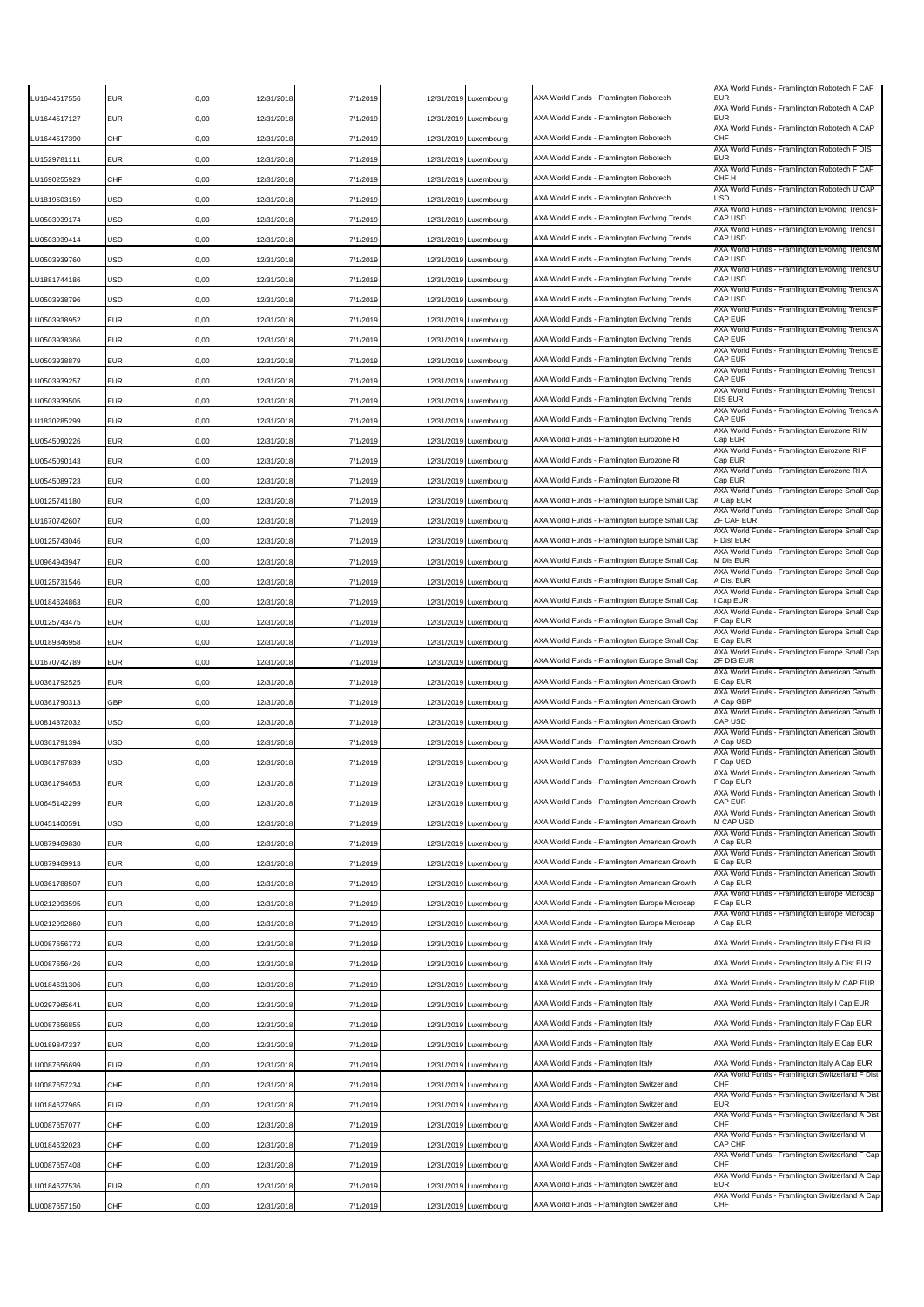| U0316218527          | EUR | 0,00 | 12/31/2018 | 7/1/2019 | 12/31/2019 Luxembourg | AXA World Funds - Framlington Human Capital                    | AXA World Funds - Framlington Human Capital A<br>Cap EUR                             |
|----------------------|-----|------|------------|----------|-----------------------|----------------------------------------------------------------|--------------------------------------------------------------------------------------|
| LU0372523448         | EUR | 0,00 | 12/31/2018 | 7/1/2019 | 12/31/2019 Luxembourg | AXA World Funds - Framlington Human Capital                    | AXA World Funds - Framlington Human Capital I<br><b>DIS EUR</b>                      |
| U1670743084          | EUR | 0,00 | 12/31/2018 | 7/1/2019 | 12/31/2019 Luxembourg | AXA World Funds - Framlington Human Capital                    | AXA World Funds - Framlington Human Capital ZF<br><b>DIS EUR</b>                     |
| U1670742946          | EUR | 0,00 | 12/31/2018 | 7/1/2019 | 12/31/2019 Luxembourg | AXA World Funds - Framlington Human Capital                    | AXA World Funds - Framlington Human Capital ZF<br>CAP EUR                            |
| U0316219251          | EUR | 0,00 | 12/31/2018 | 7/1/2019 | 12/31/2019 Luxembourg | AXA World Funds - Framlington Human Capital                    | AXA World Funds - Framlington Human Capital I<br>Cap EUR                             |
| U0316219095          | EUR | 0,00 | 12/31/2018 | 7/1/2019 | 12/31/2019 Luxembourg | AXA World Funds - Framlington Human Capital                    | AXA World Funds - Framlington Human Capital F<br>Cap EUR                             |
| U0316218873          | EUR | 0,00 | 12/31/2018 | 7/1/2019 | 12/31/2019 Luxembourg | AXA World Funds - Framlington Human Capital                    | AXA World Funds - Framlington Human Capital E<br>Cap EUR                             |
| LU0994439361         | CHF | 0,00 | 12/31/2018 | 7/1/2019 | 12/31/2019 Luxembourg | AXA World Funds - Framlington Human Capital                    | AXA World Funds - Framlington Human Capital A<br>Cap CHF                             |
| U1215836237          | EUR | 0,00 | 12/31/2018 | 7/1/2019 | 12/31/2019 Luxembourg | AXA World Funds - Framlington Human Capital                    | AXA World Funds - Framlington Human Capital A<br>Dis EUR                             |
| LU0266013472         | USD | 0,00 | 12/31/2018 | 7/1/2019 | 12/31/2019 Luxembourg | AXA World Funds - Framlington Longevity Economy                | AXA World Funds - Framlington Longevity<br>Economy A Cap USD                         |
| U1830284052          | EUR | 0,00 | 12/31/2018 | 7/1/2019 | 12/31/2019 Luxembourg | AXA World Funds - Framlington Longevity Economy                | AXA World Funds - Framlington Longevity<br>Economy F CAP EUR H                       |
| U1830283831          | EUR | 0,00 | 12/31/2018 | 7/1/2019 | 12/31/2019 Luxembourg | AXA World Funds - Framlington Longevity Economy                | AXA World Funds - Framlington Longevity<br>Economy A CAP EUR                         |
| LU1016633452         | EUR | 0,00 | 12/31/2018 | 7/1/2019 | 12/31/2019 Luxembourg | AXA World Funds - Framlington Longevity Economy                | AXA World Funds - Framlington Longevity<br>Economy M Cap EUR                         |
| LU0266013712         | EUR | 0,00 | 12/31/2018 | 7/1/2019 | 12/31/2019 Luxembourg | AXA World Funds - Framlington Longevity Economy                | AXA World Funds - Framlington Longevity<br>Economy F Cap EUR                         |
|                      |     |      |            |          |                       | AXA World Funds - Framlington Longevity Economy                | AXA World Funds - Framlington Longevity<br>Economy F Cap USD                         |
| LU0266013803         | USD | 0,00 | 12/31/2018 | 7/1/2019 | 12/31/2019 Luxembourg | AXA World Funds - Framlington Longevity Economy                | AXA World Funds - Framlington Longevity<br>Economy E Cap EUR                         |
| LU0266013639         | EUR | 0,00 | 12/31/2018 | 7/1/2019 | 12/31/2019 Luxembourg |                                                                | AXA World Funds - Framlington Longevity                                              |
| U0964943350          | SGD | 0,00 | 12/31/2018 | 7/1/2019 | 12/31/2019 Luxembourg | AXA World Funds - Framlington Longevity Economy                | Economy A Cap SGD<br>AXA World Funds - Framlington Longevity                         |
| U0266013126          | EUR | 0,00 | 12/31/2018 | 7/1/2019 | 12/31/2019 Luxembourg | AXA World Funds - Framlington Longevity Economy                | Economy A Cap EUR<br>AXA World Funds - Framlington Longevity                         |
| U1830284136          | GBP | 0,00 | 12/31/2018 | 7/1/2019 | 12/31/2019 Luxembourg | AXA World Funds - Framlington Longevity Economy                | Economy F CAP GBP<br>AXA World Funds - Framlington Talents Global S                  |
| U0299943075          | JSD | 0,00 | 12/31/2018 | 7/1/2019 | 12/31/2019 Luxembourg | AXA World Funds - Framlington Talents Global                   | Cap USD<br>AXA World Funds - Framlington Talents Global M                            |
| LU0965102097         | EUR | 0,00 | 12/31/2018 | 7/1/2019 | 12/31/2019 Luxembourg | AXA World Funds - Framlington Talents Global                   | Cap EUR<br>AXA World Funds - Framlington Talents Global F                            |
| LU0266005379         | USD | 0,00 | 12/31/2018 | 7/1/2019 | 12/31/2019 Luxembourg | AXA World Funds - Framlington Talents Global                   | Cap USD<br>AXA World Funds - Framlington Talents Global F                            |
| U0189847923          | EUR | 0,00 | 12/31/2018 | 7/1/2019 | 12/31/2019 Luxembourg | AXA World Funds - Framlington Talents Global                   | Cap EUR<br>AXA World Funds - Framlington Talents Global E                            |
| LU0189847766         | EUR | 0,00 | 12/31/2018 | 7/1/2019 | 12/31/2019 Luxembourg | AXA World Funds - Framlington Talents Global                   | Cap EUR<br>AXA World Funds - Framlington Talents Global A                            |
| LU0266005023         | USD | 0,00 | 12/31/2018 | 7/1/2019 | 12/31/2019 Luxembourg | AXA World Funds - Framlington Talents Global                   | Cap USD<br>AXA World Funds - Framlington Talents Global A                            |
| LU0189847683         | EUR | 0,00 | 12/31/2018 | 7/1/2019 | 12/31/2019 Luxembourg | AXA World Funds - Framlington Talents Global                   | Cap EUR<br>AXA World Funds - Framlington Hybrid Resources                            |
| LU0297964164         | EUR | 0,00 | 12/31/2018 | 7/1/2019 | 12/31/2019 Luxembourg | AXA World Funds - Framlington Hybrid Resources                 | l Cap EUR                                                                            |
| U0297963604          | USD | 0,00 | 12/31/2018 | 7/1/2019 | 12/31/2019 Luxembourg | AXA World Funds - Framlington Hybrid Resources                 | AXA World Funds - Framlington Hybrid Resources<br>l Cap USD                          |
| U0293680665          | EUR | 0,00 | 12/31/2018 | 7/1/2019 | 12/31/2019 Luxembourg | AXA World Funds - Framlington Hybrid Resources                 | AXA World Funds - Framlington Hybrid Resources<br>F Cap EUR                          |
| U0293680749          | USD | 0,00 | 12/31/2018 | 7/1/2019 | 12/31/2019 Luxembourg | AXA World Funds - Framlington Hybrid Resources                 | AXA World Funds - Framlington Hybrid Resources<br>F Cap USD                          |
| U0293680582          | EUR | 0,00 | 12/31/2018 | 7/1/2019 | 12/31/2019 Luxembourg | AXA World Funds - Framlington Hybrid Resources                 | AXA World Funds - Framlington Hybrid Resources<br>E Cap EUR                          |
| U1016633536 <u>.</u> | EUR | 0,00 | 12/31/2018 | 7/1/2019 | 12/31/2019 Luxembourg | AXA World Funds - Framlington Hybrid Resources                 | AXA World Funds - Framlington Hybrid Resources<br>M Cap EUR                          |
| LU0293680319         | EUR | 0,00 | 12/31/2018 | 7/1/2019 | 12/31/2019 Luxembourg | AXA World Funds - Framlington Hybrid Resources                 | AXA World Funds - Framlington Hybrid Resources<br>A Can FUR                          |
| U0216737063          | EUR | 0,00 | 12/31/2018 | 7/1/2019 | 12/31/2019 Luxembourg | AXA World Funds - Framlington Europe Real Estate<br>Securities | AXA World Funds - Framlington Europe Real<br><b>Estate Securities F Cap EUR</b>      |
| LU1390071071         | USD | 0,00 | 12/31/2018 | 7/1/2019 | 12/31/2019 Luxembourg | AXA World Funds - Framlington Europe Real Estate<br>Securities | AXA World Funds - Framlington Europe Real<br>Estate Securities I CAP USD             |
| LU0451400328         | EUR | 0,00 | 12/31/2018 | 7/1/2019 | 12/31/2019 Luxembourg | AXA World Funds - Framlington Europe Real Estate<br>Securities | AXA World Funds - Framlington Europe Real<br>Estate Securities I CAP EUR             |
| LU1042830981         | USD | 0,00 | 12/31/2018 | 7/1/2019 | 12/31/2019 Luxembourg | AXA World Funds - Framlington Europe Real Estate<br>Securities | AXA World Funds - Framlington Europe Real<br>Estate Securities A Cap USD             |
| LU0216734045         | EUR | 0,00 | 12/31/2018 | 7/1/2019 | 12/31/2019 Luxembourg | AXA World Funds - Framlington Europe Real Estate<br>Securities | AXA World Funds - Framlington Europe Real<br>Estate Securities A Cap EUR             |
| LU1042831013         | USD | 0,00 | 12/31/2018 | 7/1/2019 | 12/31/2019 Luxembourg | AXA World Funds - Framlington Europe Real Estate<br>Securities | AXA World Funds - Framlington Europe Real<br><b>Estate Securities F Cap USD</b>      |
| U0227125514          | EUR | 0,00 | 12/31/2018 | 7/1/2019 | 12/31/2019 Luxembourg | AXA World Funds - Framlington Europe Real Estate<br>Securities | AXA World Funds - Framlington Europe Real<br>Estate Securities I Cap EUR             |
| LU0216734805         | EUR | 0,00 | 12/31/2018 | 7/1/2019 | 12/31/2019 Luxembourg | AXA World Funds - Framlington Europe Real Estate<br>Securities | AXA World Funds - Framlington Europe Real<br>Estate Securities A Dist EUR            |
| LU1105446931         | USD | 0,00 | 12/31/2018 | 7/1/2019 | 12/31/2019 Luxembourg | AXA World Funds - Framlington Europe Real Estate<br>Securities | AXA World Funds - Framlington Europe Real<br>Estate Securities A Dis USD             |
|                      | EUR |      |            |          |                       | AXA World Funds - Framlington Europe Real Estate<br>Securities | AXA World Funds - Framlington Europe Real<br>Estate Securities F Dist EUR            |
| LU0216737576         | HKD | 0,00 | 12/31/2018 | 7/1/2019 | 12/31/2019 Luxembourg | AXA World Funds - Framlington Europe Real Estate<br>Securities | AXA World Funds - Framlington Europe Real<br>Estate Securities A Dis HKD             |
| LU1105447079         |     | 0,00 | 12/31/2018 | 7/1/2019 | 12/31/2019 Luxembourg | AXA World Funds - Framlington Europe Real Estate               | AXA World Funds - Framlington Europe Real                                            |
| LU0216736503         | EUR | 0,00 | 12/31/2018 | 7/1/2019 | 12/31/2019 Luxembourg | Securities                                                     | <b>Estate Securities E Cap EUR</b><br>AXA World Funds - Framlington Global Small Cap |
| LU0868491274         | USD | 0,00 | 12/31/2018 | 7/1/2019 | 12/31/2019 Luxembourg | AXA World Funds - Framlington Global Small Cap                 | F Cap USD<br>AXA World Funds - Framlington Global Small Cap                          |
| LU1740841140         | EUR | 0,00 | 12/31/2018 | 7/1/2019 | 12/31/2019 Luxembourg | AXA World Funds - Framlington Global Small Cap                 | A DIS EUR<br>AXA World Funds - Framlington Global Small Cap                          |
| U0868490383          | EUR | 0,00 | 12/31/2018 | 7/1/2019 | 12/31/2019 Luxembourg | AXA World Funds - Framlington Global Small Cap                 | A Cap EUR<br>AXA World Funds - Framlington Global Small Cap                          |
| LU0868490540         | EUR | 0,00 | 12/31/2018 | 7/1/2019 | 12/31/2019 Luxembourg | AXA World Funds - Framlington Global Small Cap                 | E Cap EUR<br>AXA World Funds - Framlington Global Small Cap                          |
| LU0868490201         | USD | 0,00 | 12/31/2018 | 7/1/2019 | 12/31/2019 Luxembourg | AXA World Funds - Framlington Global Small Cap                 | A Cap USD<br>AXA World Funds - Framlington Global Small Cap                          |
| LU0868490979         | EUR | 0,00 | 12/31/2018 | 7/1/2019 | 12/31/2019 Luxembourg | AXA World Funds - Framlington Global Small Cap                 | F Cap EUR<br>AXA World Funds - Framlington Global Small Cap                          |
| LU0868491191         | EUR | 0,00 | 12/31/2018 | 7/1/2019 | 12/31/2019 Luxembourg | AXA World Funds - Framlington Global Small Cap                 | F Cap EUR<br>AXA World Funds - Framlington Global Small Cap I                        |
| LU0868753491         | USD | 0,00 | 12/31/2018 | 7/1/2019 | 12/31/2019 Luxembourg | AXA World Funds - Framlington Global Small Cap                 | Cap USD<br>AXA World Funds - Framlington Global Small Cap I                          |
| U0868491357          | EUR | 0,00 | 12/31/2018 | 7/1/2019 | 12/31/2019 Luxembourg | AXA World Funds - Framlington Global Small Cap                 | Cap EUR<br>AXA World Funds - Framlington Global Small Cap I                          |
| LU0868491431         | GBP | 0,00 | 12/31/2018 | 7/1/2019 | 12/31/2019 Luxembourg | AXA World Funds - Framlington Global Small Cap                 | Cap GBP<br>AXA World Funds - Framlington Global Small Cap                            |
| LU0868491605         | USD | 0,00 | 12/31/2018 | 7/1/2019 | 12/31/2019 Luxembourg | AXA World Funds - Framlington Global Small Cap                 | M Cap USD                                                                            |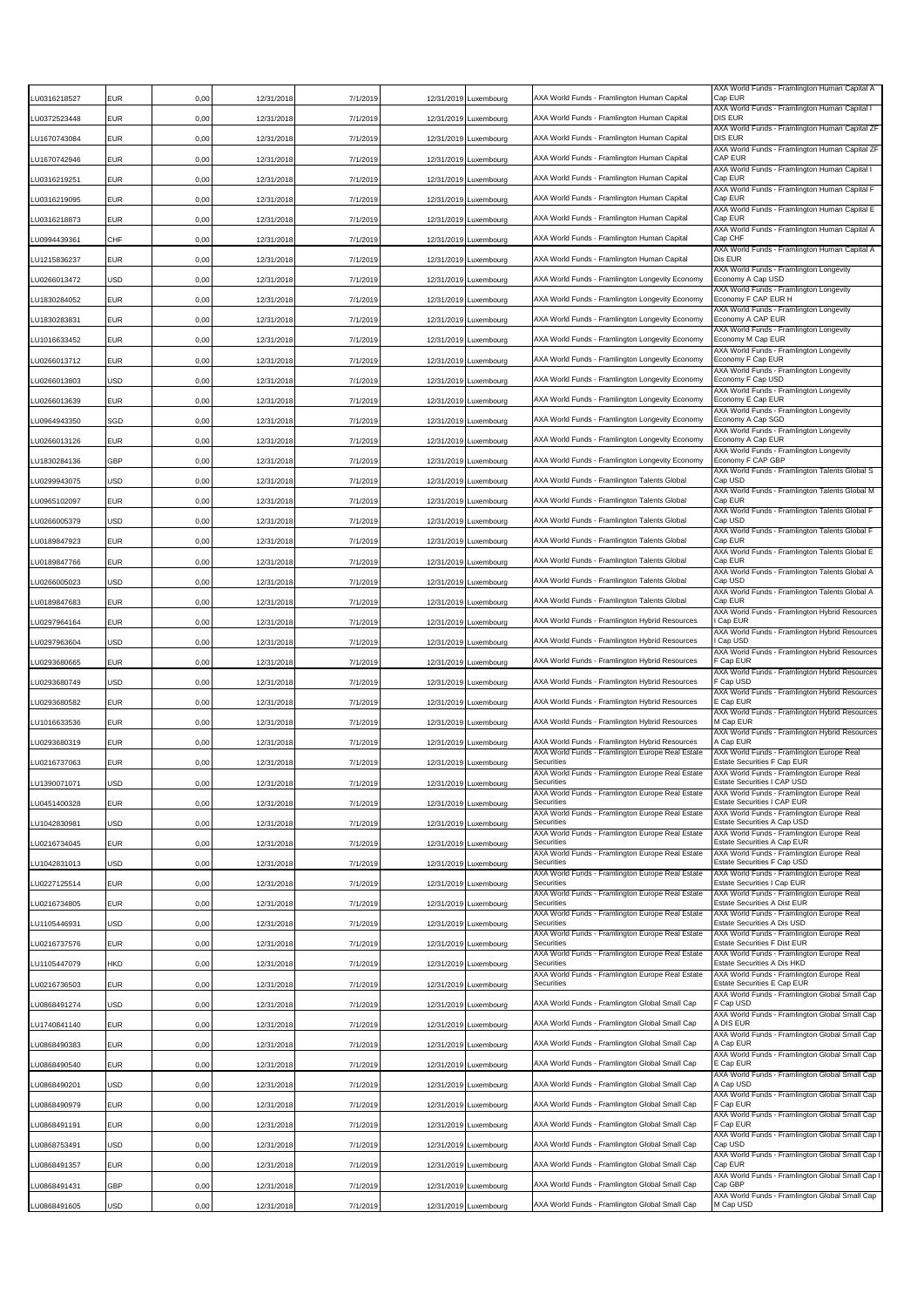| U1819502854          | JSD        | 0,00         | 12/31/2018               | 7/1/2019             |            | 12/31/2019 Luxembourg               | AXA World Funds - Framlington Global Small Cap                       | AXA World Funds - Framlington Global Small Cap<br>U CAP USD                                  |
|----------------------|------------|--------------|--------------------------|----------------------|------------|-------------------------------------|----------------------------------------------------------------------|----------------------------------------------------------------------------------------------|
| U0868490466          | EUR        | 0,00         | 12/31/2018               | 7/1/2019             |            | 12/31/2019 Luxembourg               | AXA World Funds - Framlington Global Small Cap                       | AXA World Funds - Framlington Global Small Cap<br>A Cap EUR                                  |
| LU0943665264         | USD        | 0,00         | 12/31/2018               | 7/1/2019             |            | 12/31/2019 Luxembourg               | AXA World Funds - Global Factors - Sustainable<br>Equity             | AXA World Funds - Global Factors - Sustainable<br>Equity I Cap USD                           |
| U1527609819          | EUR        | 0,00         | 12/31/2018               | 7/1/2019             |            | 12/31/2019 Luxembourg               | AXA World Funds - Global Factors - Sustainable<br>Eauity             | AXA World Funds - Global Factors - Sustainable<br>Equity F Cap EUR                           |
| U1774150061          | EUR        | 0,00         | 12/31/2018               | 7/1/2019             |            | 12/31/2019 Luxembourg               | AXA World Funds - Global Factors - Sustainable<br>Equity             | AXA World Funds - Global Factors - Sustainable<br>Equity A DIS EUR                           |
| U1774150228          | EUR        | 0,00         | 12/31/2018               | 7/1/2019             |            | 12/31/2019 Luxembourg               | AXA World Funds - Global Factors - Sustainable<br>Equity             | AXA World Funds - Global Factors - Sustainable<br>Equity F DIS EUR                           |
| U1774149998 <u>.</u> | EUR        | 0,00         | 12/31/2018               | 7/1/2019             |            | 12/31/2019 Luxembourg               | AXA World Funds - Global Factors - Sustainable<br>Eauity             | AXA World Funds - Global Factors - Sustainable<br>Equity A CAP EUR                           |
| LU0943665348         | EUR        | 0,00         | 12/31/2018               | 7/1/2019             |            | 12/31/2019 Luxembourg               | AXA World Funds - Global Factors - Sustainable<br>Equity             | AXA World Funds - Global Factors - Sustainable<br>Equity I Cap EUR                           |
| LU0943665421         | EUR        | 0,00         | 12/31/2018               | 7/1/2019             |            | 12/31/2019 Luxembourg               | AXA World Funds - Global Factors - Sustainable<br>Equity             | AXA World Funds - Global Factors - Sustainable<br>Equity I Cap EUR                           |
| LU0943665694         | GBP        | 0,00         | 12/31/2018               | 7/1/2019             |            | 12/31/2019 Luxembourg               | AXA World Funds - Global Factors - Sustainable<br>Equity             | AXA World Funds - Global Factors - Sustainable<br>Equity I Cap GBP                           |
| LU0943665777         | GBP        | 0,00         | 12/31/2018               | 7/1/2019             |            | 12/31/2019 Luxembourg               | AXA World Funds - Global Factors - Sustainable<br>Equity             | AXA World Funds - Global Factors - Sustainable<br>Equity I Dis GBP                           |
| U0943665850          | GBP        | 0,00         | 12/31/2018               | 7/1/2019             |            | 12/31/2019 Luxembourg               | AXA World Funds - Global Factors - Sustainable<br>Equity             | AXA World Funds - Global Factors - Sustainable<br>Equity I Cap GBP                           |
| LU0943665934         | CHF        | 0,00         | 12/31/2018               | 7/1/2019             |            | 12/31/2019 Luxembourg               | AXA World Funds - Global Factors - Sustainable<br>Equity             | AXA World Funds - Global Factors - Sustainable<br>Equity I Cap CHF                           |
| LU0943666155         | USD        | 0,00         | 12/31/2018               | 7/1/2019             |            | 12/31/2019 Luxembourg               | AXA World Funds - Global Factors - Sustainable<br>Equity             | AXA World Funds - Global Factors - Sustainable<br>Equity M Cap USD                           |
|                      |            |              |                          |                      |            |                                     | AXA World Funds - Global Factors - Sustainable<br>Equity             | AXA World Funds - Global Factors - Sustainable<br>Equity A Cap EUR                           |
| U1527609496          | EUR        | 0,00         | 12/31/2018               | 7/1/2019             |            | 12/31/2019 Luxembourg               | AXA World Funds - Global Factors - Sustainable<br>Equity             | AXA World Funds - Global Factors - Sustainable<br>Equity F CAP EUR                           |
| LU1774150145         | EUR        | 0,00         | 12/31/2018               | 7/1/2019             |            | 12/31/2019 Luxembourg               |                                                                      | AXA World Funds - Framlington Eurozone A Cap                                                 |
| U0389656892          | EUR        | 0,00         | 12/31/2018               | 7/1/2019             |            | 12/31/2019 Luxembourg               | AXA World Funds - Framlington Eurozone                               | <b>EUR</b><br>AXA World Funds - Framlington Eurozone F Dis                                   |
| LU0389657270         | EUR        | 0,00         | 12/31/2018               | 7/1/2019             |            | 12/31/2019 Luxembourg               | AXA World Funds - Framlington Eurozone                               | <b>EUR</b><br>AXA World Funds - Framlington Eurozone A DIS                                   |
| LU0753923209         | EUR        | 0,00         | 12/31/2018               | 7/1/2019             |            | 12/31/2019 Luxembourg               | AXA World Funds - Framlington Eurozone                               | <b>EUR</b><br>AXA World Funds - Framlington Eurozone M Cap                                   |
| LU0389657601         | EUR        | 0,00         | 12/31/2018               | 7/1/2019             |            | 12/31/2019 Luxembourg               | AXA World Funds - Framlington Eurozone                               | <b>EUR</b><br>AXA World Funds - Framlington Eurozone I Cap                                   |
| LU0389657353         | EUR        | 0,00         | 12/31/2018               | 7/1/2019             |            | 12/31/2019 Luxembourg               | AXA World Funds - Framlington Eurozone                               | <b>EUR</b><br>AXA World Funds - Framlington Eurozone F Cap                                   |
| LU0389657197         | <b>EUR</b> | 0,00         | 12/31/2018               | 7/1/2019             |            | 12/31/2019 Luxembourg               | AXA World Funds - Framlington Eurozone                               | EUR<br>AXA World Funds - Framlington Eurozone E Cap                                          |
| U0389656975          | EUR        | 0,00         | 12/31/2018               | 7/1/2019             |            | 12/31/2019 Luxembourg               | AXA World Funds - Framlington Eurozone                               | <b>EUR</b><br>AXA World Funds - Framlington Eurozone I Dis                                   |
| LU0389657510         | EUR        | 0,00         | 12/31/2018               | 7/1/2019             |            | 12/31/2019 Luxembourg               | AXA World Funds - Framlington Eurozone                               | <b>EUR</b><br>AXA World Funds - Framlington Europe M Cap                                     |
| LU0389656629         | EUR        | 0,00         | 12/31/2018               | 7/1/2019             |            | 12/31/2019 Luxembourg               | AXA World Funds - Framlington Europe                                 | EUR                                                                                          |
| LU0389656389         | EUR        | 0,00         | 12/31/2018               | 7/1/2019             |            | 12/31/2019 Luxembourg               | AXA World Funds - Framlington Europe                                 | AXA World Funds - Framlington Europe I Cap EUR                                               |
| LU1002646096         | EUR        | 0,00         | 12/31/2018               | 7/1/2019             |            | 12/31/2019 Luxembourg               | AXA World Funds - Framlington Europe                                 | AXA World Funds - Framlington Europe A Dis EUR<br>AXA World Funds - Framlington Europe F Cap |
| LU0389656116         | EUR        | 0,00         | 12/31/2018               | 7/1/2019             |            | 12/31/2019 Luxembourg               | AXA World Funds - Framlington Europe                                 | <b>EUR</b>                                                                                   |
| U0389656033          | EUR        | 0,00         | 12/31/2018               | 7/1/2019             |            | 12/31/2019 Luxembourg               | AXA World Funds - Framlington Europe                                 | AXA World Funds - Framlington Europe E Cap<br><b>EUR</b>                                     |
| U0879469673          | EUR        | 0,00         | 12/31/2018               | 7/1/2019             |            | 12/31/2019 Luxembourg               | AXA World Funds - Framlington Europe                                 | AXA World Funds - Framlington Europe M Dis<br>EUR                                            |
| U0389655811          | EUR        | 0,00         | 12/31/2018               | 7/1/2019             |            | 12/31/2019 Luxembourg               | AXA World Funds - Framlington Europe                                 | AXA World Funds - Framlington Europe A Cap<br><b>EUR</b>                                     |
| LU0266012664         | USD        | 0,00         | 12/31/2018               | 7/1/2019             |            | 12/31/2019 Luxembourg               | AXA World Funds - Framlington Global Real Estate<br>Securities       | AXA World Funds - Framlington Global Real Estate<br>Securities F Cap USD                     |
| U1756101207          | EUR        | 0,00         | 12/31/2018               | 7/1/2019             |            | 12/31/2019 Luxembourg               | AXA World Funds - Framlington Global Real Estate<br>Securities       | AXA World Funds - Framlington Global Real Estate<br>Securities F DIS EUR                     |
| LU0266012318         | USD        | 0,00         | 12/31/2018               | 7/1/2019             |            | 12/31/2019 Luxembourg               | AXA World Funds - Framlington Global Real Estate<br>Securities       | AXA World Funds - Framlington Global Real Estate<br>Securities A Cap USD                     |
| LU0266012581         | EUR        | 0,00         | 12/31/2018               | 7/1/2019             |            | 12/31/2019 Luxembourg               | AXA World Funds - Framlington Global Real Estate<br>Securities       | AXA World Funds - Framlington Global Real Estate<br>Securities F Cap EUR                     |
| LU0266012235         | EUR        | 0,00         | 12/31/2018               | 7/1/2019             |            | 12/31/2019 Luxembourg               | AXA World Funds - Framlington Global Real Estate<br>Securities       | AXA World Funds - Framlington Global Real Estate<br>Securities A Cap EUR                     |
| LU0296618712         | EUR        | 0,00         | 12/31/2018               | 7/1/2019             |            | 12/31/2019 Luxembourg               | AXA World Funds - Framlington Global Real Estate<br>Securities       | AXA World Funds - Framlington Global Real Estate<br>Securities I CAP EUR                     |
| LU1105446345         | USD        | 0,00         | 12/31/2018               | 7/1/2019             |            | 12/31/2019 Luxembourg               | AXA World Funds - Framlington Global Real Estate<br>Securities       | AXA World Funds - Framlington Global Real Estate<br>Securities A Dis USD                     |
| LU0295686348         | EUR        | 0,00         | 12/31/2018               | 7/1/2019             |            | 12/31/2019 Luxembourg               | AXA World Funds - Framlington Global Real Estate<br>Securities       | AXA World Funds - Framlington Global Real Estate<br>Securities M CAP EUR                     |
| LU1013825242         | GBP        | 0,00         | 12/31/2018               | 7/1/2019             |            | 12/31/2019 Luxembourg               | AXA World Funds - Framlington Global Real Estate<br>Securities       | AXA World Funds - Framlington Global Real Estate<br>Securities I Dis GBP                     |
| LU1084960456         | EUR        | 0,00         | 12/31/2018               | 7/1/2019             |            | 12/31/2019 Luxembourg               | AXA World Funds - Framlington Global Real Estate<br>Securities       | AXA World Funds - Framlington Global Real Estate<br>Securities A DIS EUR                     |
| U1731858806          | USD        | 0,00         | 12/31/2018               | 7/1/2019             |            | 12/31/2019 Luxembourg               | AXA World Funds - Framlington Global Real Estate<br>Securities       | AXA World Funds - Framlington Global Real Estate<br>Securities I CAP USD                     |
|                      |            |              |                          |                      |            |                                     | AXA World Funds - Framlington Global Real Estate<br>Securities       | AXA World Funds - Framlington Global Real Estate<br>Securities E Cap EUR                     |
| LU0266012409         | EUR        | 0,00         | 12/31/2018               | 7/1/2019             |            | 12/31/2019 Luxembourg               |                                                                      | AXA World Funds - Framlington Europe                                                         |
| LU0964943863         | EUR        | 0,00         | 12/31/2018               | 7/1/2019             |            | 12/31/2019 Luxembourg               | AXA World Funds - Framlington Europe Opportunities                   | Opportunities M Dis EUR<br>AXA World Funds - Framlington Europe                              |
| LU0125727437         | EUR        | 0,00         | 12/31/2018               | 7/1/2019             |            | 12/31/2019 Luxembourg               | AXA World Funds - Framlington Europe Opportunities                   | Opportunities A Dist EUR<br>AXA World Funds - Framlington Europe                             |
| LU0184629748         | EUR        | 0,00         | 12/31/2018               | 7/1/2019             |            | 12/31/2019 Luxembourg               | AXA World Funds - Framlington Europe Opportunities                   | Opportunities M CAP EUR<br>AXA World Funds - Framlington Europe                              |
| LU0125727940         | EUR        | 0,00         | 12/31/2018               | 7/1/2019             |            | 12/31/2019 Luxembourg               | AXA World Funds - Framlington Europe Opportunities                   | Opportunities F Cap EUR<br>AXA World Funds - Framlington Europe                              |
| LU0189846792         | EUR        | 0,00         | 12/31/2018               | 7/1/2019             |            | 12/31/2019 Luxembourg               | AXA World Funds - Framlington Europe Opportunities                   | Opportunities E Cap EUR<br>AXA World Funds - Framlington Europe                              |
| LU0125727601         | EUR        | 0,00         | 12/31/2018               | 7/1/2019             |            | 12/31/2019 Luxembourg               | AXA World Funds - Framlington Europe Opportunities                   | Opportunities A Cap EUR<br>AXA World Funds - Framlington Euro Opportunities                  |
| LU0073680208         | EUR        | 0,00         | 12/31/2018               | 7/1/2019             |            | 12/31/2019 Luxembourg               | AXA World Funds - Framlington Euro Opportunities                     | F Dist EUR<br>AXA World Funds - Framlington Euro Opportunities                               |
| LU0073680380         | EUR        | 0,00         | 12/31/2018               | 7/1/2019             |            | 12/31/2019 Luxembourg               | AXA World Funds - Framlington Euro Opportunities                     | A Dist EUR<br>AXA World Funds - Framlington Euro Opportunities                               |
| LU0184627379         | EUR        | 0,00         | 12/31/2018               | 7/1/2019             |            | 12/31/2019 Luxembourg               | AXA World Funds - Framlington Euro Opportunities                     | M Cap EUR<br>AXA World Funds - Framlington Euro Opportunities                                |
| LU0073680620         | EUR        | 0,00         | 12/31/2018               | 7/1/2019             |            | 12/31/2019 Luxembourg               | AXA World Funds - Framlington Euro Opportunities                     | F Cap EUR<br>AXA World Funds - Framlington Euro Opportunities                                |
| LU0158184928         | EUR        | 0,00         | 12/31/2018               | 7/1/2019             |            | 12/31/2019 Luxembourg               | AXA World Funds - Framlington Euro Opportunities                     | E Cap EUR<br>AXA World Funds - Framlington Euro Opportunities                                |
| U0073680463          | EUR        | 0,00         | 12/31/2018               | 7/1/2019             |            | 12/31/2019 Luxembourg               | AXA World Funds - Framlington Euro Opportunities                     | A Cap EUR                                                                                    |
| LU1705597463         | GBP<br>EUR | 0,00<br>0,00 | 12/31/2018<br>12/31/2018 | 7/1/2019<br>7/1/2019 | 12/31/2019 | 12/31/2019 Luxembourg<br>Luxembourg | AXA World Funds - Framlington UK<br>AXA World Funds - Framlington UK | AXA World Funds - Framlington UK I DIS GBP<br>AXA World Funds - Framlington UK I Dis EUR     |
| LU1373106605         |            |              |                          |                      |            |                                     |                                                                      |                                                                                              |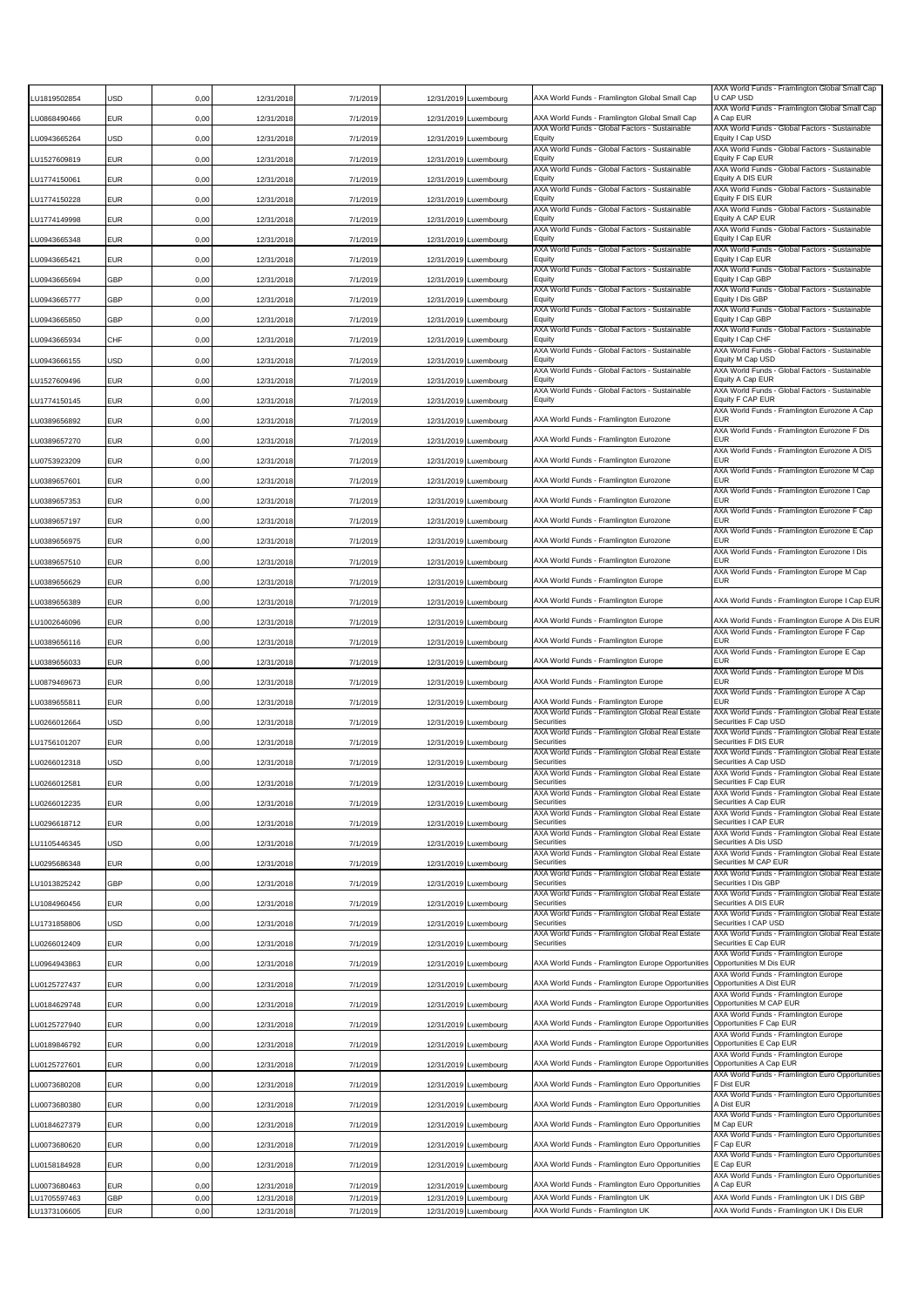| U1319654270                  | GBP        | 0,00         | 12/31/2018               | 7/1/2019             | 12/31/2019 Luxembourg                          | AXA World Funds - Framlington UK                                     | AXA World Funds - Framlington UK L Cap GBP                                                                    |
|------------------------------|------------|--------------|--------------------------|----------------------|------------------------------------------------|----------------------------------------------------------------------|---------------------------------------------------------------------------------------------------------------|
| U1319654510 <b>.</b>         | GBP        | 0,00         | 12/31/2018               | 7/1/2019             | 12/31/2019 Luxembourg                          | AXA World Funds - Framlington UK                                     | AXA World Funds - Framlington UK G Cap GBP                                                                    |
| LU1319653892                 | GBP        | 0,00         | 12/31/2018               | 7/1/2019             | 12/31/2019 Luxembourg                          | AXA World Funds - Framlington UK<br>AXA World Funds - Framlington UK | AXA World Funds - Framlington UK I Cap GBP                                                                    |
| U1319653462                  | GBP        | 0,00         | 12/31/2018               | 7/1/2019             | 12/31/2019 Luxembourg                          | AXA World Funds - Framlington UK                                     | AXA World Funds - Framlington UK F Cap GBP<br>AXA World Funds - Framlington UK A Cap EUR                      |
| LU1319653389<br>LU0327690045 | EUR<br>USD | 0,00<br>0,00 | 12/31/2018<br>12/31/2018 | 7/1/2019<br>7/1/2019 | 12/31/2019 Luxembourg<br>12/31/2019 Luxembourg | AXA World Funds - Framlington Emerging Markets                       | AXA World Funds - Framlington Emerging Markets<br>A Cap USD                                                   |
| LU0990470386                 | EUR        | 0,00         | 12/31/2018               | 7/1/2019             | 12/31/2019 Luxembourg                          | AXA World Funds - Framlington Emerging Markets                       | AXA World Funds - Framlington Emerging Markets<br>M Cap EUR                                                   |
| LU0645135756                 | EUR        | 0,00         | 12/31/2018               | 7/1/2019             | 12/31/2019 Luxembourg                          | AXA World Funds - Framlington Emerging Markets                       | AXA World Funds - Framlington Emerging Markets<br>I CAP EUR                                                   |
| LU0327690474                 | EUR        | 0,00         | 12/31/2018               | 7/1/2019             | 12/31/2019 Luxembourg                          | AXA World Funds - Framlington Emerging Markets                       | AXA World Funds - Framlington Emerging Markets<br>F Cap EUR                                                   |
| U0327690631                  | USD        | 0,00         | 12/31/2018               | 7/1/2019             | 12/31/2019 Luxembourg                          | AXA World Funds - Framlington Emerging Markets                       | AXA World Funds - Framlington Emerging Markets<br>F Cap USD                                                   |
| U0327690391                  | EUR        | 0,00         | 12/31/2018               | 7/1/2019             | 12/31/2019 Luxembourg                          | AXA World Funds - Framlington Emerging Markets                       | AXA World Funds - Framlington Emerging Markets<br>E Cap EUR                                                   |
| U0814372206                  | USD        | 0,00         | 12/31/2018               | 7/1/2019             | 12/31/2019 Luxembourg                          | AXA World Funds - Framlington Emerging Markets                       | AXA World Funds - Framlington Emerging Markets<br>I CAP USD                                                   |
| LU0327689542                 | EUR        | 0,00         | 12/31/2018               | 7/1/2019             | 12/31/2019 Luxembourg                          | AXA World Funds - Framlington Emerging Markets                       | AXA World Funds - Framlington Emerging Markets<br>A Cap EUR                                                   |
| LU0327689625                 | GBP        | 0,00         | 12/31/2018               | 7/1/2019             | 12/31/2019 Luxembourg                          | AXA World Funds - Framlington Emerging Markets                       | AXA World Funds - Framlington Emerging Markets<br>A Cap GBP                                                   |
| U1557119655                  | EUR        | 0,00         | 12/31/2018               | 7/1/2019             | 12/31/2019 Luxembourg                          | AXA World Funds – Framlington Women<br>Empowerment                   | AXA World Funds - Framlington Women<br>Empowerment F CAP EUR                                                  |
| LU1737505955                 | EUR        | 0,00         | 12/31/2018               | 7/1/2019             | 12/31/2019 Luxembourg                          | AXA World Funds - Framlington Women<br>Empowerment                   | AXA World Funds - Framlington Women<br>Empowerment F CAP EUR H                                                |
| U1557118921                  | EUR        | 0,00         | 12/31/2018               | 7/1/2019             | 12/31/2019 Luxembourg                          | AXA World Funds – Framlington Women<br>Empowerment                   | AXA World Funds - Framlington Women<br>Empowerment A CAP EUR                                                  |
| LU1557119572                 | USD        | 0,00         | 12/31/2018               | 7/1/2019             | 12/31/2019 Luxembourg                          | AXA World Funds - Framlington Women<br>Empowerment                   | AXA World Funds - Framlington Women<br>Empowerment F CAP USD                                                  |
| LU1557118848                 | USD        | 0,00         | 12/31/2018               | 7/1/2019             | 12/31/2019 Luxembourg                          | AXA World Funds - Framlington Women<br>Empowerment                   | AXA World Funds - Framlington Women<br>Empowerment A CAP USD                                                  |
| LU1557119812                 | GBP        | 0,00         | 12/31/2018               | 7/1/2019             | 12/31/2019 Luxembourg                          | AXA World Funds - Framlington Women<br>Empowerment                   | AXA World Funds – Framlington Women<br>Empowerment F CAP GBP                                                  |
| LU1557119903                 | GBP        | 0,00         | 12/31/2018               | 7/1/2019             | 12/31/2019 Luxembourg                          | AXA World Funds - Framlington Women<br>Empowerment                   | AXA World Funds - Framlington Women<br>Empowerment F DIS GBP                                                  |
| LU1557120232                 | USD        | 0,00         | 12/31/2018               | 7/1/2019             | 12/31/2019 Luxembourg                          | AXA World Funds - Framlington Women<br>Empowerment                   | AXA World Funds - Framlington Women<br>Empowerment I CAP USD                                                  |
| U1557120315                  | EUR        | 0,00         | 12/31/2018               | 7/1/2019             | 12/31/2019 Luxembourg                          | AXA World Funds - Framlington Women<br>Empowerment                   | AXA World Funds – Framlington Women<br>Empowerment I CAP EUR                                                  |
| U1557120661                  | GBP        | 0,00         | 12/31/2018               | 7/1/2019             | 12/31/2019 Luxembourg                          | AXA World Funds - Framlington Women<br>Empowerment                   | AXA World Funds - Framlington Women<br>Empowerment I CAP GBP                                                  |
| LU1557121123                 | USD        | 0,00         | 12/31/2018               | 7/1/2019             | 12/31/2019 Luxembourg                          | AXA World Funds - Framlington Women<br>Empowerment                   | AXA World Funds - Framlington Women<br>Empowerment G CAP USD                                                  |
| LU1737505872                 | EUR        | 0,00         | 12/31/2018               | 7/1/2019             | 12/31/2019 Luxembourg                          | AXA World Funds - Framlington Women<br>Empowerment                   | AXA World Funds – Framlington Women<br>Empowerment A CAP EUR                                                  |
| LU1557119226                 | EUR        | 0,00         | 12/31/2018               | 7/1/2019             | 12/31/2019 Luxembourg                          | AXA World Funds - Framlington Women<br>Empowerment                   | AXA World Funds - Framlington Women<br>Empowerment E CAP EUR                                                  |
| LU1684370056                 | EUR        | 0,00         | 12/31/2018               | 7/1/2019             | 12/31/2019 Luxembourg                          | AXA World Funds - Framlington Digital Economy                        | AXA World Funds - Framlington Digital Economy E<br>CAP EUR                                                    |
| U1819504470                  | USD        | 0,00         | 12/31/2018               | 7/1/2019             | 12/31/2019 Luxembourg                          | AXA World Funds - Framlington Digital Economy                        | AXA World Funds - Framlington Digital Economy U<br>CAP USD                                                    |
| LU1694771756                 | USD        | 0,00         | 12/31/2018               | 7/1/2019             | 12/31/2019 Luxembourg                          | AXA World Funds - Framlington Digital Economy                        | AXA World Funds - Framlington Digital Economy A<br>DIS USD                                                    |
| LU1684369710                 | EUR        | 0,00         | 12/31/2018               | 7/1/2019             | 12/31/2019 Luxembourg                          | AXA World Funds - Framlington Digital Economy                        | AXA World Funds - Framlington Digital Economy A<br>CAP FUR                                                    |
| U1694771830                  | EUR        | 0,00         | 12/31/2018               | 7/1/2019             | 12/31/2019 Luxembourg                          | AXA World Funds - Framlington Digital Economy                        | AXA World Funds - Framlington Digital Economy A<br>DIS EUR                                                    |
| LU1694771913                 | CHF        | 0,00         | 12/31/2018               | 7/1/2019             | 12/31/2019 Luxembourg                          | AXA World Funds - Framlington Digital Economy                        | AXA World Funds - Framlington Digital Economy A<br>DIS CHF                                                    |
| LU1694771590                 | USD        | 0,00         | 12/31/2018               | 7/1/2019             | 12/31/2019 Luxembourg                          | AXA World Funds - Framlington Digital Economy                        | AXA World Funds - Framlington Digital Economy A<br>CAP USD                                                    |
| LU1684370213                 | USD        | 0,00         | 12/31/2018               | 7/1/2019             | 12/31/2019 Luxembourg                          | AXA World Funds - Framlington Digital Economy                        | AXA World Funds - Framlington Digital Economy F<br>CAP USD                                                    |
| U1684370304                  | EUR        | 0,00         | 12/31/2018               | 7/1/2019             | 12/31/2019 Luxembourg                          | AXA World Funds - Framlington Digital Economy                        | AXA World Funds - Framlington Digital Economy F<br><b>CAP EUR</b>                                             |
| LU1694772051                 | EUR        | 0,00         | 12/31/2018               | 7/1/2019             | 12/31/2019 Luxembourg                          | AXA World Funds - Framlington Digital Economy                        | AXA World Funds - Framlington Digital Economy F<br>DIS EUR                                                    |
| LU1694772135                 | GBP        | 0,00         | 12/31/2018               | 7/1/2019             | 12/31/2019 Luxembourg                          | AXA World Funds - Framlington Digital Economy                        | AXA World Funds - Framlington Digital Economy F<br>CAP GBP                                                    |
| LU1684371963                 | USD        | 0,00         | 12/31/2018               | 7/1/2019             | 12/31/2019 Luxembourg                          | AXA World Funds - Framlington Digital Economy                        | AXA World Funds - Framlington Digital Economy G<br>CAP USD<br>AXA World Funds - Framlington Digital Economy A |
| U1684369801                  | CHF        | 0,00         | 12/31/2018               | 7/1/2019             | 12/31/2019 Luxembourg                          | AXA World Funds - Framlington Digital Economy                        | CAP CHF<br>AXA World Funds - Framlington Digital Economy A                                                    |
| LU1719247402                 | SGD        | 0,00         | 12/31/2018               | 7/1/2019             | 12/31/2019 Luxembourg                          | AXA World Funds - Framlington Digital Economy                        | CAP SGD<br>AXA World Funds - Framlington Digital Economy F                                                    |
| U1684370569                  | CHF        | 0,00         | 12/31/2018               | 7/1/2019             | 12/31/2019 Luxembourg                          | AXA World Funds - Framlington Digital Economy                        | CAP CHF<br>AXA World Funds - Framlington Digital Economy G                                                    |
| U1684371880                  | CHF        | 0,00         | 12/31/2018               | 7/1/2019             | 12/31/2019 Luxembourg                          | AXA World Funds - Framlington Digital Economy                        | CAP CHF<br>AXA World Funds - Framlington Digital Economy G                                                    |
| LU1684371708                 | EUR        | 0,00         | 12/31/2018               | 7/1/2019             | 12/31/2019 Luxembourg                          | AXA World Funds - Framlington Digital Economy                        | <b>CAP EUR</b><br>AXA World Funds - Framlington Digital Economy I                                             |
| LU1684371450                 | CHF        | 0,00         | 12/31/2018               | 7/1/2019             | 12/31/2019 Luxembourg                          | AXA World Funds - Framlington Digital Economy                        | <b>CAP CHF</b><br>AXA World Funds - Framlington Digital Economy I                                             |
| U1684370999                  | EUR        | 0,00         | 12/31/2018               | 7/1/2019             | 12/31/2019 Luxembourg                          | AXA World Funds - Framlington Digital Economy                        | CAP EUR<br>AXA World Funds - Framlington Digital Economy I                                                    |
| LU1694772994                 | USD        | 0,00         | 12/31/2018               | 7/1/2019             | 12/31/2019 Luxembourg                          | AXA World Funds - Framlington Digital Economy                        | CAP USD<br>AXA World Funds - Framlington Digital Economy                                                      |
| LU1694772721                 | GBP        | 0,00         | 12/31/2018               | 7/1/2019             | 12/31/2019 Luxembourg                          | AXA World Funds - Framlington Digital Economy                        | ZF DIS GBP<br>AXA World Funds - Framlington Digital Economy                                                   |
| U1694772218                  | USD        | 0,00         | 12/31/2018               | 7/1/2019             | 12/31/2019 Luxembourg                          | AXA World Funds - Framlington Digital Economy                        | ZF CAP USD<br>AXA World Funds - China Domestic Growth Equity                                                  |
| LU1805256614                 | EUR        | 0,00         | 12/31/2018               | 7/1/2019             | 12/31/2019 Luxembourg                          | AXA World Funds - China Domestic Growth Equity                       | I CAP EUR<br>AXA World Funds – China Domestic Growth Equity                                                   |
| LU1805256531                 | USD        | 0,00         | 12/31/2018               | 7/1/2019             | 12/31/2019 Luxembourg                          | AXA World Funds – China Domestic Growth Equity                       | I CAP USD<br>AXA World Funds - China Domestic Growth Equity                                                   |
| LU1805256457                 | CNH        | 0,00         | 12/31/2018               | 7/1/2019             | 12/31/2019 Luxembourg                          | AXA World Funds - China Domestic Growth Equity                       | <b>CAP CNH</b><br>AXA World Funds - China Domestic Growth Equity                                              |
| LU1805255301                 | USD        | 0,00         | 12/31/2018               | 7/1/2019             | 12/31/2019 Luxembourg                          | AXA World Funds - China Domestic Growth Equity                       | A CAP USD<br>AXA World Funds - China Domestic Growth Equity                                                   |
| U1805255210                  | CNH        | 0,00         | 12/31/2018               | 7/1/2019             | 12/31/2019 Luxembourg                          | AXA World Funds – China Domestic Growth Equity                       | A CAP CNH<br>AXA World Funds - Framlington Fintech I CAP                                                      |
| U1914341299                  | EUR        | 0,00         | 12/31/2018               | 7/1/2019             | 12/31/2019 Luxembourg                          | AXA World Funds - Framlington Fintech                                | EUR H<br>AXA World Funds - Framlington Fintech I CAP                                                          |
| LU1914341026                 | USD        | 0,00         | 12/31/2018               | 7/1/2019             | 12/31/2019 Luxembourg                          | AXA World Funds - Framlington Fintech                                | <b>USD</b>                                                                                                    |